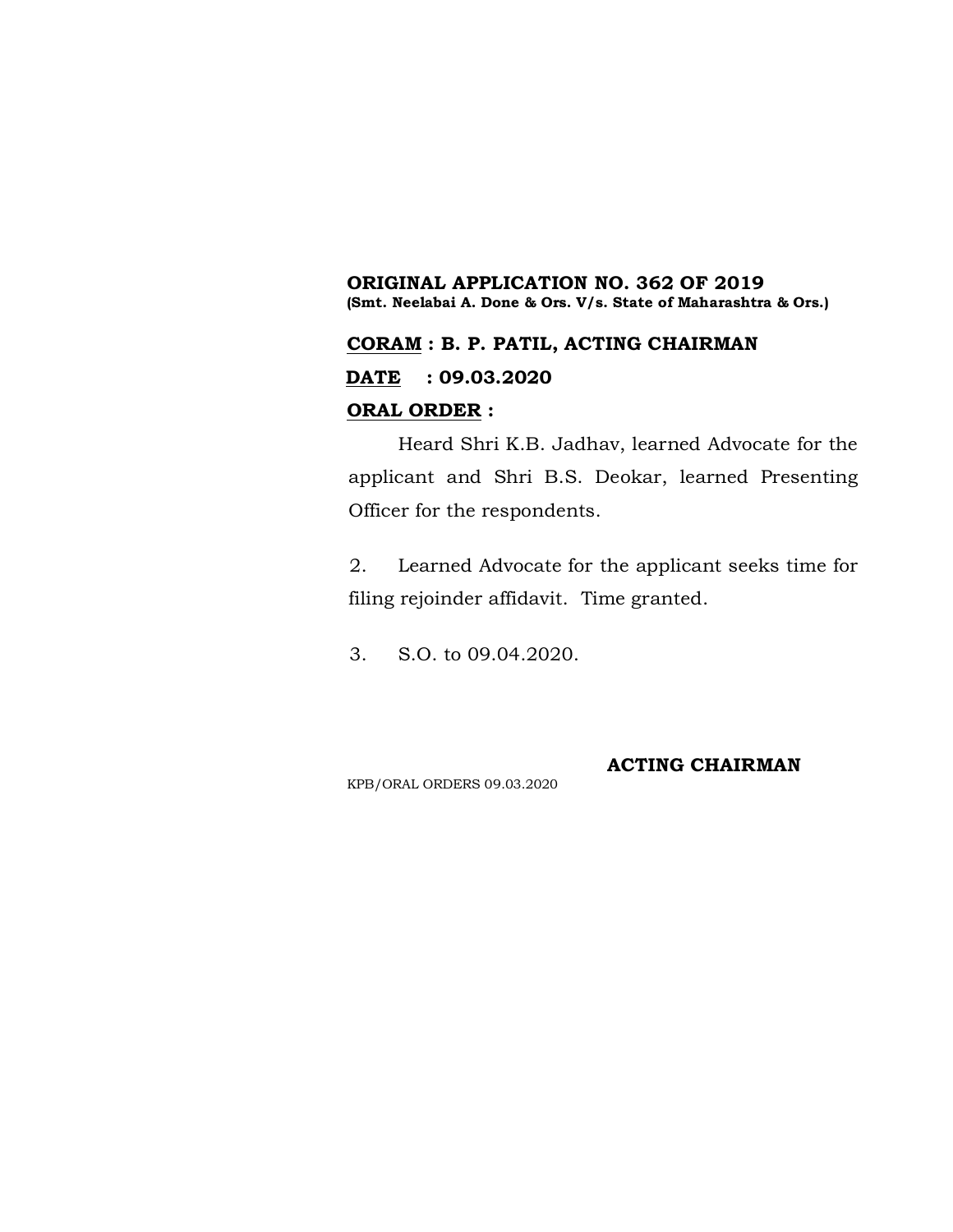### **ORIGINAL APPLICATION NO. 683 OF 2019 (Shri Shivaji M. Ghantewad V/s. State of Maharashtra & Ors.)**

# **CORAM : B. P. PATIL, ACTING CHAIRMAN DATE : 09.03.2020 ORAL ORDER :**

Heard Shri K.B. Jadhav, learned Advocate for the applicant and Smt. Priya R. Bharaswadkar, learned Presenting Officer for the respondents.

2. Learned Presenting Officer has submitted that during the course of the affidavit in reply would be filed.

3. S.O. to 09.04.2020.

KPB/ORAL ORDERS 09.03.2020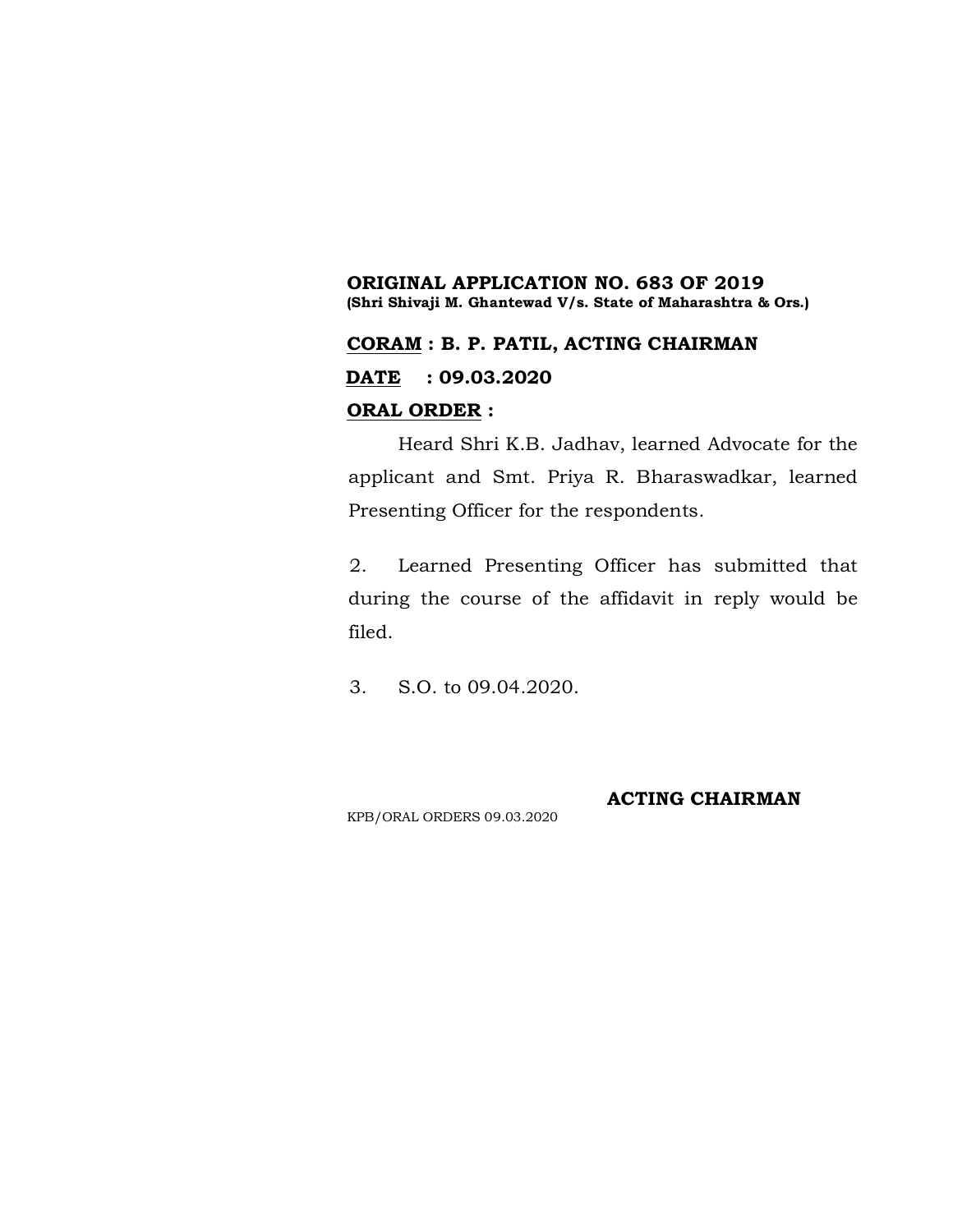### **ORIGINAL APPLICATION NO. 830 OF 2018 (Shri Shailendra H. Mali V/s. State of Maharashtra & Ors.)**

# **CORAM : B. P. PATIL, ACTING CHAIRMAN DATE : 09.03.2020 ORAL ORDER :**

Heard Shri Shamsunder B. Patil, learned Advocate for the applicant, Shri V.R. Bhumkar, learned Presenting Officer for the respondent No. 1 to 4 and Shri M.V. Bhamre, learned Advocate for respondent No. 5.

2. At the request of learned Presenting Officer, S.O. to 27.03.2020 for production of original record.

KPB/ORAL ORDERS 09.03.2020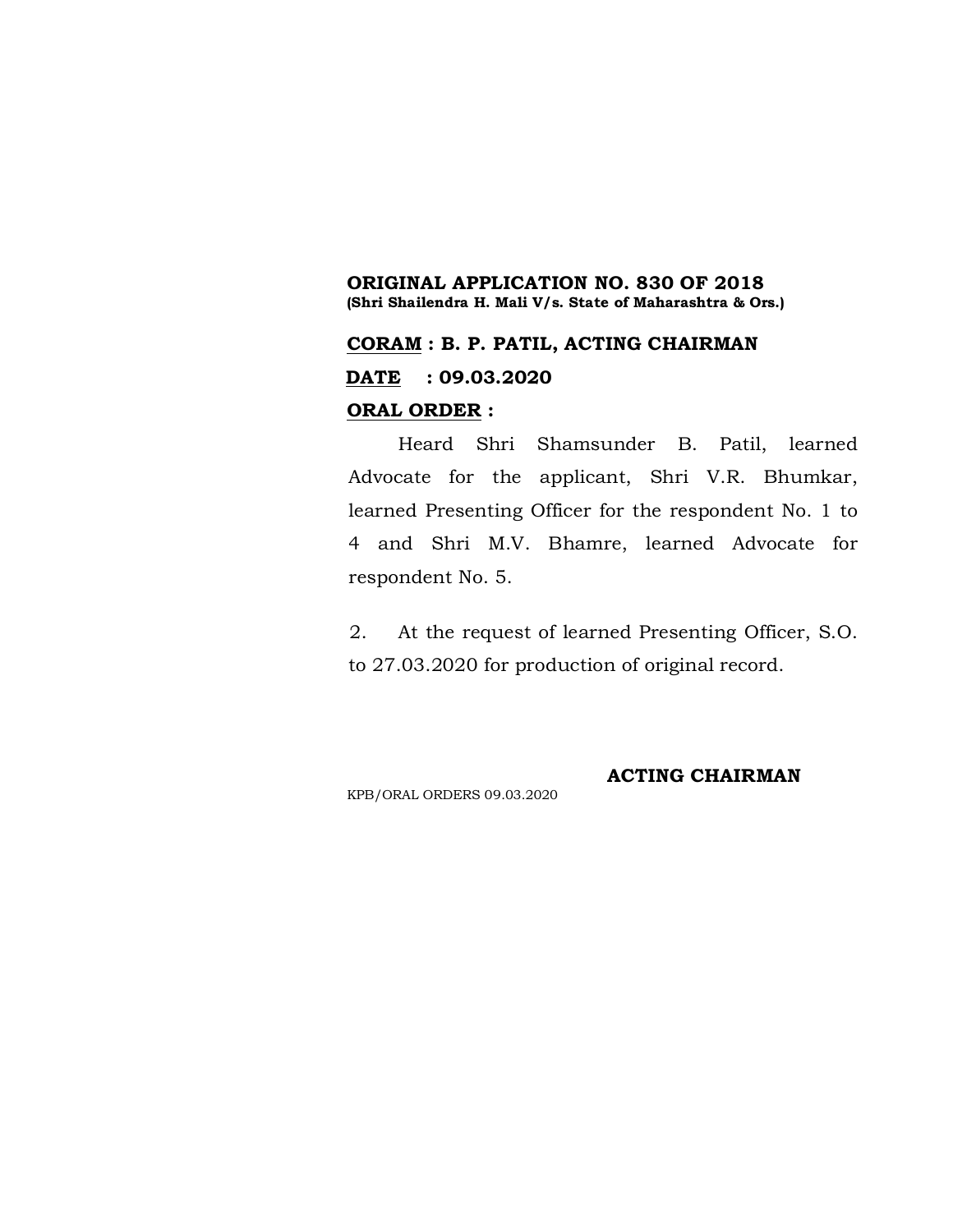### **O.A. Nos. 740/19, 741/19, 742/19, 743/19, 745/19 & 746/19 (Shri Natharao R. Dodade V/s. State of Maharashtra & Ors.)**

# **CORAM : B. P. PATIL, ACTING CHAIRMAN DATE : 09.03.2020**

### **ORAL ORDER :**

Heard Shri M.B. Bharaswadkar, learned Advocate for the applicants in all these O.As. and Shri M.S. Mahajan, learned Chief Presenting Officer for the respondents.

2. Learned Chief Presenting Officer seeks time for filing affidavit in reply on behalf of respondents in all these O.As. Time granted.

3. S.O. to 03.04.2020.

**ACTING CHAIRMAN**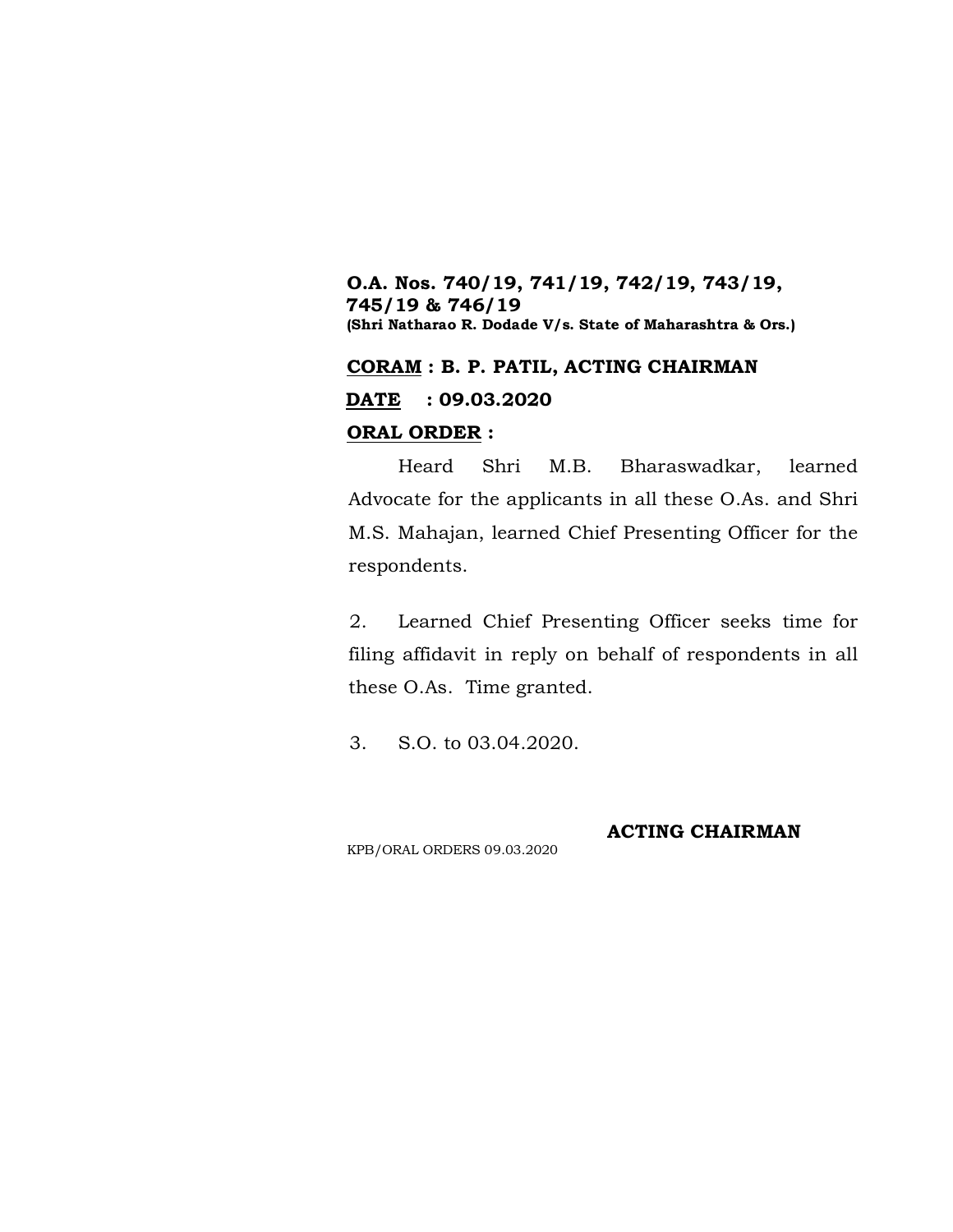### **ORIGINAL APPLICATION NO. 899 OF 2019 (Shri Abhijeet M. Ingale V/s. State of Maharashtra & Ors.)**

# **CORAM : B. P. PATIL, ACTING CHAIRMAN DATE : 09.03.2020 ORAL ORDER :**

Heard Shri J.P. Chinchane, learned Advocate holding for Shri A.A. Reddy, learned Advocate for the applicant and Smt. Deepali S. Deshpande, learned Presenting Officer for the respondents.

2. Learned Presenting Officer has filed affidavit in reply on behalf of respondent Nos. 2 to 6. Same is taken on record and copy thereof has been served on the other side.

3. S.O. to 13.04.2020.

**ACTING CHAIRMAN**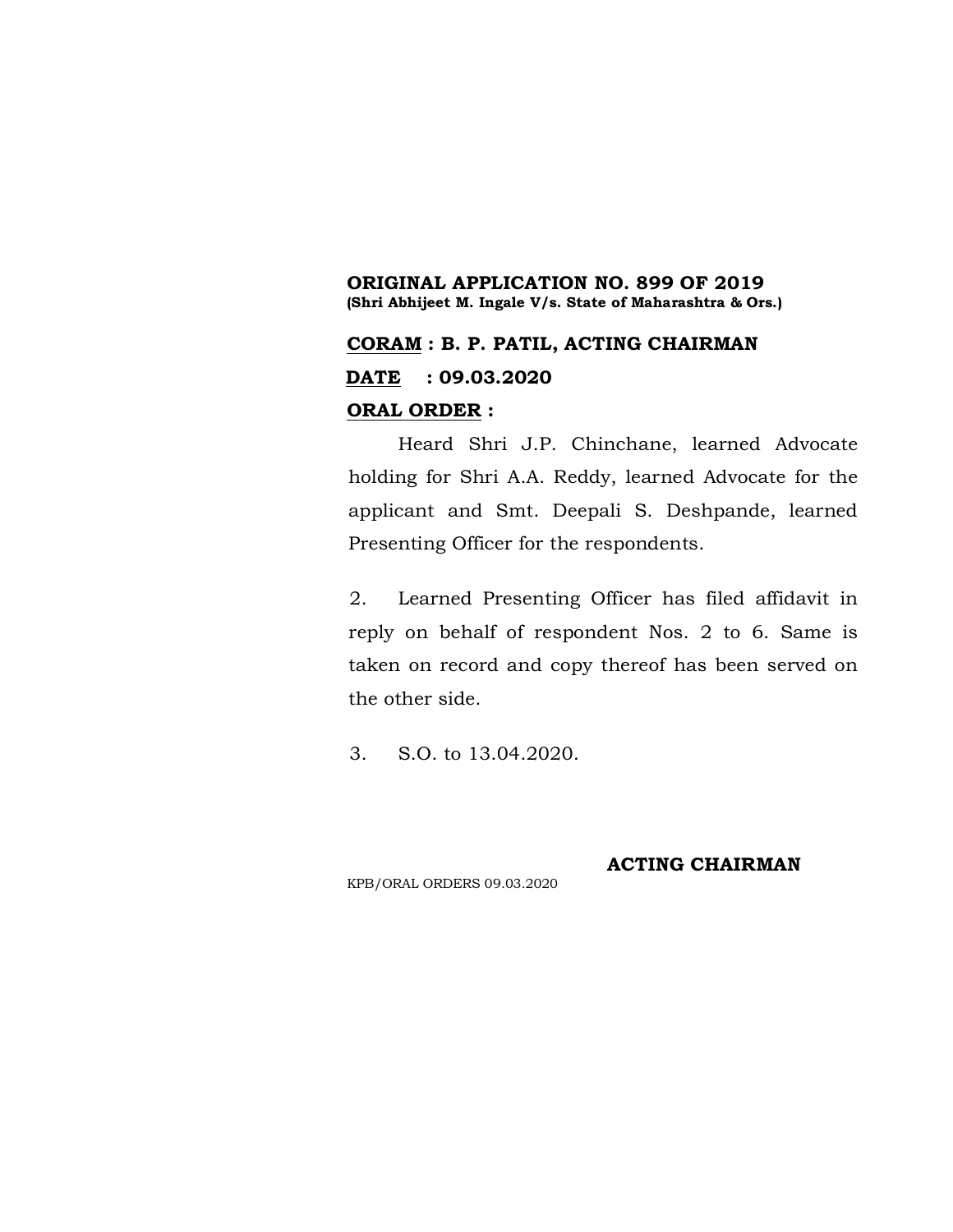### **ORIGINAL APPLICATION NO. 589 OF 2017 (Shri Kailas Pandurang Waval V/s. State of Maharashtra & Ors.)**

# **CORAM : B. P. PATIL, ACTING CHAIRMAN DATE : 09.03.2020 ORAL ORDER :**

Heard Shri V.B. Wagh, learned Advocate for the applicant and Smt. Deepali S. Deshpande, learned Presenting Officer for the respondents.

2. Learned Advocate for the applicant seeks time to file amended O.A. Time granted as a last chance.

3. Learned Presenting Officer seeks time to file affidavit in reply to the amended O.A. Time granted.

4. S.O. to 24.03.2020.

**ACTING CHAIRMAN**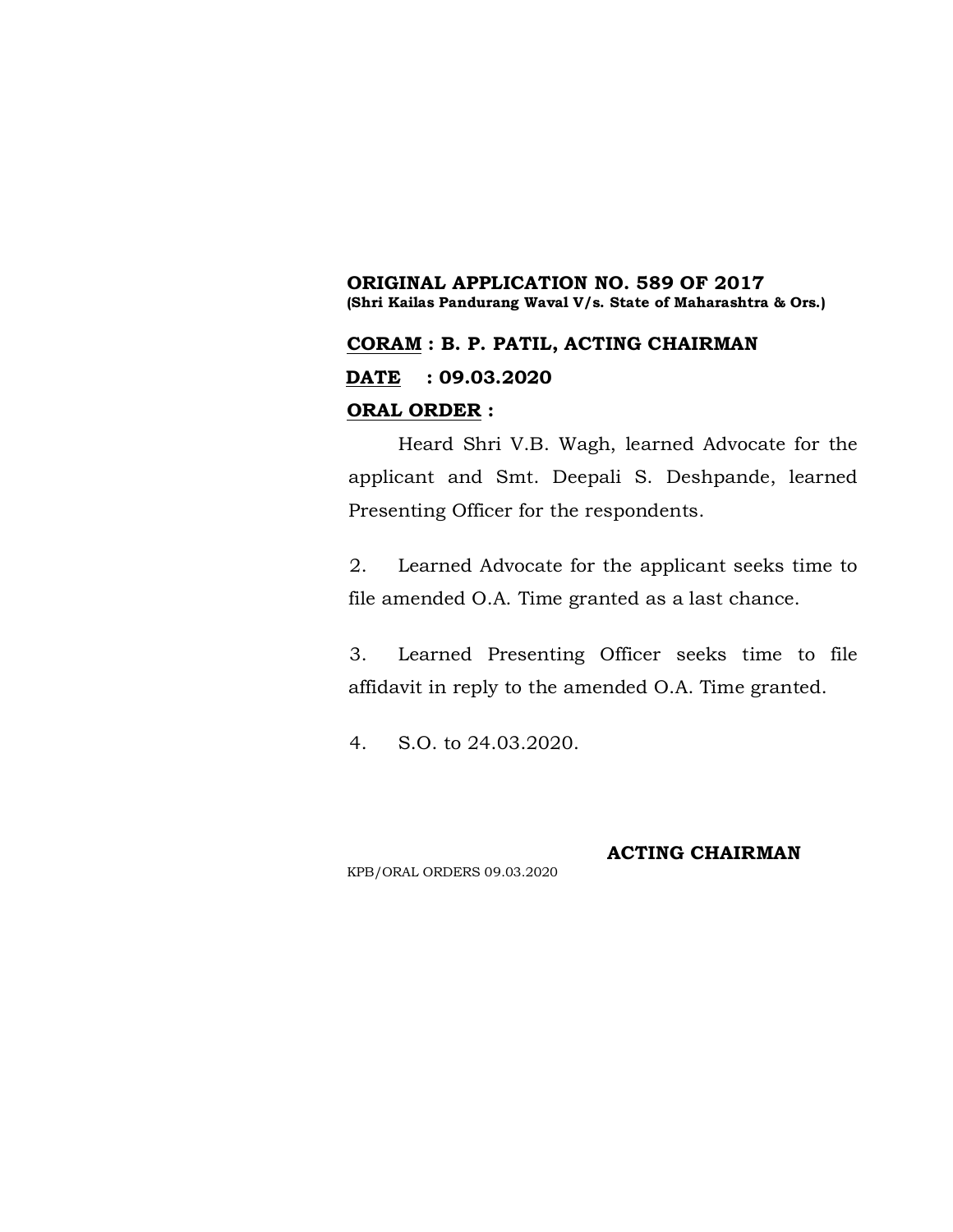#### **ORIGINAL APPLICATION NO. 73 OF 2019 (Shri Prasad S. Bhise V/s. State of Maharashtra & Ors.)**

# **CORAM : B. P. PATIL, ACTING CHAIRMAN DATE : 09.03.2020 ORAL ORDER :**

Heard Shri M.B. Bharaswadkar, learned Advocate for the applicant and Smt. Sanjivani K. Deshmukh-Ghate, learned Presenting Officer for the respondents.

- 2. No affidavit in reply is filed by the respondents.
- 3. S.O. to 09.04.2020.

#### **ACTING CHAIRMAN**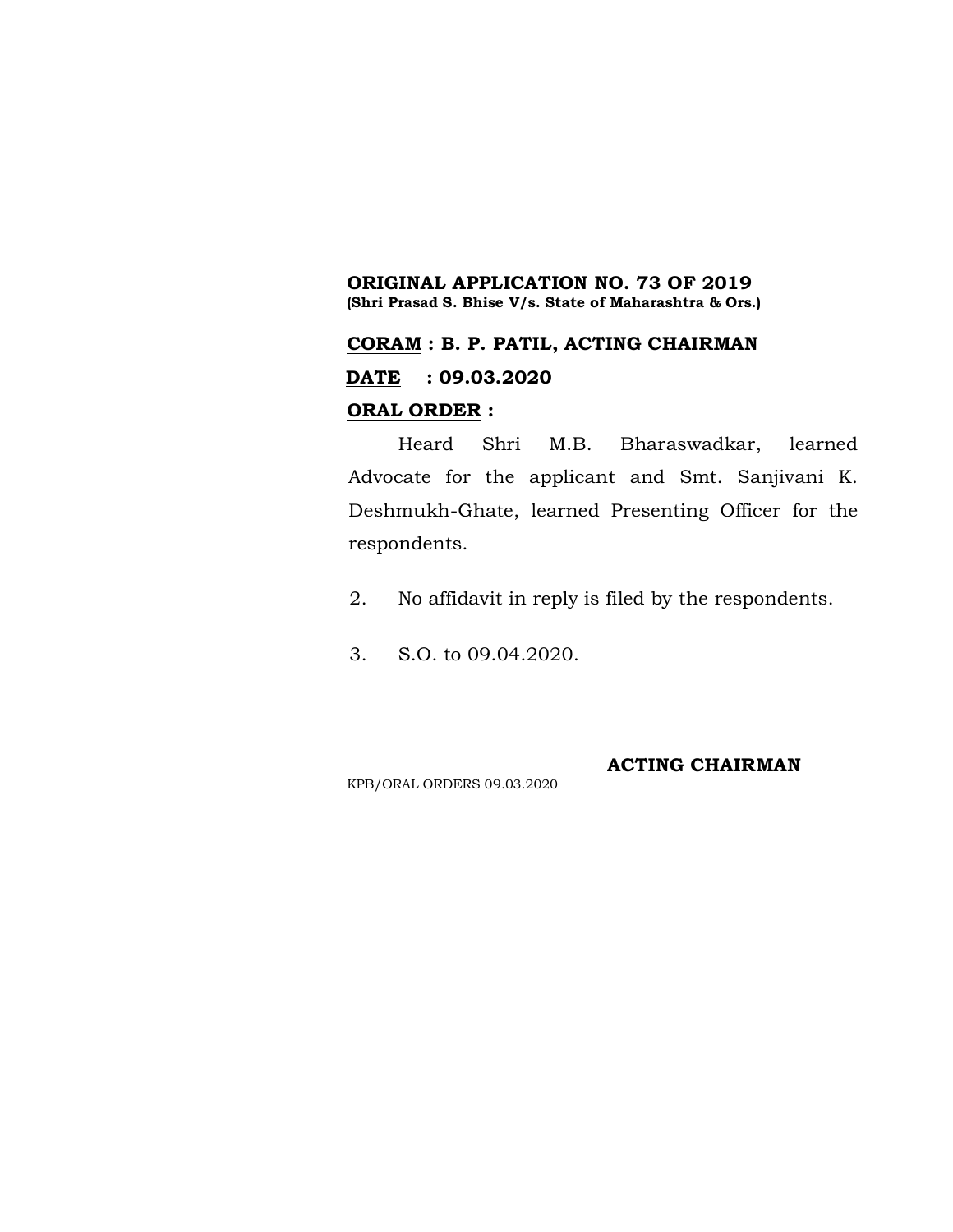### **ORIGINAL APPLICATION NO. 932 OF 2019 (Dr. Vijaykumar R. Sul V/s. State of Maharashtra & Ors.)**

# **CORAM : B. P. PATIL, ACTING CHAIRMAN DATE : 09.03.2020 ORAL ORDER :**

Heard Shri K.R. Doke, learned Advocate for the applicant and Smt. Deepali S. Deshpande, learned Presenting Officer for the respondents.

2. Learned Presenting Officer has filed affidavit in reply on behalf of respondent Nos. 1 to 4. Same is taken on record and copy thereof has been served on the other side.

3. S.O. to 20.03.2020.

KPB/ORAL ORDERS 09.03.2020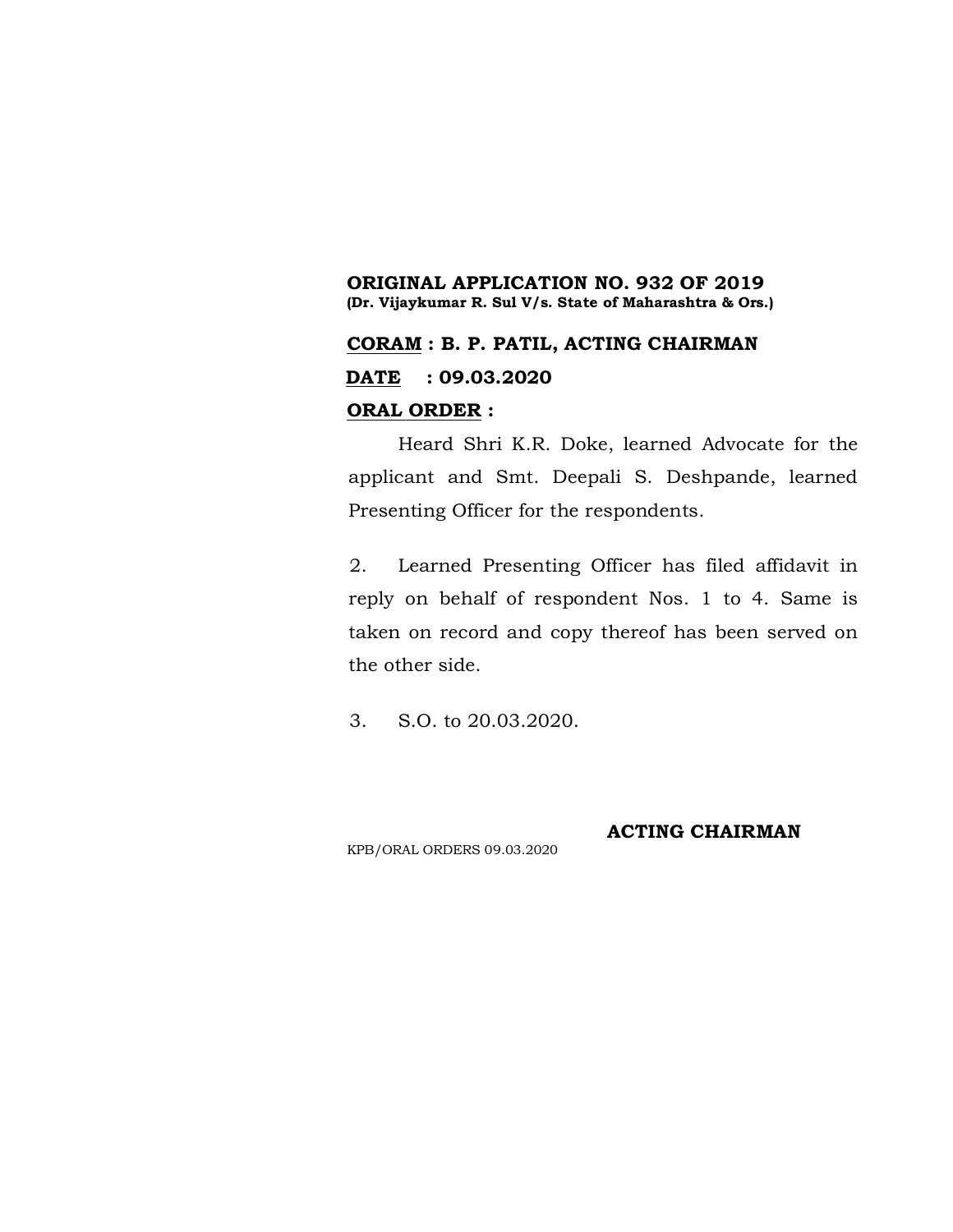### **ORIGINAL APPLICATION NO. 704 OF 2019 (Shri Vishwanath T. Yeslote V/s. State of Maharashtra & Ors.)**

# **CORAM : B. P. PATIL, ACTING CHAIRMAN DATE : 09.03.2020 ORAL ORDER :**

Heard Ms. Rebekah Danial, learned Advocate holding for Shri K.M. Nagarkar, learned Advocate for the applicant and Shri M.P. Gude, learned Presenting Officer for the respondents.

2. Learned Presenting Officer has submitted that during the course of the day affidavit in reply would be filed.

3. S.O. to 03.04.2020.

KPB/ORAL ORDERS 09.03.2020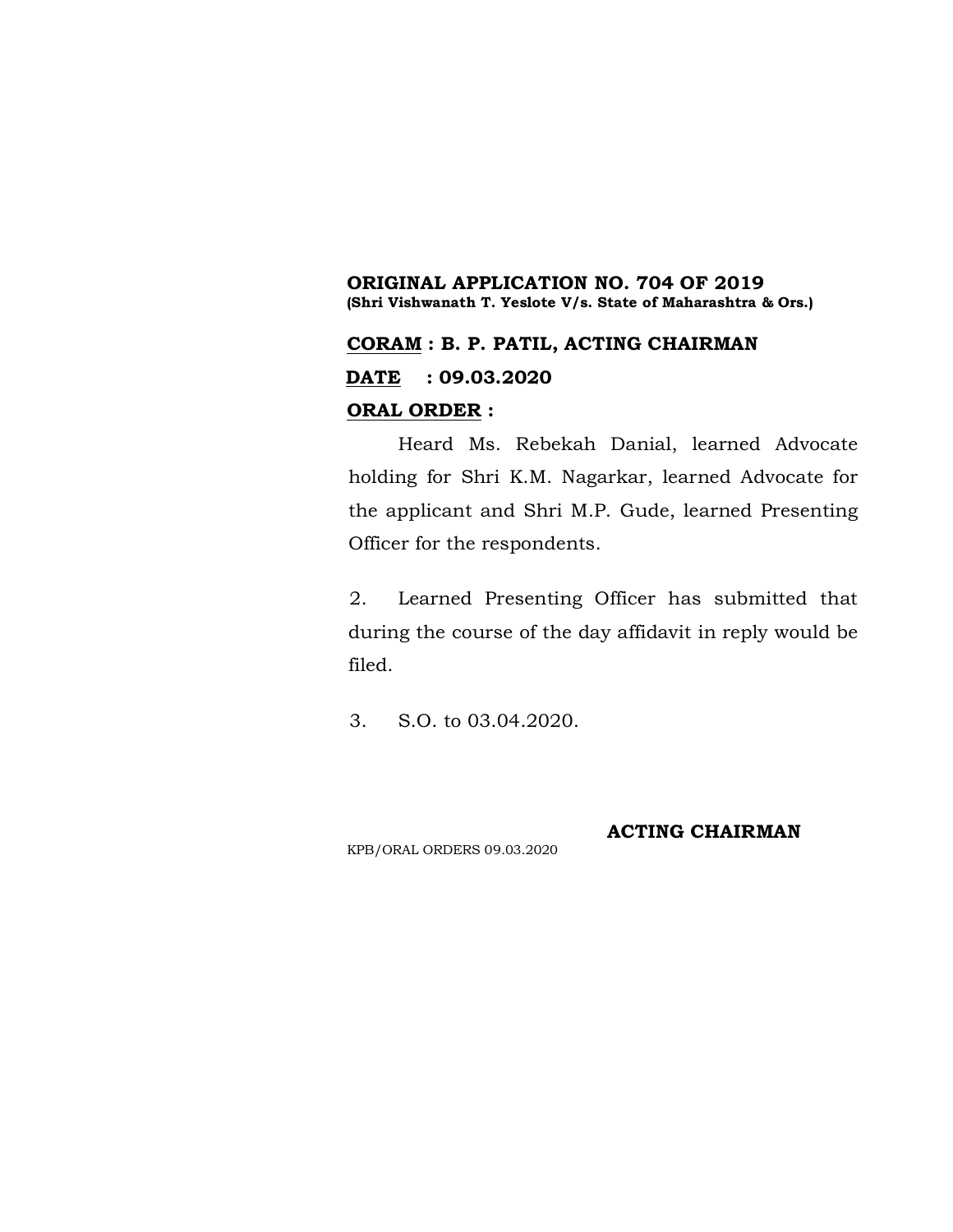### **ORIGINAL APPLICATION NO. 452 OF 2019 (Shri Shivaji D. Deshmukh V/s. State of Maharashtra & Ors.)**

# **CORAM : B. P. PATIL, ACTING CHAIRMAN DATE : 09.03.2020 ORAL ORDER :**

Heard Shri Vidya Taksal, learned Advocate holding for Smt. Amruta J. Menezes, learned Advocate for the applicant and Shri I.S. Thorat, learned Presenting Officer for the respondents.

2. At the request of learned Presenting Officer for the respondents, S.O. to 20.03.2020.

KPB/ORAL ORDERS 09.03.2020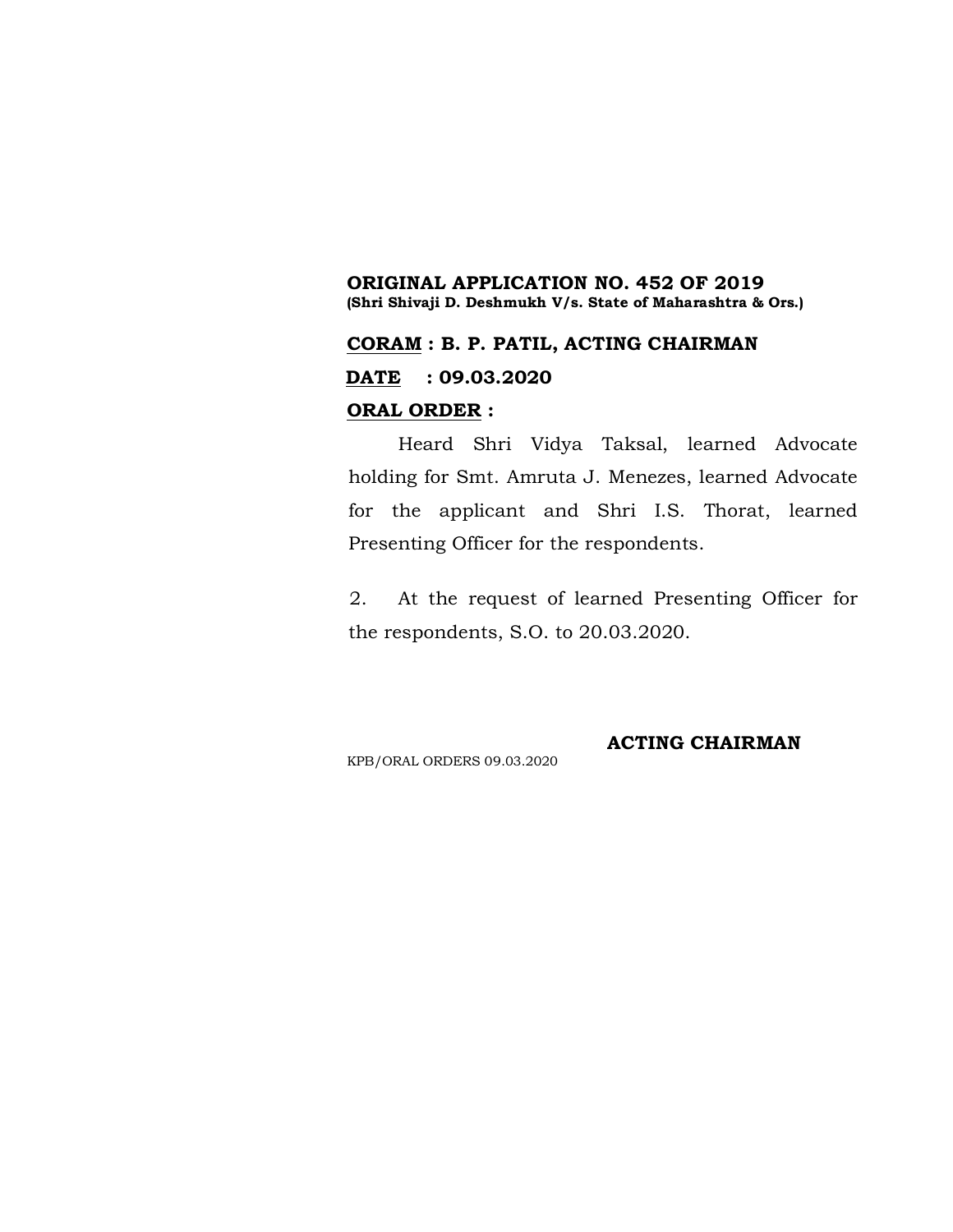### **ORIGINAL APPLICATION NO. 866 OF 2018 (Shri Venkat M. Methe V/s. State of Maharashtra & Ors.)**

# **CORAM : B. P. PATIL, ACTING CHAIRMAN DATE : 09.03.2020 ORAL ORDER :**

Shri Ajay Deshpande, learned Advocate for the applicant (**Absent**).

Heard Smt. Deshmukh-Ghate, learned Presenting Officer for the respondents.

2. It transpires from the proceedings that the applicant has failed to file rejoinder affidavit since 01.10.2019. Hence, the present O.A. be proceeded without rejoinder affidavit of the applicant.

3. In view of this, pleadings are complete. The O.A. is admitted and it be kept for final hearing on 22.04.2020.

### **ACTING CHAIRMAN**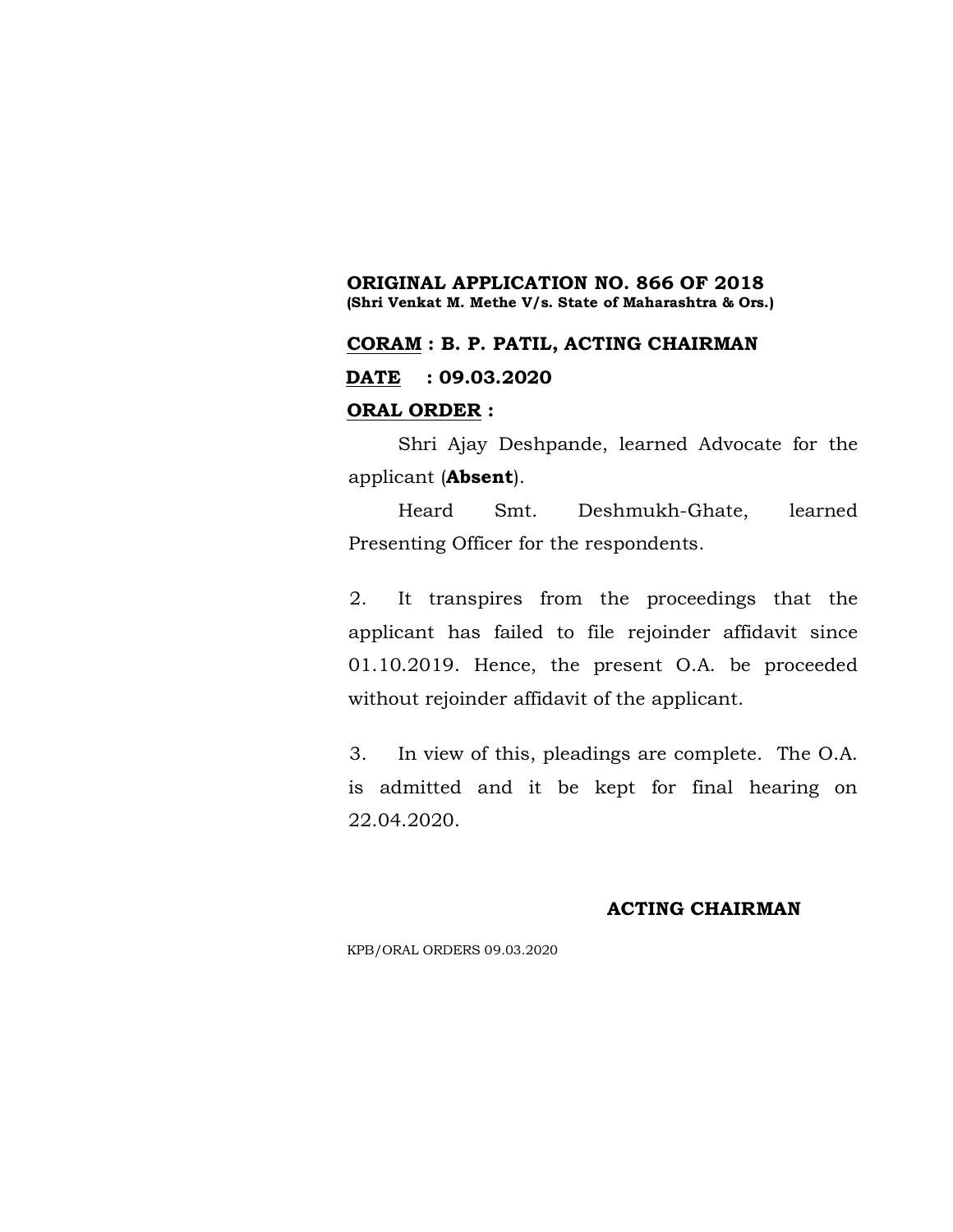### **ORIGINAL APPLICATION NO. 712 OF 2018 (Shri Sandipan A. Gavali V/s. State of Maharashtra & Ors.)**

# **CORAM : B. P. PATIL, ACTING CHAIRMAN DATE : 09.03.2020 ORAL ORDER :**

Shri D.K. Rajput, learned Advocate for the applicant (**Absent**).

Heard Smt. Sanjivani K. Deshmukh-Ghate, learned Presenting Officer for the respondents.

2. The respondents have produced the original record as per the direction given by this Tribunal.

3. None present for the applicant. The matter is pretty old. It seems that the applicant is not interested in prosecuting the matter. Hence, the O.A. stands dismissed in default with no order as to costs.

KPB/ORAL ORDERS 09.03.2020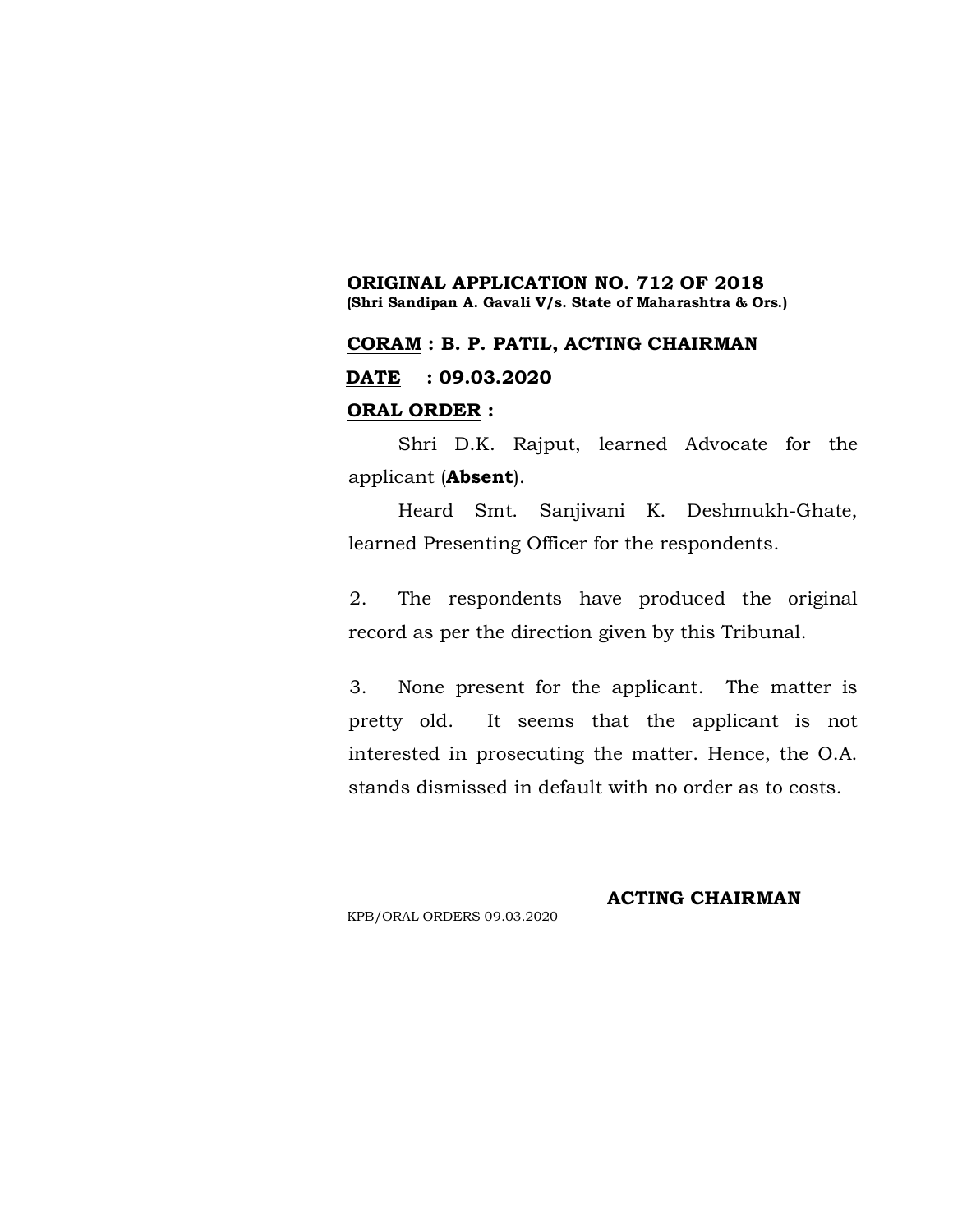### **ORIGINAL APPLICATION NO. 141 OF 2020 (Shri Anil D. Sanap V/s. State of Maharashtra & Ors.)**

# **CORAM : B. P. PATIL, ACTING CHAIRMAN DATE : 09.03.2020 ORAL ORDER :**

Heard Shri S.B. Solanke, learned Advocate for the applicant and Shri S.K. Shirse, learned Presenting Officer for the respondents.

2. Issue notices to the respondents, returnable on 15.04.2020.

3. Tribunal may take the case for final disposal at once and separate notice for final disposal shall not be issued.

4. Applicant is authorized and directed to serve on respondent/s intimation/notice of date of hearing duly authenticated by Registry, along with complete paper book of the case. Respondents are put to notice that the case would be taken up for final disposal at the stage of admission hearing.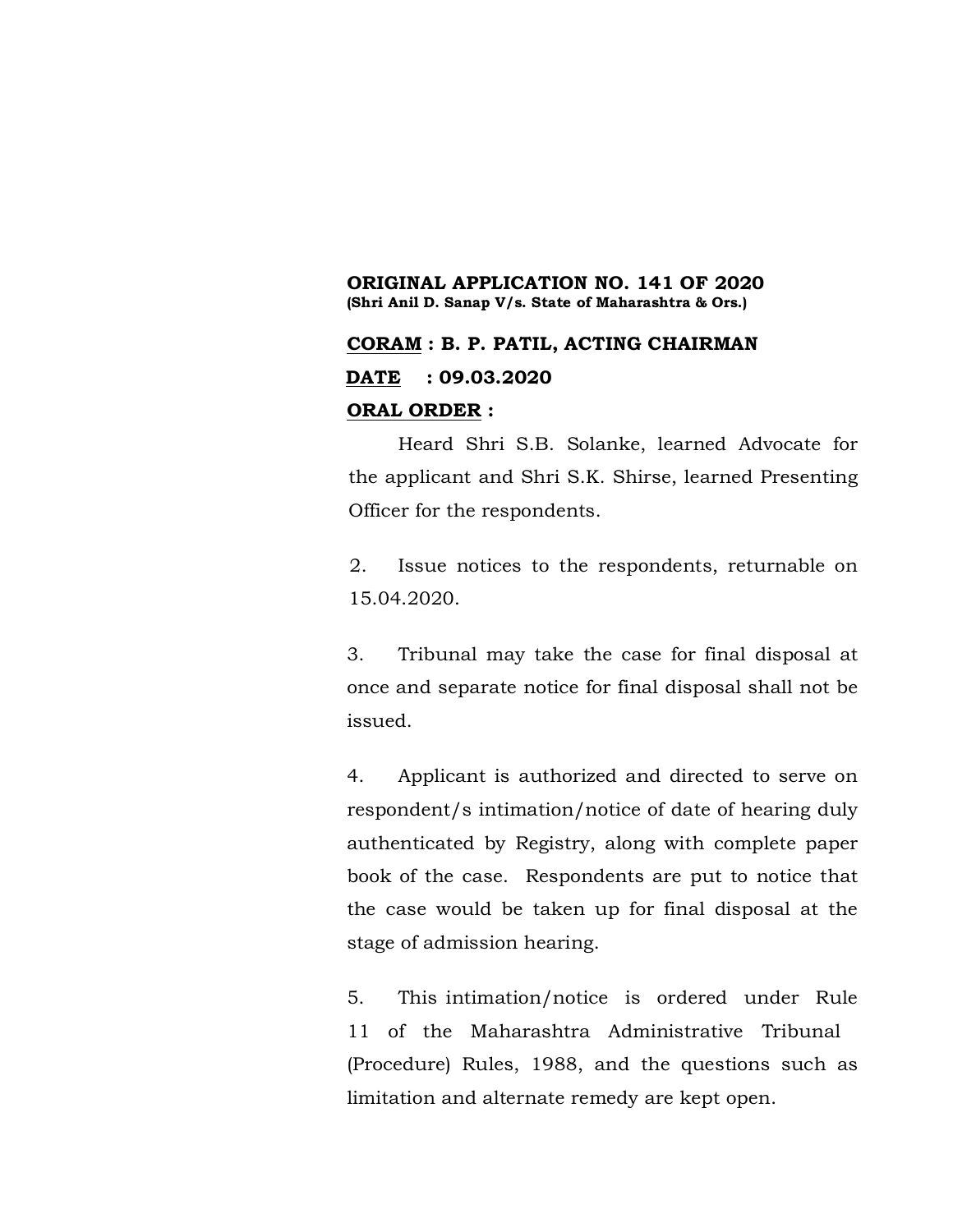# //2// O.A. No. 141/2020

6. The service may be done by hand delivery, speed post, courier and acknowledgment be obtained and produced along with affidavit of compliance in the Registry before due date. Applicant is directed to file affidavit of compliance and notice.

7. If notice is not collected within 7 days or proof of service is not produced before 3 days of the next date, case shall automatically stand dismissed without further reference to the Tribunal.

8. S.O. to 15.04.2020.

9. Steno copy and Hamdast is allowed to both parties.

#### **ACTING CHAIRMAN**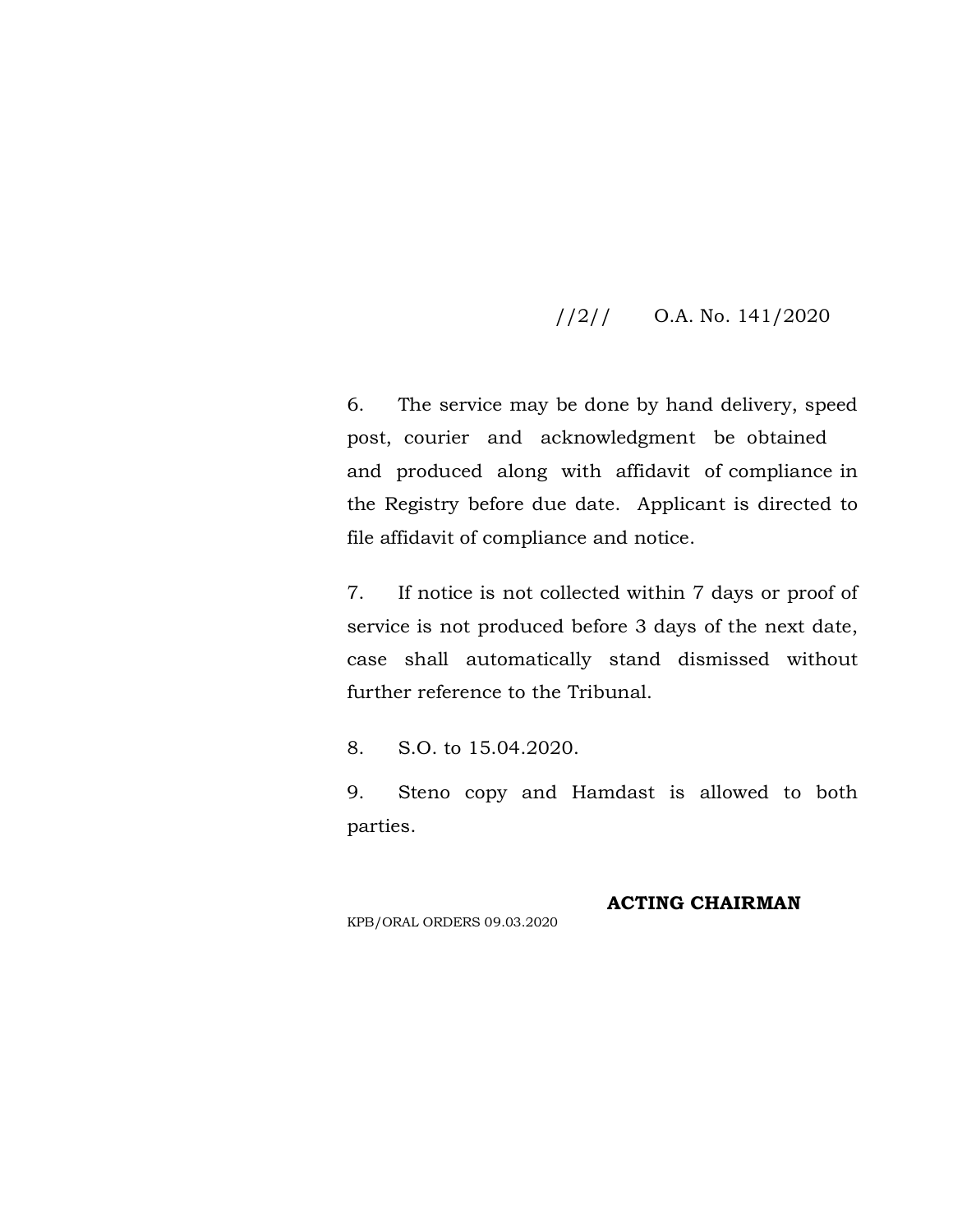### **O.A. St. Nos. 236/2020, 237/2020 & 235/2020 (Shri Shriram S. Dhole & Ors. V/s. State of Maharashtra & Ors.)**

# **CORAM : B. P. PATIL, ACTING CHAIRMAN DATE : 09.03.2020 ORAL ORDER :**

Heard Shri Shamsunder B. Patil, learned Advocate for the applicants in all these O.As. and S/shri M.S. Mahajan, M.P. Gude and Smt. Priya R. Bharaswadkar, learned Chief Presenting Officer and Presenting Officers for respective respondents in respective O.As.

2. Learned Advocate for the applicant seeks time to make submissions regarding maintainability of the present O.As. when the alternate remedy of appeal is available to the applicants as provided under service rules for challenging the suspension order. Time granted.

3. S.O. to 27.03.2020.

KPB/ORAL ORDERS 09.03.2020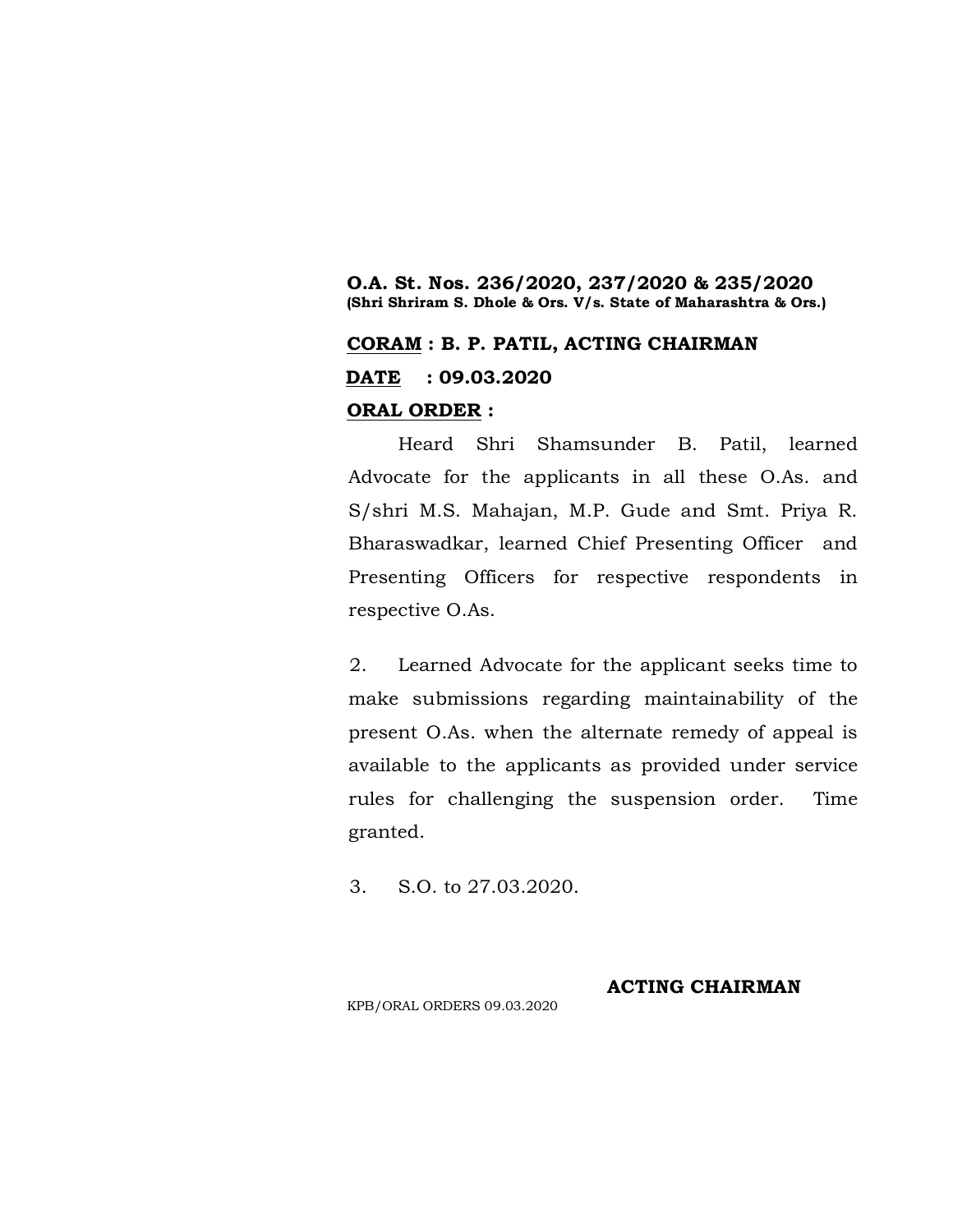### **M.A. No. 626/2019 in O.A. St. No. 2319/2019 (Shri Baban N. Jadhav V/s. State of Maharashtra & Ors.)**

# **CORAM : B. P. PATIL, ACTING CHAIRMAN DATE : 09.03.2020 ORAL ORDER :**

Heard Shri P.R. Tandale, learned Advocate for the applicant and Smt. Priya R. Bharaswadkar, learned Presenting Officer for the respondents.

2. Issue notices to the respondents in M.A., returnable on 21.04.2020.

3. Tribunal may take the case for final disposal at once and separate notice for final disposal shall not be issued.

4. Applicant is authorized and directed to serve on respondent/s intimation/notice of date of hearing duly authenticated by Registry, along with complete paper book of the case. Respondents are put to notice that the case would be taken up for final disposal at the stage of admission hearing.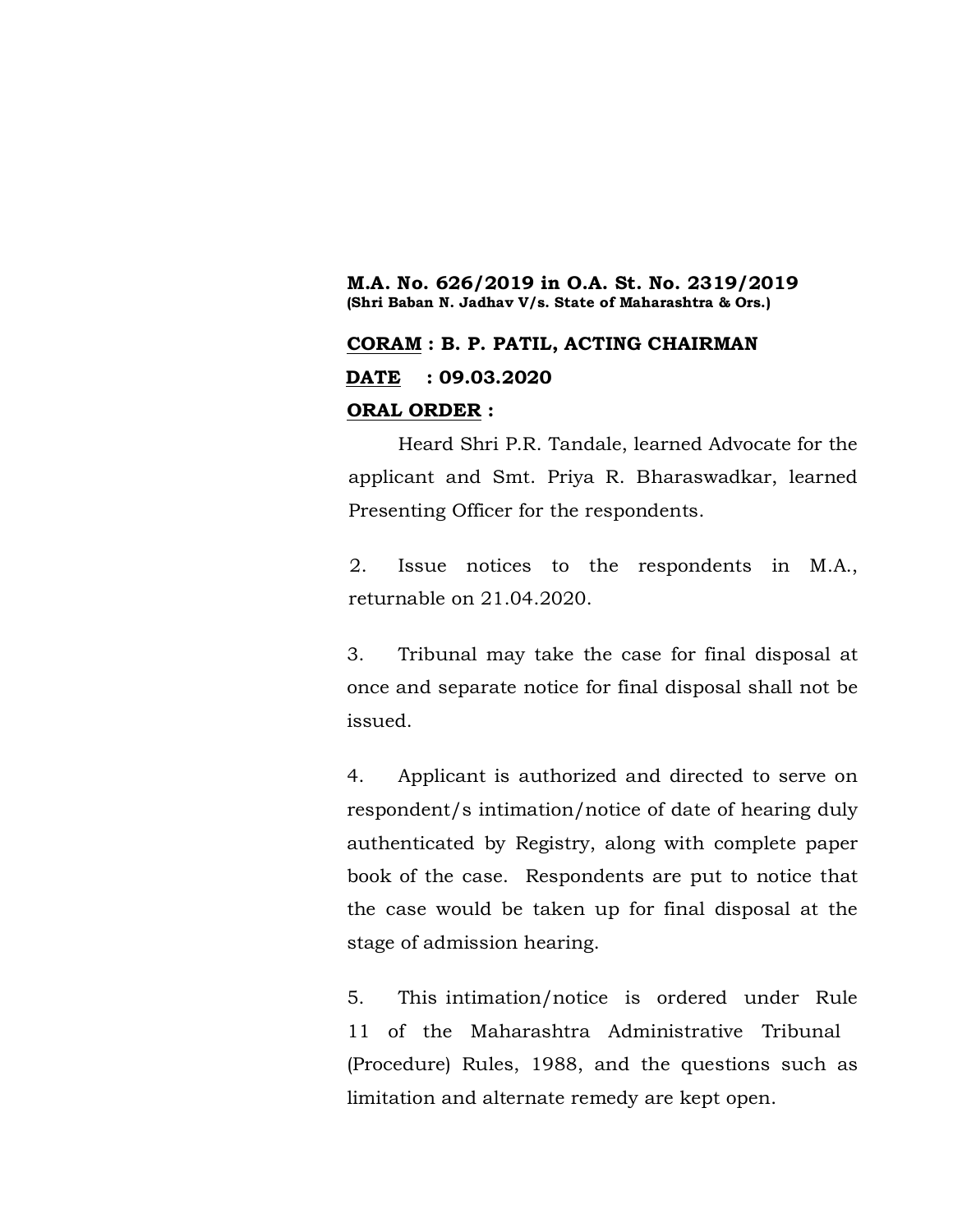## //2// M.A. 626/2019 in O.A. St. 2319/2019

6. The service may be done by hand delivery, speed post, courier and acknowledgment be obtained and produced along with affidavit of compliance in the Registry before due date. Applicant is directed to file affidavit of compliance and notice.

7. If notice is not collected within 7 days or proof of service is not produced before 3 days of the next date, case shall automatically stand dismissed without further reference to the Tribunal.

8. S.O. to 21.04.2020.

9. Steno copy and Hamdast is allowed to both parties.

### **ACTING CHAIRMAN**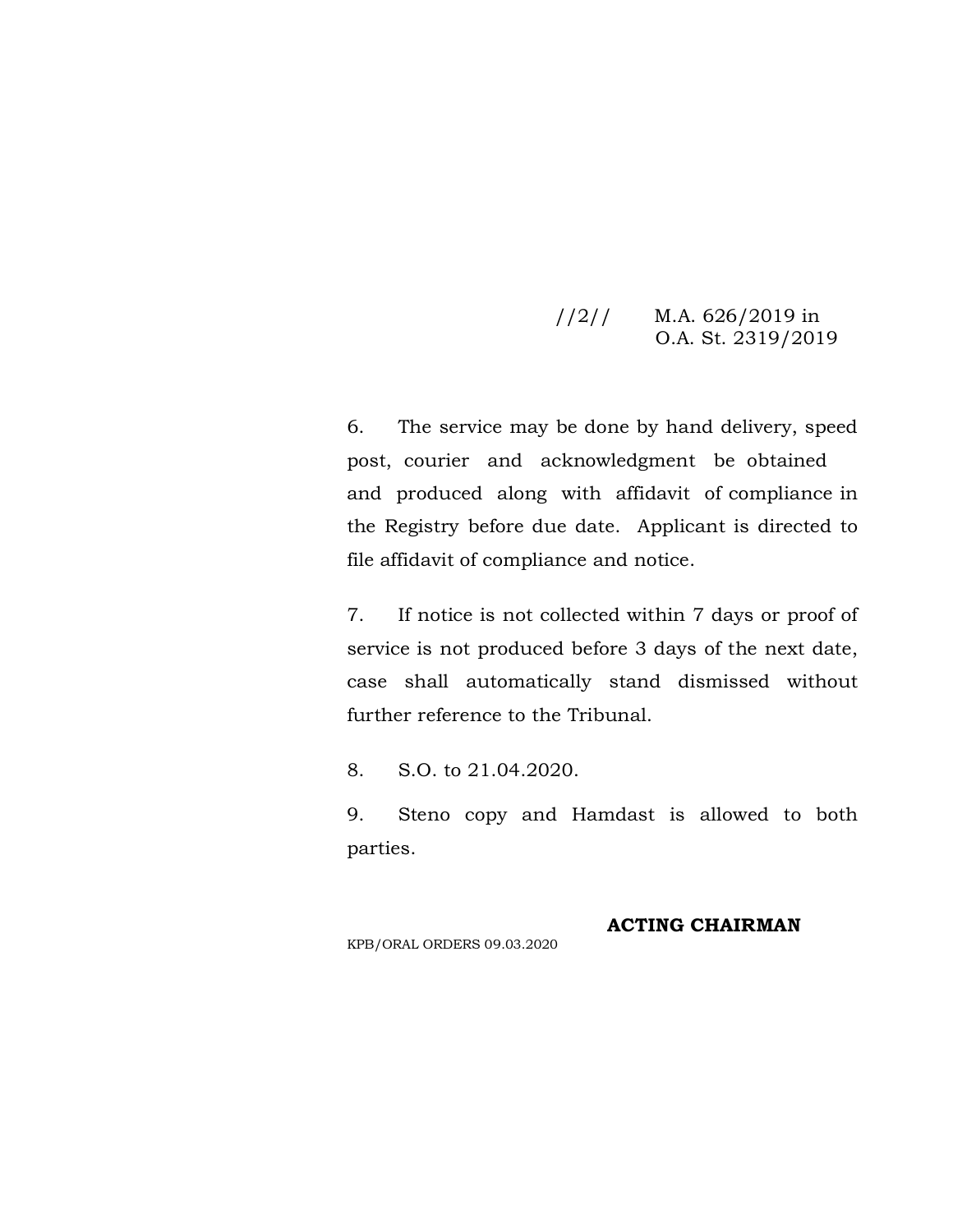## **M.A. No. 01/2020 in O.A. St. No. 2317/2019 (Shri Devidas M. Kandhare V/s. State of Maharashtra & Ors.)**

# **CORAM : B. P. PATIL, ACTING CHAIRMAN DATE : 09.03.2020 ORAL ORDER :**

Heard Shri P.R. Tandale, learned Advocate for the applicant and Shri S.K. Shirse, learned Presenting Officer for the respondents.

2. Issue notices to the respondents in M.A., returnable on 21.04.2020.

3. Tribunal may take the case for final disposal at once and separate notice for final disposal shall not be issued.

4. Applicant is authorized and directed to serve on respondent/s intimation/notice of date of hearing duly authenticated by Registry, along with complete paper book of the case. Respondents are put to notice that the case would be taken up for final disposal at the stage of admission hearing.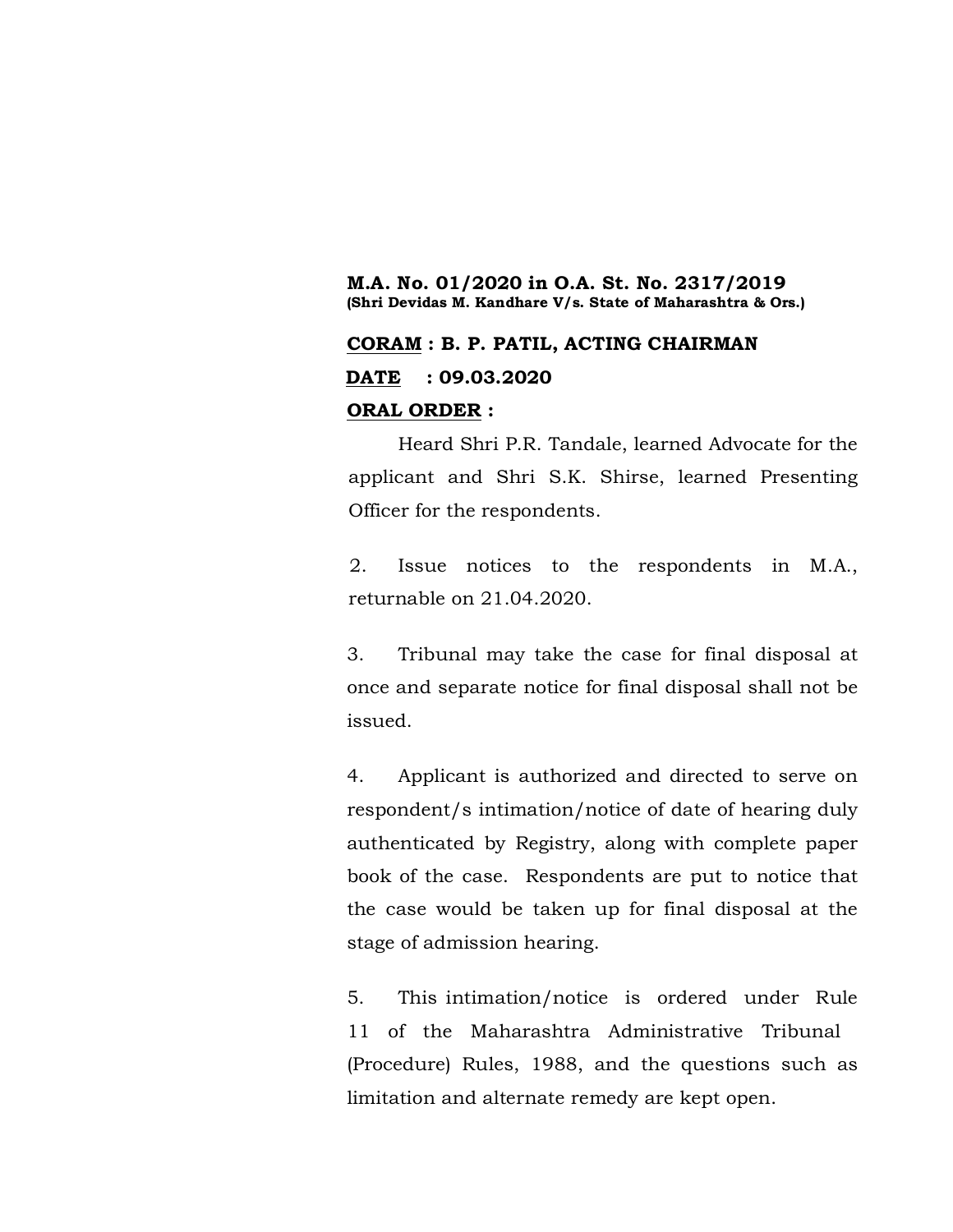# //2// M.A. 01/2020 in O.A. St. 2317/2019

6. The service may be done by hand delivery, speed post, courier and acknowledgment be obtained and produced along with affidavit of compliance in the Registry before due date. Applicant is directed to file affidavit of compliance and notice.

7. If notice is not collected within 7 days or proof of service is not produced before 3 days of the next date, case shall automatically stand dismissed without further reference to the Tribunal.

8. S.O. to 21.04.2020.

9. Steno copy and Hamdast is allowed to both parties.

**ACTING CHAIRMAN**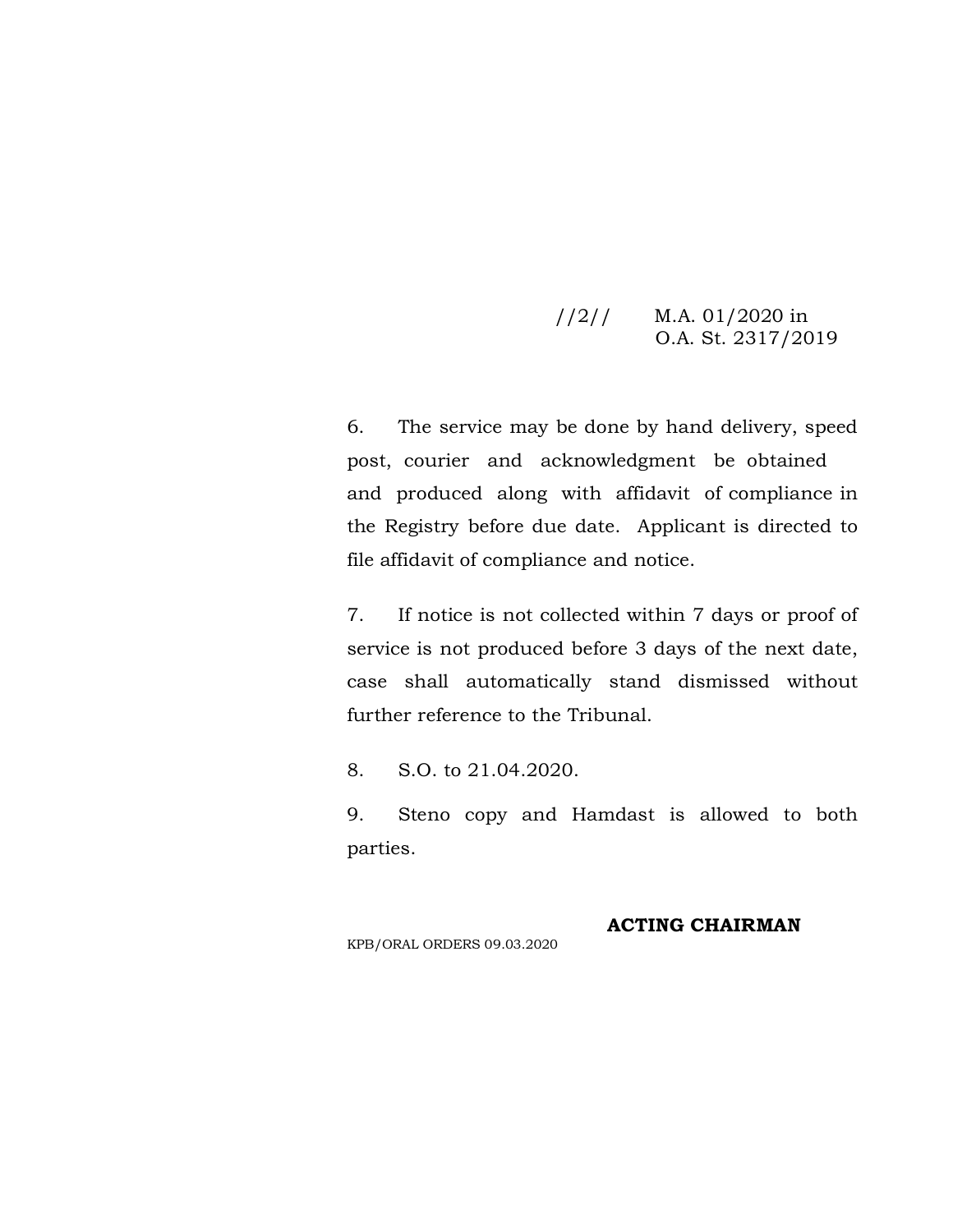## **M.A. No. 03/2020 in O.A. St. No. 2143/2019 (Dr. Deelip R. Tandale V/s. State of Maharashtra & Ors.)**

# **CORAM : B. P. PATIL, ACTING CHAIRMAN DATE : 09.03.2020 ORAL ORDER :**

Heard Shri P.R. Tandale, learned Advocate for the applicant and Shri I.S. Thorat, learned Presenting Officer for the respondents.

2. Issue notices to the respondents in M.A., returnable on 21.04.2020.

3. Tribunal may take the case for final disposal at once and separate notice for final disposal shall not be issued.

4. Applicant is authorized and directed to serve on respondent/s intimation/notice of date of hearing duly authenticated by Registry, along with complete paper book of the case. Respondents are put to notice that the case would be taken up for final disposal at the stage of admission hearing.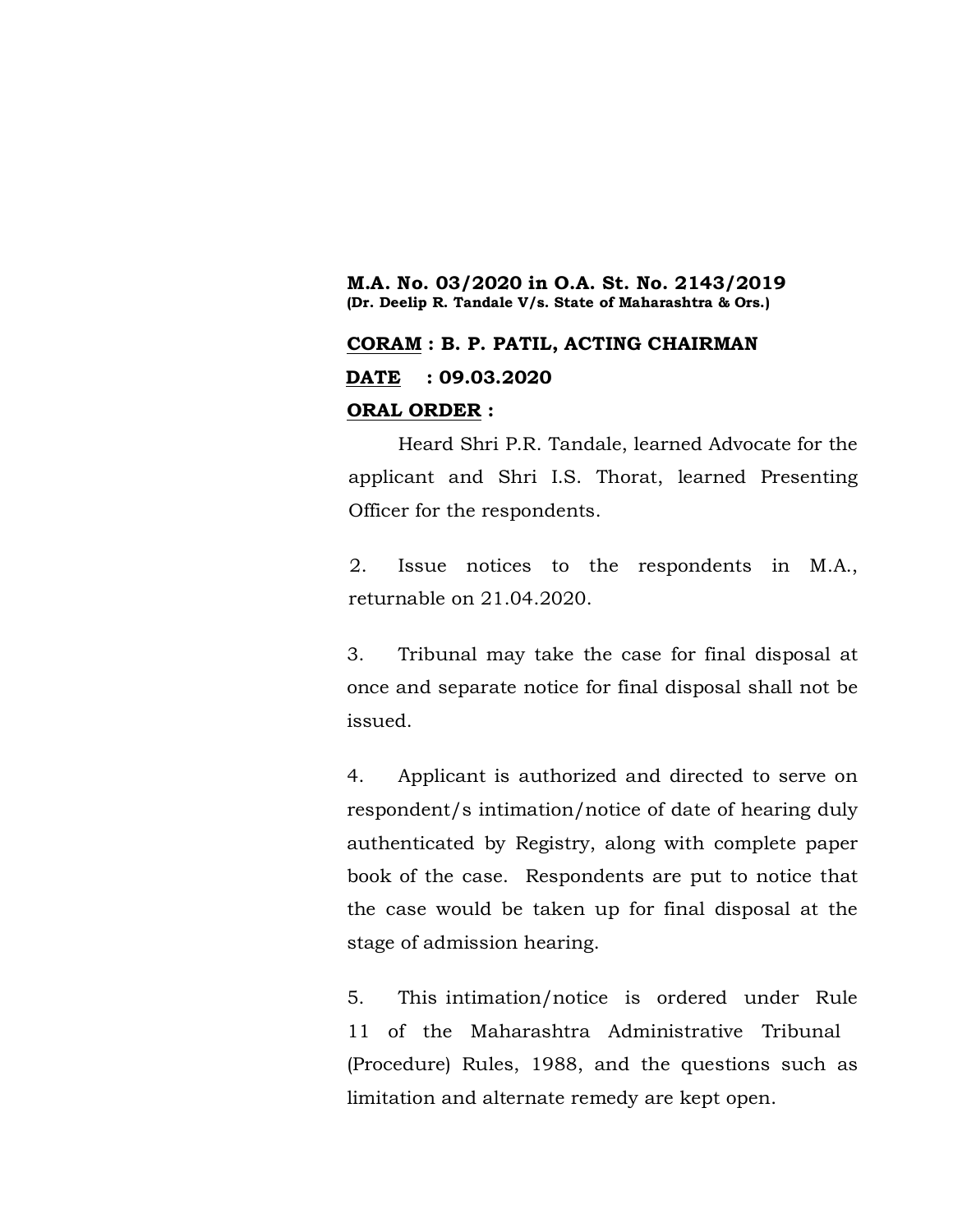# //2// M.A. 03/2020 in O.A. St. 2143/2019

6. The service may be done by hand delivery, speed post, courier and acknowledgment be obtained and produced along with affidavit of compliance in the Registry before due date. Applicant is directed to file affidavit of compliance and notice.

7. If notice is not collected within 7 days or proof of service is not produced before 3 days of the next date, case shall automatically stand dismissed without further reference to the Tribunal.

8. S.O. to 21.04.2020.

9. Steno copy and Hamdast is allowed to both parties.

**ACTING CHAIRMAN**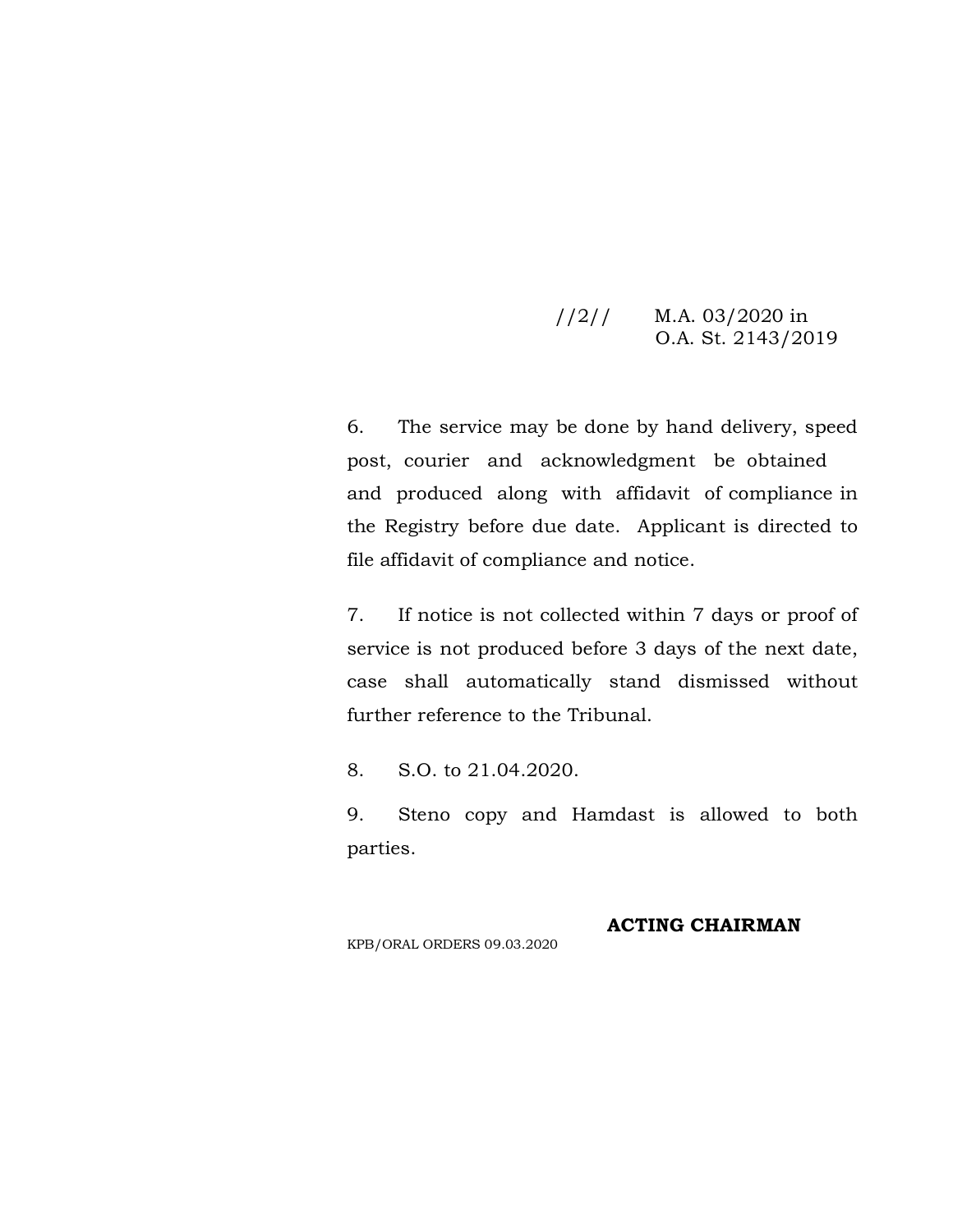### **M.A. No. 04/2020 in O.A. St. No. 2316/2019 (Shri Laxman R. Jadhav V/s. State of Maharashtra & Ors.)**

# **CORAM : B. P. PATIL, ACTING CHAIRMAN DATE : 09.03.2020 ORAL ORDER :**

Heard Shri P.R. Tandale, learned Advocate for the applicant and Shri I.S. Thorat, learned Presenting Officer for the respondents.

2. Issue notices to the respondents in M.A., returnable on 21.04.2020.

3. Tribunal may take the case for final disposal at once and separate notice for final disposal shall not be issued.

4. Applicant is authorized and directed to serve on respondent/s intimation/notice of date of hearing duly authenticated by Registry, along with complete paper book of the case. Respondents are put to notice that the case would be taken up for final disposal at the stage of admission hearing.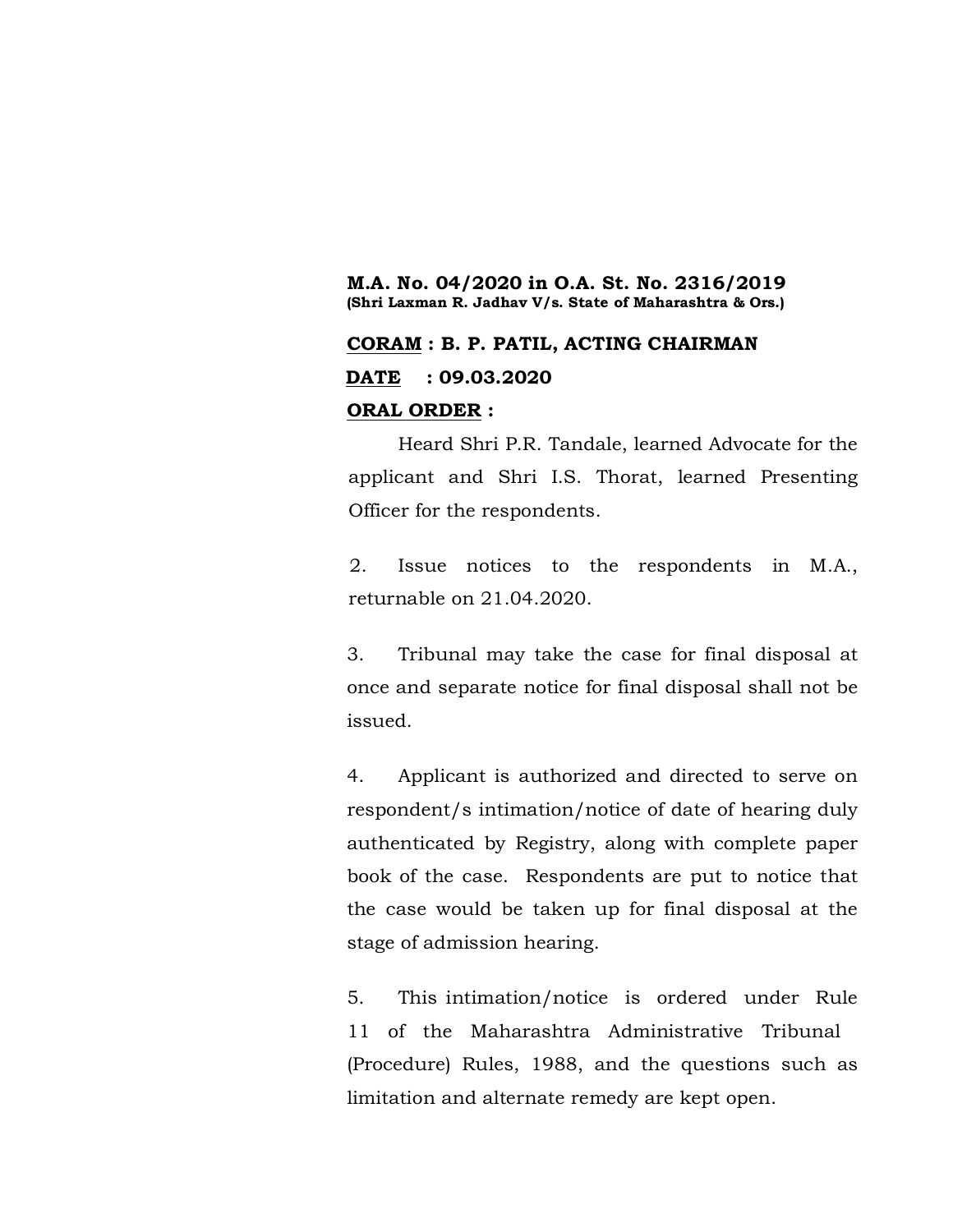# //2// M.A. 04/2020 in O.A. St. 2316/2019

6. The service may be done by hand delivery, speed post, courier and acknowledgment be obtained and produced along with affidavit of compliance in the Registry before due date. Applicant is directed to file affidavit of compliance and notice.

7. If notice is not collected within 7 days or proof of service is not produced before 3 days of the next date, case shall automatically stand dismissed without further reference to the Tribunal.

8. S.O. to 21.04.2020.

9. Steno copy and Hamdast is allowed to both parties.

**ACTING CHAIRMAN**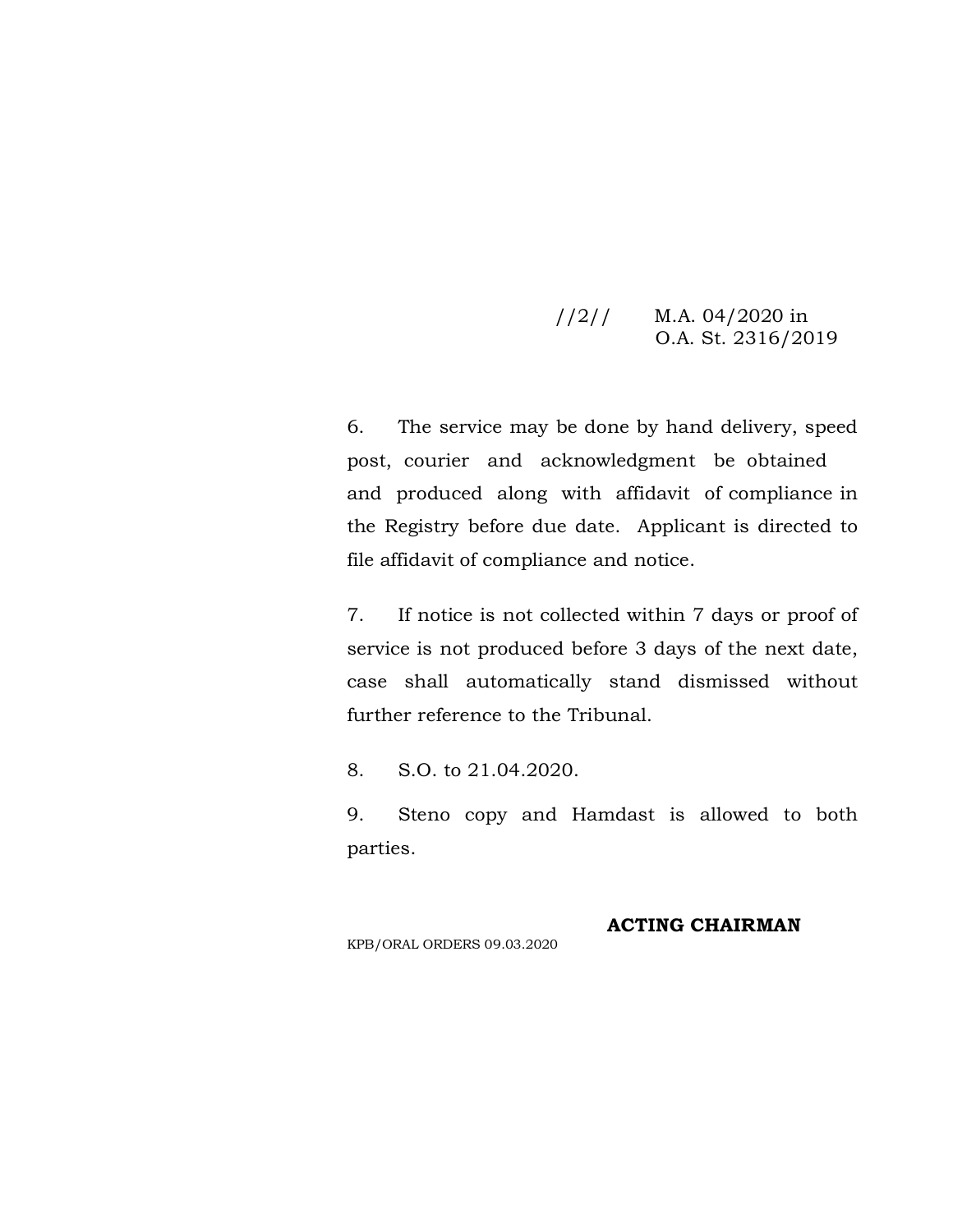## **M.A. No. 05/2020 in O.A. St. No. 2458/2019 (Dr. Manik S. Madke V/s. State of Maharashtra & Ors.)**

# **CORAM : B. P. PATIL, ACTING CHAIRMAN DATE : 09.03.2020 ORAL ORDER :**

Heard Shri P.R. Tandale, learned Advocate for the applicant and Shri V.R. Bhumkar, learned Presenting Officer for the respondents.

2. Issue notices to the respondents in M.A., returnable on 21.04.2020.

3. Tribunal may take the case for final disposal at once and separate notice for final disposal shall not be issued.

4. Applicant is authorized and directed to serve on respondent/s intimation/notice of date of hearing duly authenticated by Registry, along with complete paper book of the case. Respondents are put to notice that the case would be taken up for final disposal at the stage of admission hearing.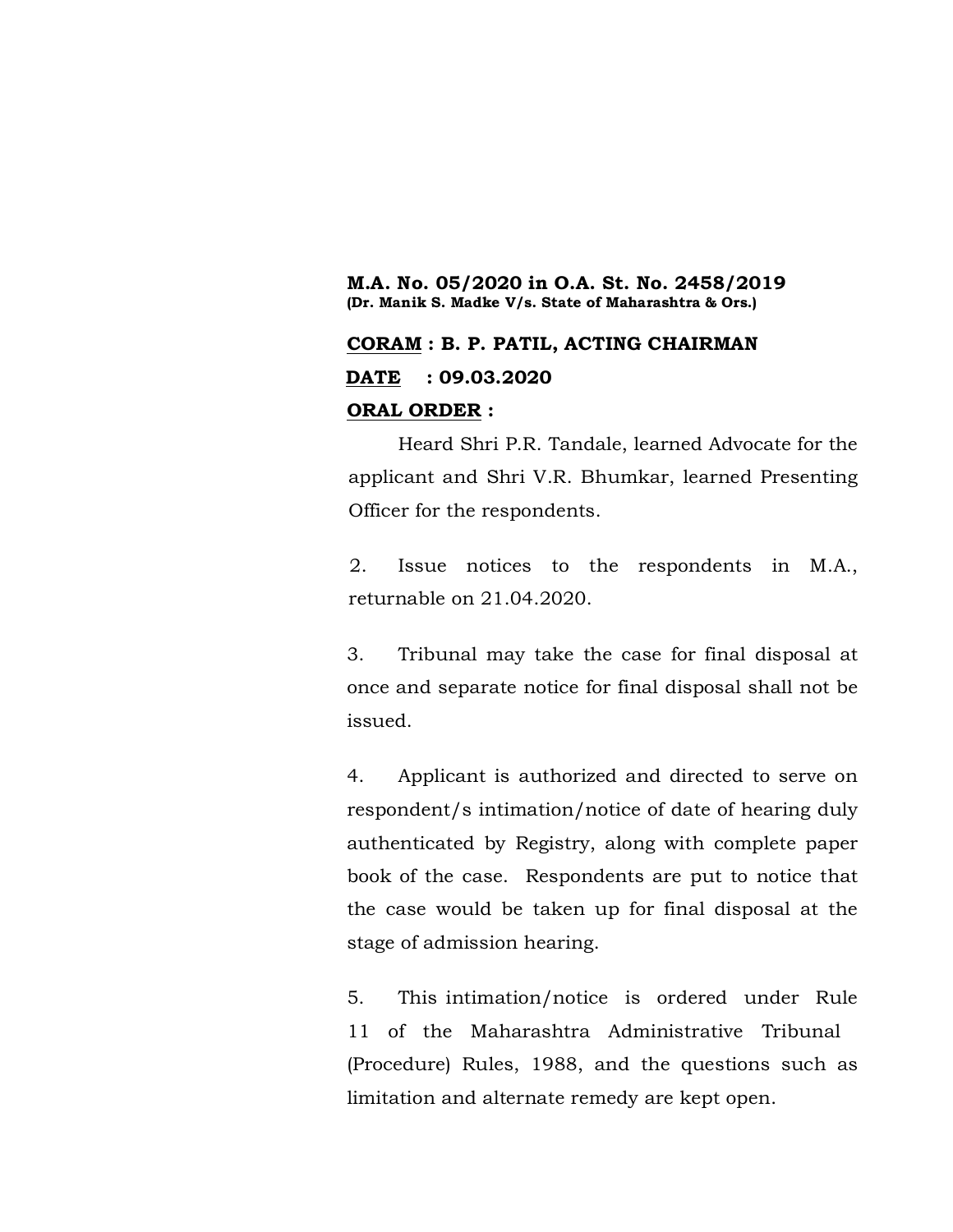# //2// M.A. 05/2020 in O.A. St. 2458/2019

6. The service may be done by hand delivery, speed post, courier and acknowledgment be obtained and produced along with affidavit of compliance in the Registry before due date. Applicant is directed to file affidavit of compliance and notice.

7. If notice is not collected within 7 days or proof of service is not produced before 3 days of the next date, case shall automatically stand dismissed without further reference to the Tribunal.

8. S.O. to 21.04.2020.

9. Steno copy and Hamdast is allowed to both parties.

**ACTING CHAIRMAN**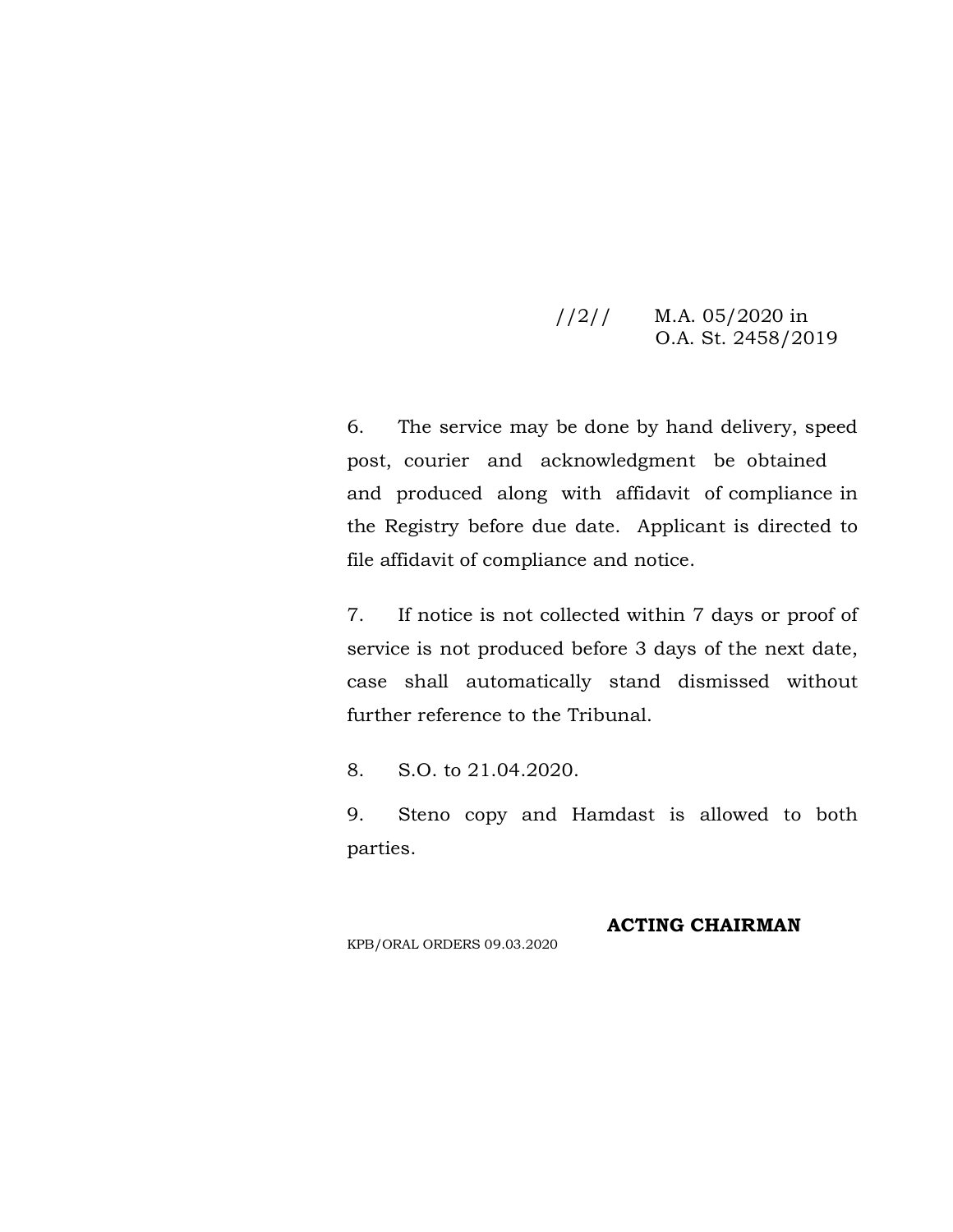### **M.A. No. 06/2020 in O.A. St. No. 2318/2019 (Shri Dattatraya K. Istake V/s. State of Maharashtra & Ors.)**

# **CORAM : B. P. PATIL, ACTING CHAIRMAN DATE : 09.03.2020 ORAL ORDER :**

Heard Shri P.R. Tandale, learned Advocate for the applicant and Shri M.S. Mahajan, learned Chief Presenting Officer for the respondents.

2. Issue notices to the respondents in M.A., returnable on 21.04.2020.

3. Tribunal may take the case for final disposal at once and separate notice for final disposal shall not be issued.

4. Applicant is authorized and directed to serve on respondent/s intimation/notice of date of hearing duly authenticated by Registry, along with complete paper book of the case. Respondents are put to notice that the case would be taken up for final disposal at the stage of admission hearing.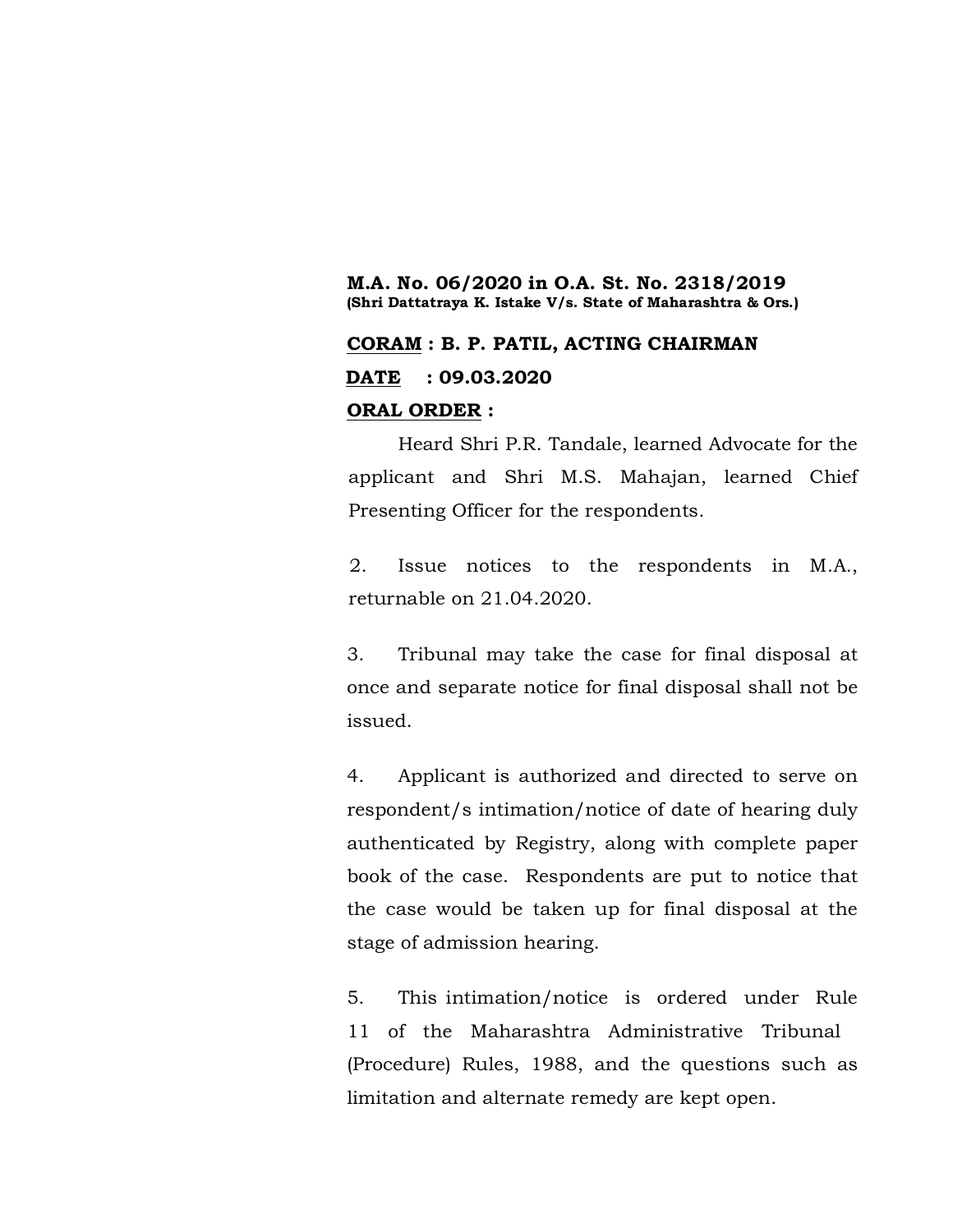# //2// M.A. 6/2020 in O.A. St. 2318/2019

6. The service may be done by hand delivery, speed post, courier and acknowledgment be obtained and produced along with affidavit of compliance in the Registry before due date. Applicant is directed to file affidavit of compliance and notice.

7. If notice is not collected within 7 days or proof of service is not produced before 3 days of the next date, case shall automatically stand dismissed without further reference to the Tribunal.

8. S.O. to 21.04.2020.

9. Steno copy and Hamdast is allowed to both parties.

#### **ACTING CHAIRMAN**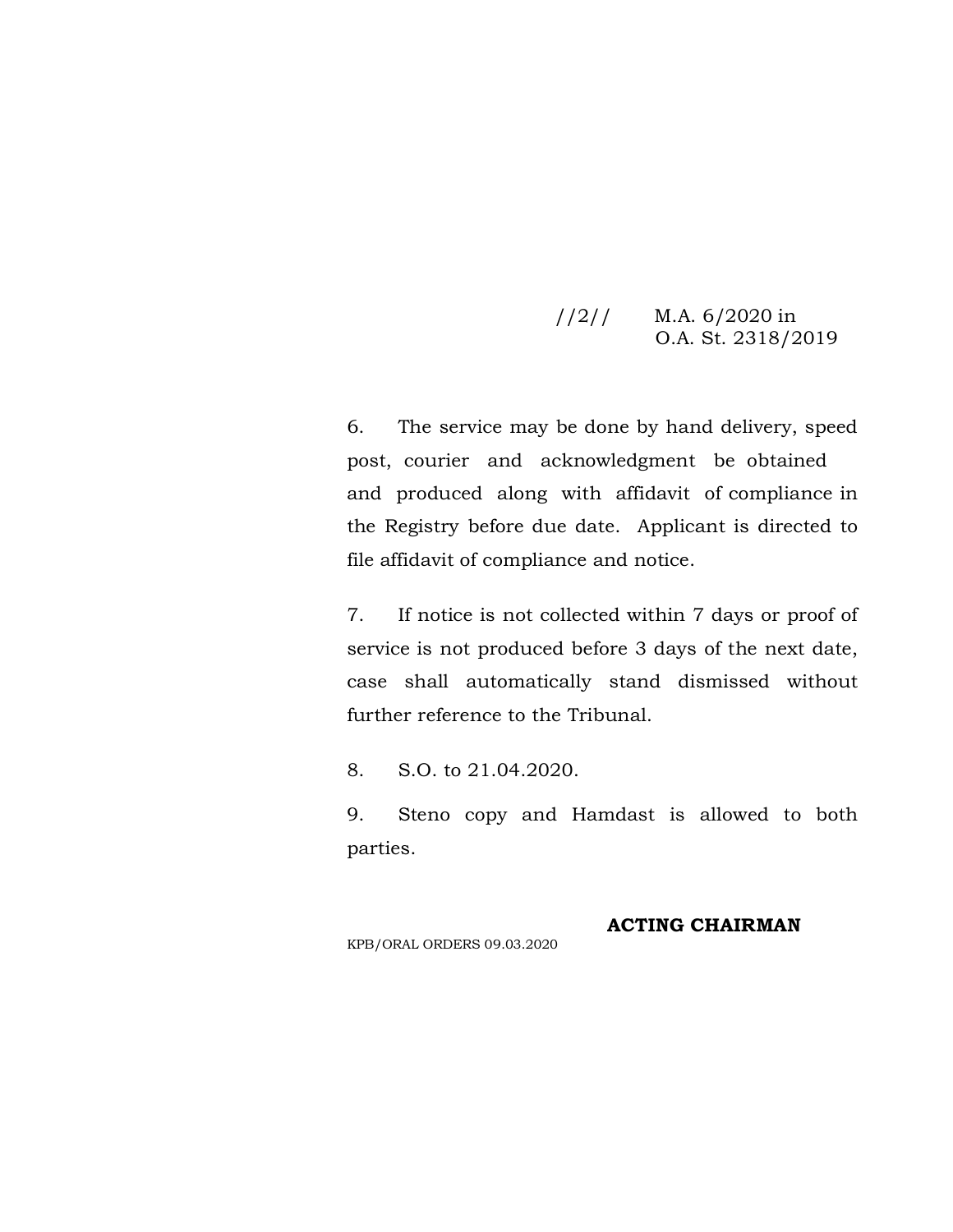#### **ORIGINAL APPLICATION NO. 29 OF 2020 (Shri Shaikh Akhtar Hussain Mohd. Hanif V/s. State of Maharashtra & Ors.)**

# **CORAM : B. P. PATIL, ACTING CHAIRMAN DATE : 09.03.2020**

### **ORAL ORDER :**

Heard Shri P.B. Rakhude, learned Advocate for the applicant and Shri N.U. Yadav, learned Presenting Officer for the respondents.

2. Issue notices to the respondents, returnable on 20.04.2020.

3. Tribunal may take the case for final disposal at once and separate notice for final disposal shall not be issued.

4. Applicant is authorized and directed to serve on respondent/s intimation/notice of date of hearing duly authenticated by Registry, along with complete paper book of the case. Respondents are put to notice that the case would be taken up for final disposal at the stage of admission hearing.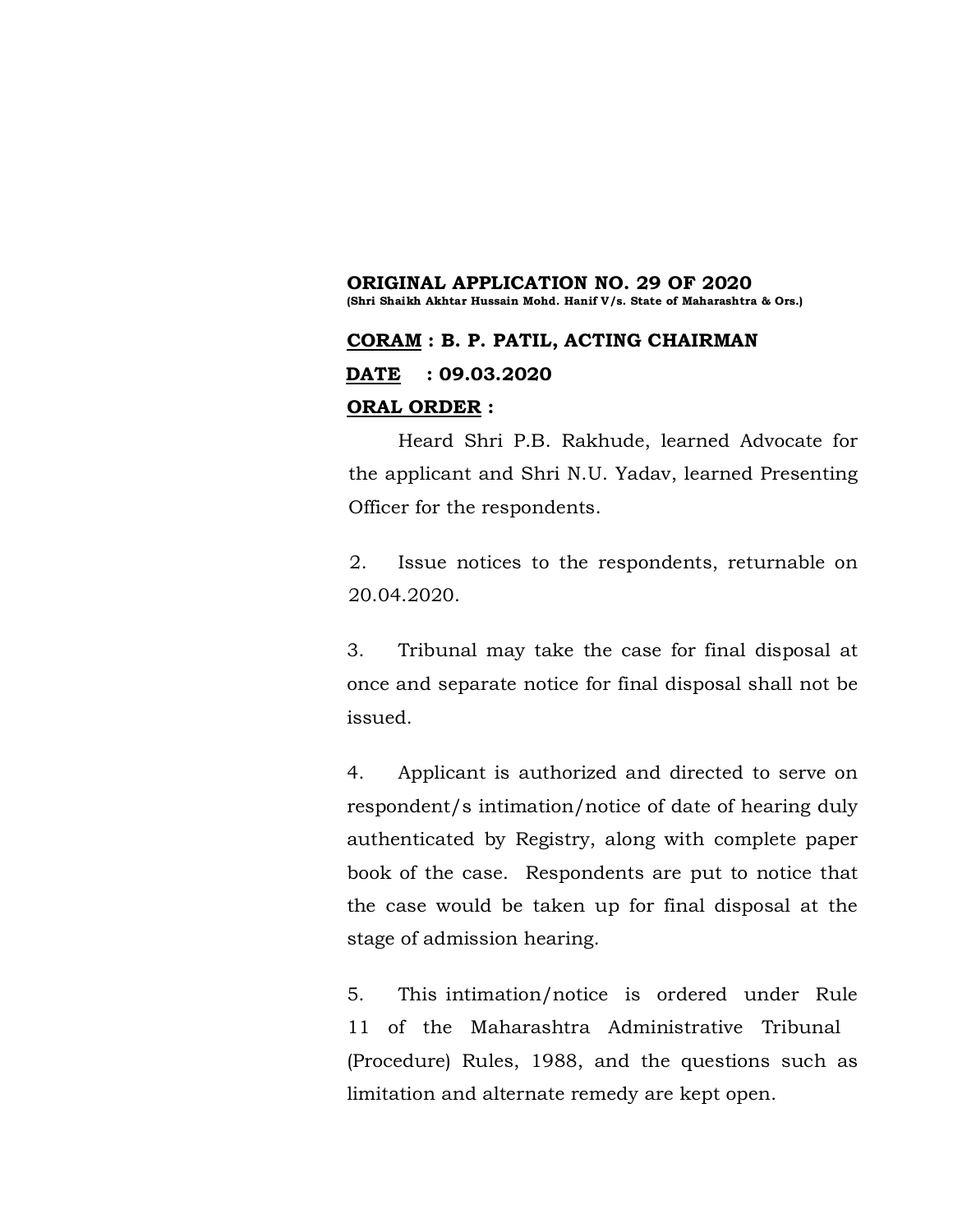# //2// O.A. No. 29/2020

6. The service may be done by hand delivery, speed post, courier and acknowledgment be obtained and produced along with affidavit of compliance in the Registry before due date. Applicant is directed to file affidavit of compliance and notice.

7. If notice is not collected within 7 days or proof of service is not produced before 3 days of the next date, case shall automatically stand dismissed without further reference to the Tribunal.

8. S.O. to 20.04.2020.

9. Steno copy and Hamdast is allowed to both parties.

### **ACTING CHAIRMAN**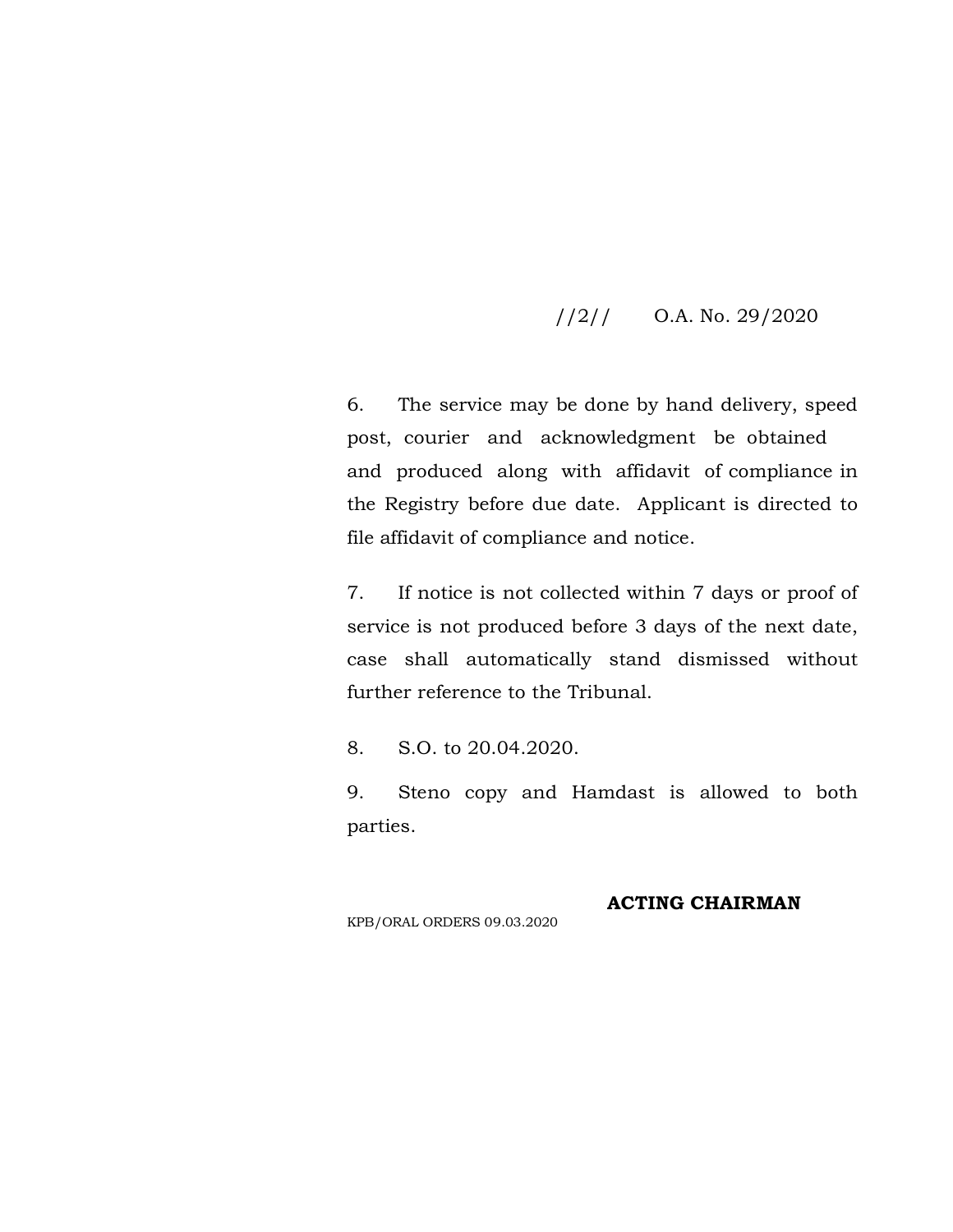# **ORIGINAL APPLICATION NO. 07 OF 2020 (Shri Ganesh T. Gorade V/s. State of Maharashtra & Ors.)**

# **CORAM : B. P. PATIL, ACTING CHAIRMAN DATE : 09.03.2020 ORAL ORDER :**

Heard Shri S.B. Jadhav, learned Advocate for the applicant and Shri V.R. Bhumkar, learned Presenting Officer for the respondents.

2. The applicant has challenged the suspension order dated 31.01.2014 and the order of Suspension Review Committee dated 18.12.2019 by filing the present Original Application.

3. So far as the claim of the applicant challenging the suspension order dated 31.01.2014 is concerned, the applicant has not filed the O.A. within time in view of the provisions of Section 21 of the Administrative Tribunals Act, 1985 and the same is barred by limitation. Therefore, the O.A. is not maintainable. Hence, the O.A. deserves to be rejected.

4. In view of this, the O.A. stands rejected as barred by limitation. There shall be no order as to costs.

### **ACTING CHAIRMAN**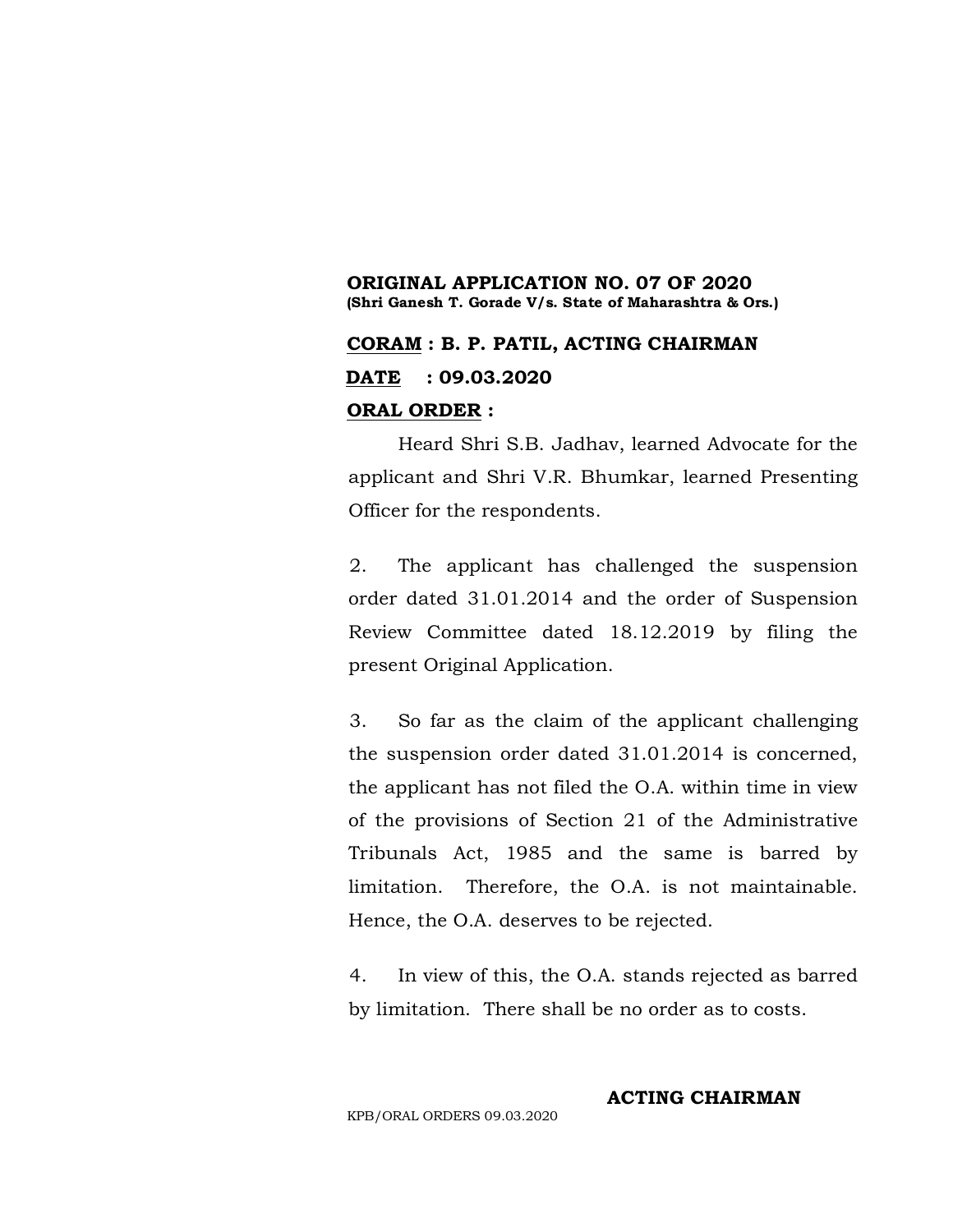# **ORIGINAL APPLICATION NO. 1088 OF 2019 (Dr. Gopalkrushna M. Kulkarni V/s. State of Maharashtra & Ors.)**

# **CORAM : B. P. PATIL, ACTING CHAIRMAN DATE : 09.03.2020 ORAL ORDER :**

Heard Shri P.R. Tandale, learned Advocate for the applicant and Shri M.P. Gude, learned Presenting Officer for the respondents.

2. Learned Advocate for the applicant on instruction states that the applicant does not want to proceed with the present O.A. and wants to withdraw the same. Therefore, he seeks leave of this Tribunal to withdraw the O.A. with liberty to approach this Tribunal on fresh cause of action.

3. Learned P.O. has prayed to pass necessary order.

4. In view of the submissions advanced by the learned Advocate for the applicant, leave as prayed for is granted. The O.A. is disposed of as withdrawn with liberty to the applicant to approach this Tribunal on fresh cause of action. There shall be no order as to costs.

KPB/ORAL ORDERS 09.03.2020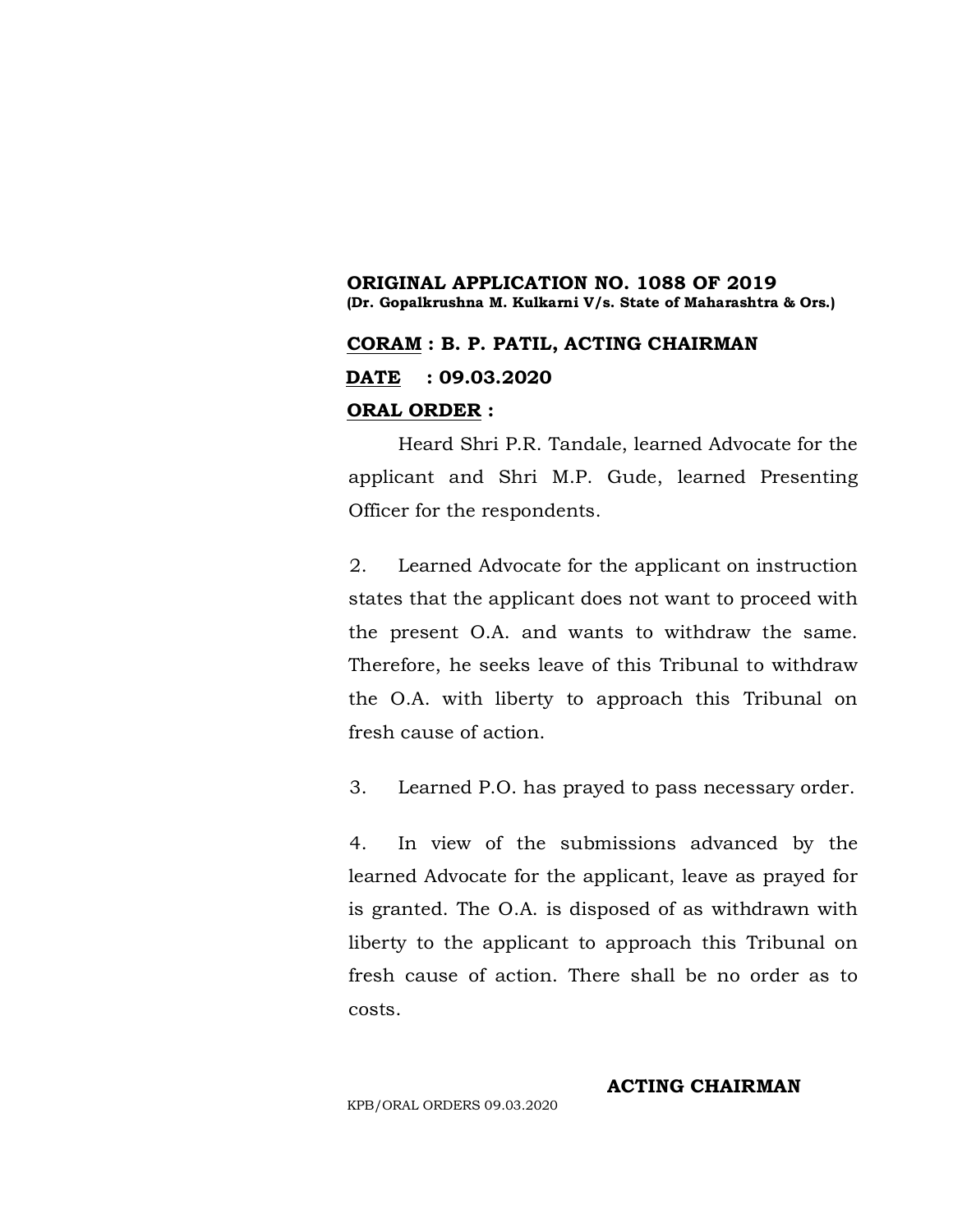### **ORIGINAL APPLICATION NO. 1106 OF 2019 (Shri Sanjay R. Koli V/s. State of Maharashtra & Ors.)**

# **CORAM : B. P. PATIL, ACTING CHAIRMAN DATE : 09.03.2020 ORAL ORDER :**

Heard Shri M.B. Bharaswadkar, learned Advocate holding for Shri S.B. Jadhav, learned Advocate for the applicant and Shri D.R. Patil, learned Presenting Officer for the respondents.

2. Issue notices to the respondents, returnable on 15.04.2020.

3. Tribunal may take the case for final disposal at once and separate notice for final disposal shall not be issued.

4. Applicant is authorized and directed to serve on respondent/s intimation/notice of date of hearing duly authenticated by Registry, along with complete paper book of the case. Respondents are put to notice that the case would be taken up for final disposal at the stage of admission hearing.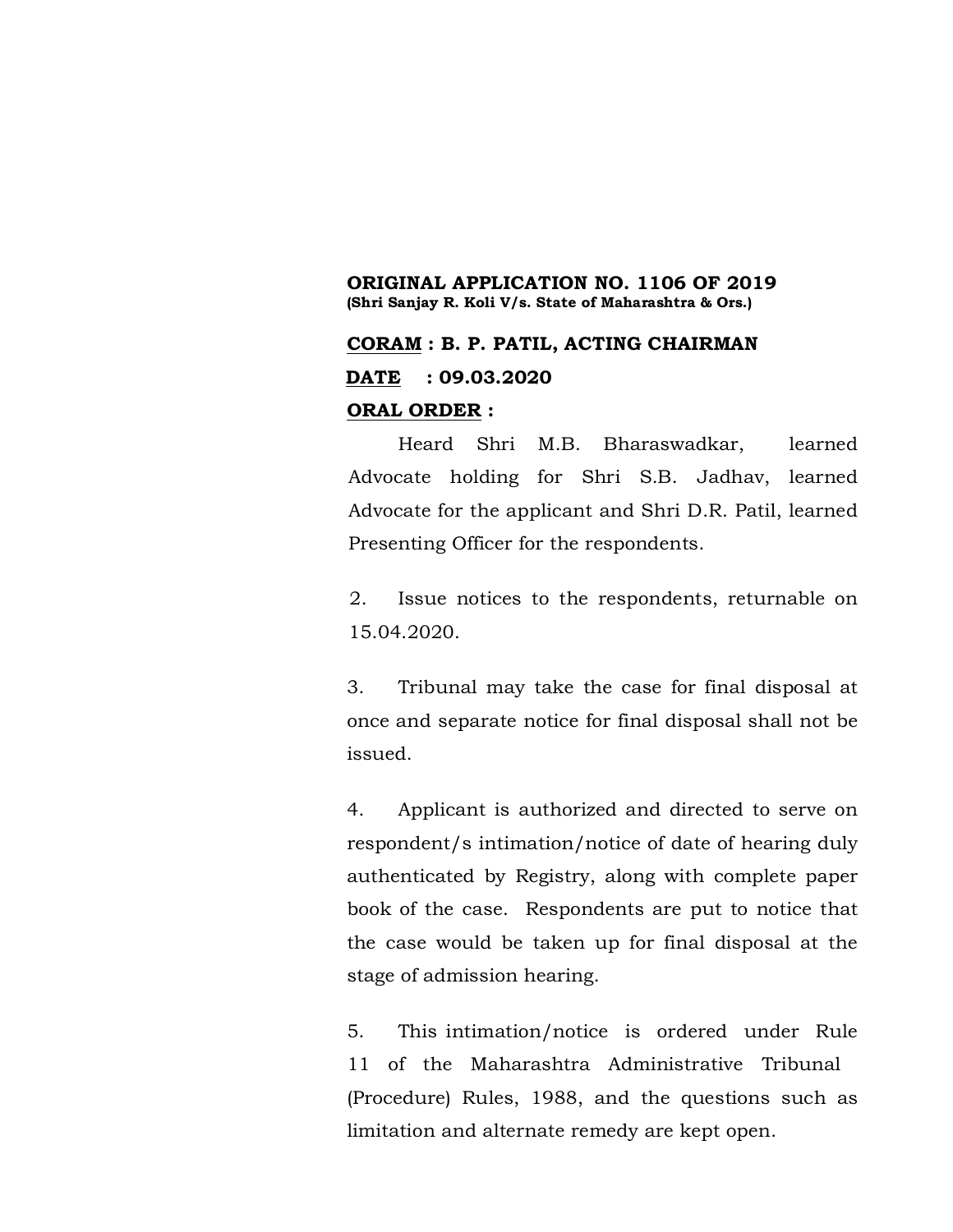# //2// O.A. No. 1106/2019

6. The service may be done by hand delivery, speed post, courier and acknowledgment be obtained and produced along with affidavit of compliance in the Registry before due date. Applicant is directed to file affidavit of compliance and notice.

7. If notice is not collected within 7 days or proof of service is not produced before 3 days of the next date, case shall automatically stand dismissed without further reference to the Tribunal.

8. S.O. to 15.04.2020.

9. Steno copy and Hamdast is allowed to both parties.

#### **ACTING CHAIRMAN**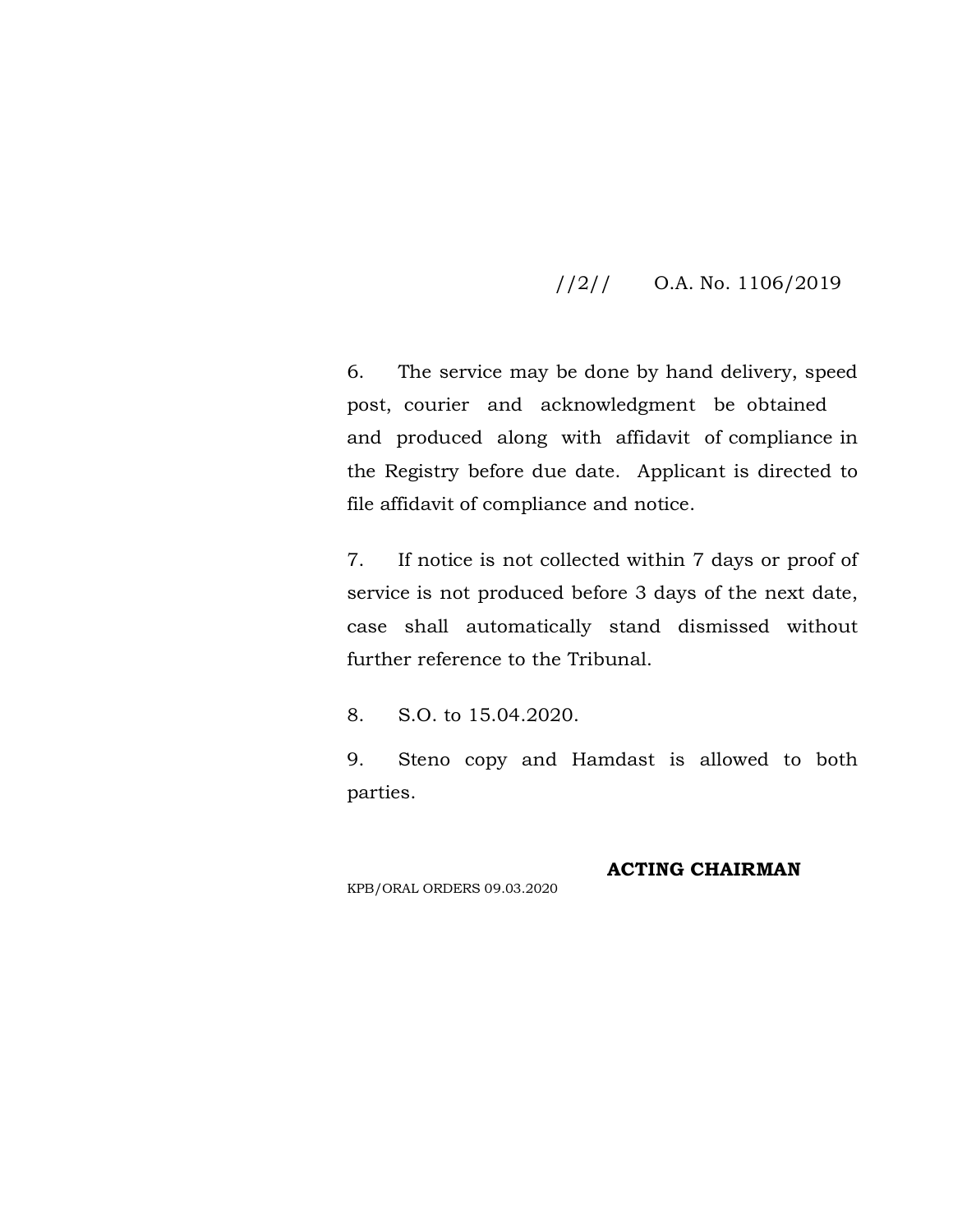# **ORIGINAL APPLICATION ST. NO. 3013 OF 2018 (Shri Munsabkha F. Pathan V/s. State of Maharashtra & Ors.)**

# **CORAM : B. P. PATIL, ACTING CHAIRMAN DATE : 09.03.2020 ORAL ORDER :**

Heard Shri Syed. Rahatali Jahagirdar, learned Advocate for the applicant and Shri M.S. Mahajan, learned Chief Presenting Officer for the respondents.

2. Learned Advocate for the applicant on instruction states that the applicant does not want to proceed with the present O.A. and wants to withdraw the same. Therefore, he seeks leave of this Tribunal to withdraw the O.A. with liberty to approach this Tribunal on fresh cause of action.

3. Learned C.P.O. has prayed to pass necessary order.

4. In view of the submissions advanced by the learned Advocate for the applicant, leave as prayed for is granted. The O.A. is disposed of as withdrawn with liberty to the applicant to approach this Tribunal on fresh cause of action. There shall be no order as to costs.

KPB/ORAL ORDERS 09.03.2020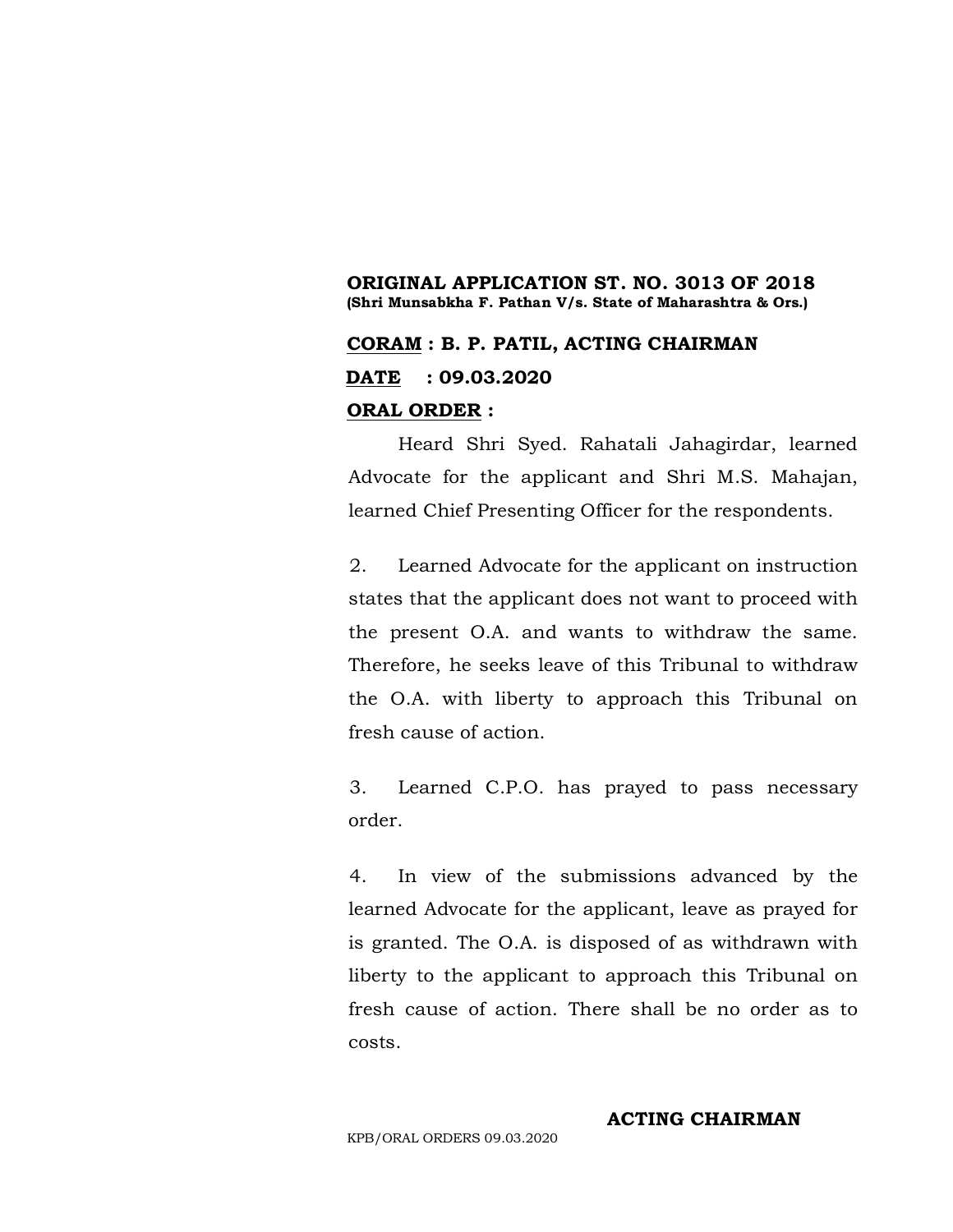# **ORIGINAL APPLICATION ST. NO. 3014 OF 2018 (Shri Habibkhan M. Pathan V/s. State of Maharashtra & Ors.)**

# **CORAM : B. P. PATIL, ACTING CHAIRMAN DATE : 09.03.2020 ORAL ORDER :**

Heard Shri Syed. Rahatali Jahagirdar, learned Advocate for the applicant and Smt. Priya R. Bharaswadkar, learned Presenting Officer for the respondents.

2. Learned Advocate for the applicant on instruction states that the applicant does not want to proceed with the present O.A. and wants to withdraw the same. Therefore, he seeks leave of this Tribunal to withdraw the O.A. with liberty to approach this Tribunal on fresh cause of action.

3. Learned P.O. has prayed to pass necessary order.

4. In view of the submissions advanced by the learned Advocate for the applicant, leave as prayed for is granted. The O.A. is disposed of as withdrawn with liberty to the applicant to approach this Tribunal on fresh cause of action. There shall be no order as to costs.

KPB/ORAL ORDERS 09.03.2020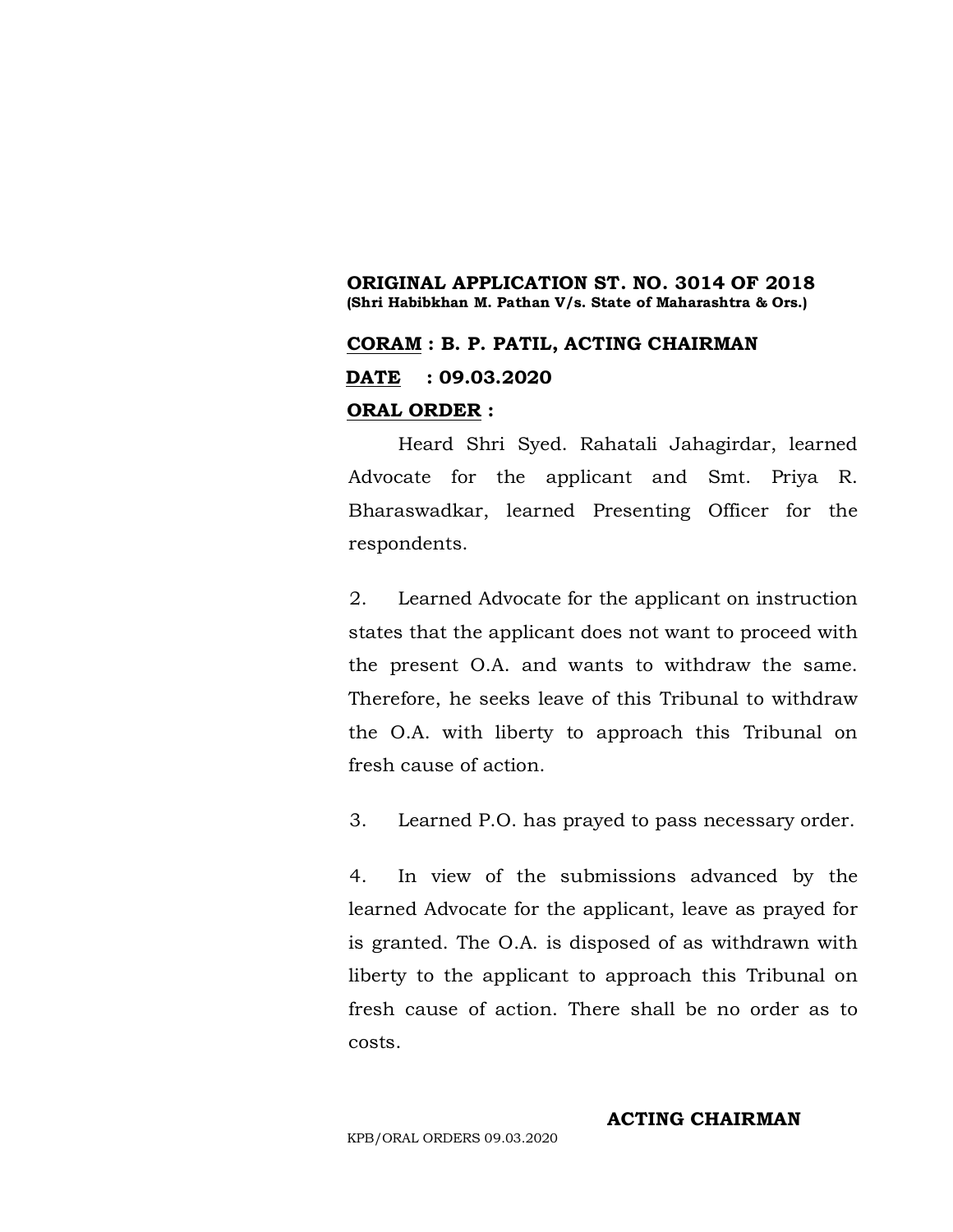### **ORIGINAL APPLICATION ST. NO. 3015 OF 2018 (Shri Punjaji M. Shinde V/s. State of Maharashtra & Ors.)**

# **CORAM : B. P. PATIL, ACTING CHAIRMAN DATE : 09.03.2020 ORAL ORDER :**

Heard Shri Syed. Rahatali Jahagirdar, learned Advocate for the applicant and Shri N.U. Yadav, learned Presenting Officer for the respondents.

2. Learned Advocate for the applicant on instruction states that the applicant does not want to proceed with the present O.A. and wants to withdraw the same. Therefore, he seeks leave of this Tribunal to withdraw the O.A. with liberty to approach this Tribunal on fresh cause of action.

3. Learned P.O. has prayed to pass necessary order.

4. In view of the submissions advanced by the learned Advocate for the applicant, leave as prayed for is granted. The O.A. is disposed of as withdrawn with liberty to the applicant to approach this Tribunal on fresh cause of action. There shall be no order as to costs.

KPB/ORAL ORDERS 09.03.2020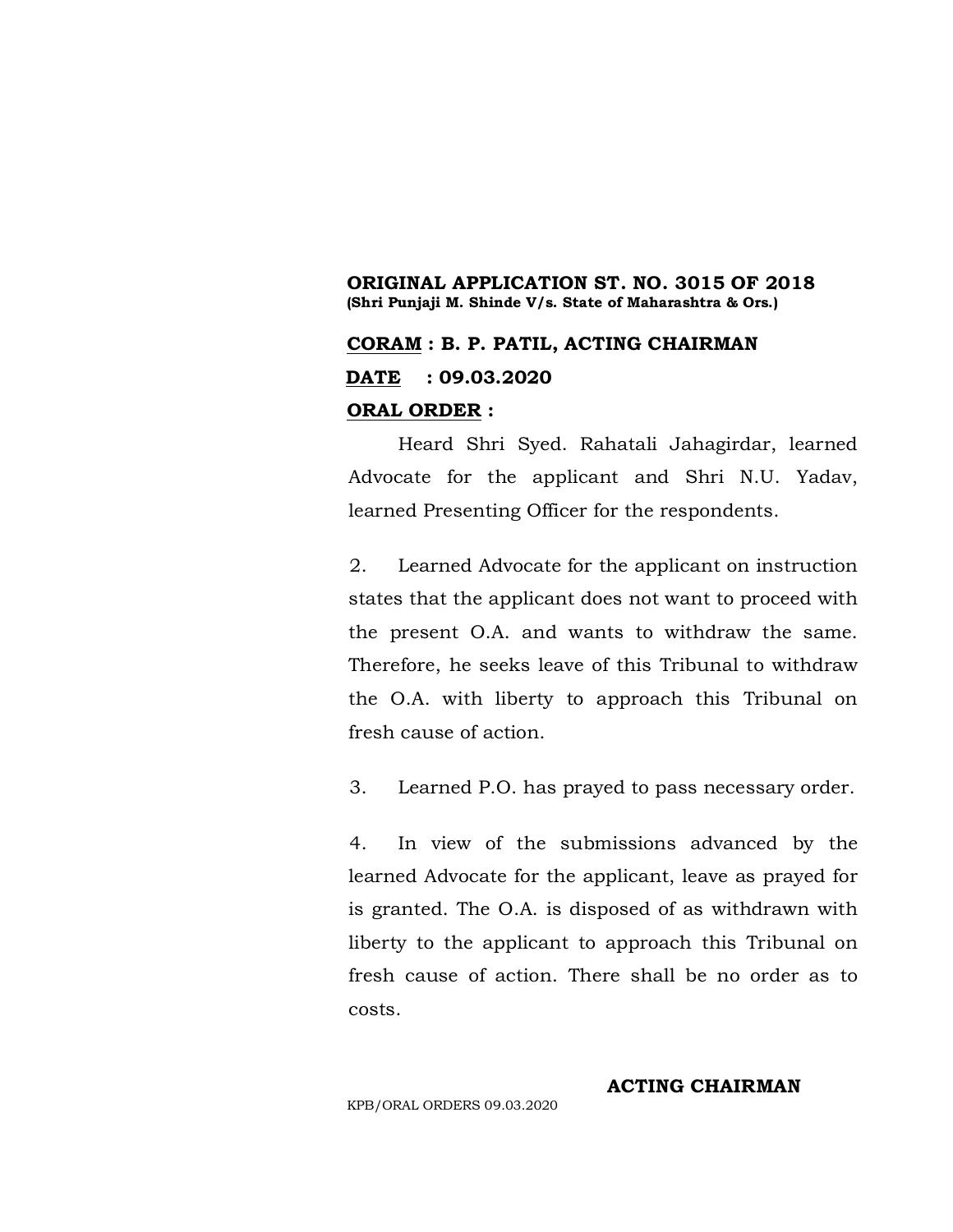## **ORIGINAL APPLICATION ST. NO. 3016 OF 2018 (Shri Uttam T. Padme V/s. State of Maharashtra & Ors.)**

# **CORAM : B. P. PATIL, ACTING CHAIRMAN DATE : 09.03.2020 ORAL ORDER :**

Heard Shri Syed. Rahatali Jahagirdar, learned Advocate for the applicant and Smt. Deepali S. Deshpande, learned Presenting Officer for the respondents.

2. Learned Advocate for the applicant on instruction states that the applicant does not want to proceed with the present O.A. and wants to withdraw the same. Therefore, he seeks leave of this Tribunal to withdraw the O.A. with liberty to approach this Tribunal on fresh cause of action.

3. Learned P.O. has prayed to pass necessary order.

4. In view of the submissions advanced by the learned Advocate for the applicant, leave as prayed for is granted. The O.A. is disposed of as withdrawn with liberty to the applicant to approach this Tribunal on fresh cause of action. There shall be no order as to costs.

KPB/ORAL ORDERS 09.03.2020

#### **ACTING CHAIRMAN**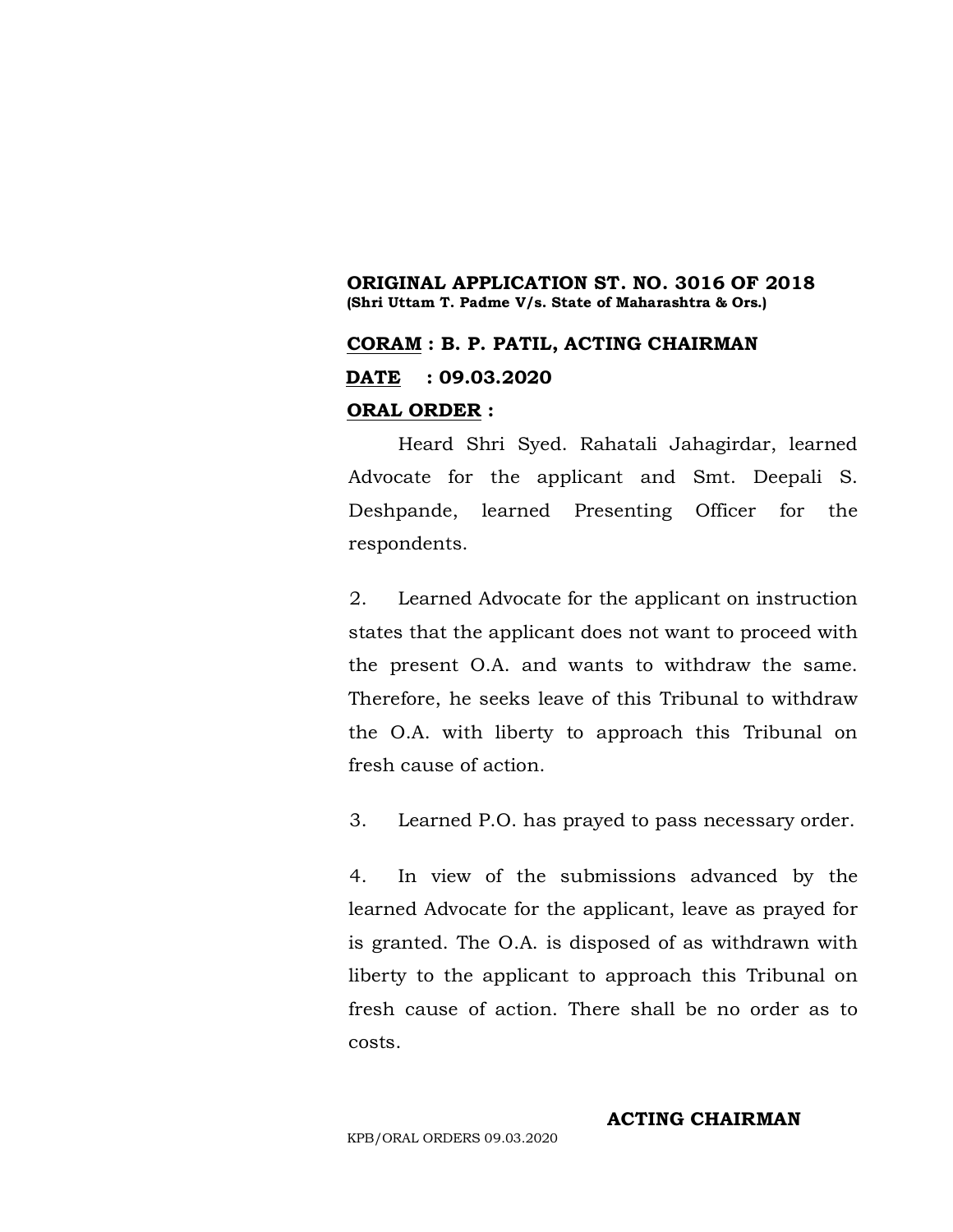## **ORIGINAL APPLICATION NO.629/2017 (Vijay Lokhande Vs. State of Maharashtra & Ors.)**

# **CORAM : B. P. PATIL, ACTING CHAIRMAN DATE : 09.03.2020 ORAL ORDER :**

Heard Shri J.B.Choudhary learned Advocate for the applicant and Shri B.S.Deokar learned Presenting Officer for the respondents.

2. Arguments of both sides are heard at length. Case is reserved for order.

## **ACTING CHAIRMAN**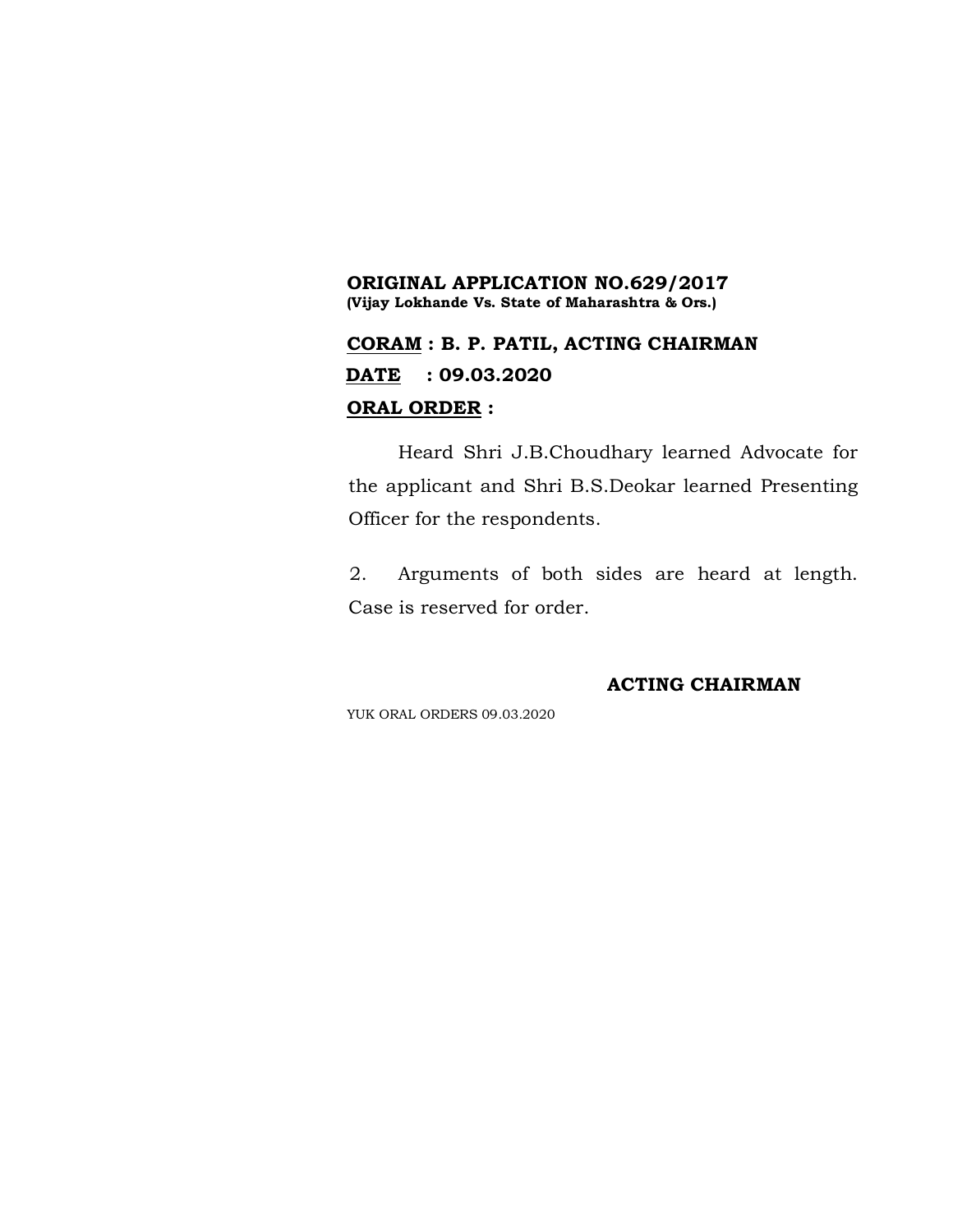## **ORIGINAL APPLICATION NO.1102/2019 (Rajendra Patil & Ors. Vs. State of Maharashtra & Ors.)**

# **CORAM : B. P. PATIL, ACTING CHAIRMAN DATE : 09.03.2020 ORAL ORDER :**

Heard Smt. Vidya Taksal learned Advocate holding for Shri A.S.Deshmukh learned Advocate for the applicant, Shri M.S.Mahajan learned Chief Presenting Officer for the respondent authorities and Shri S.D.Joshi learned Advocate for respondent nos.8 and 9.

Shri V.G.Pingle learned Advocate for respondent nos.4 to 6 is **absent**.

2. Learned Advocate Shri Joshi files Vakalatnama on behalf of respondent no.9. It is taken on record.

3. Learned CPO as well as the learned Advocate Shri Joshi sought time to file reply. Time is granted granted as a most last chance.

4. S.O. to 23-03-2020.

## **ACTING CHAIRMAN**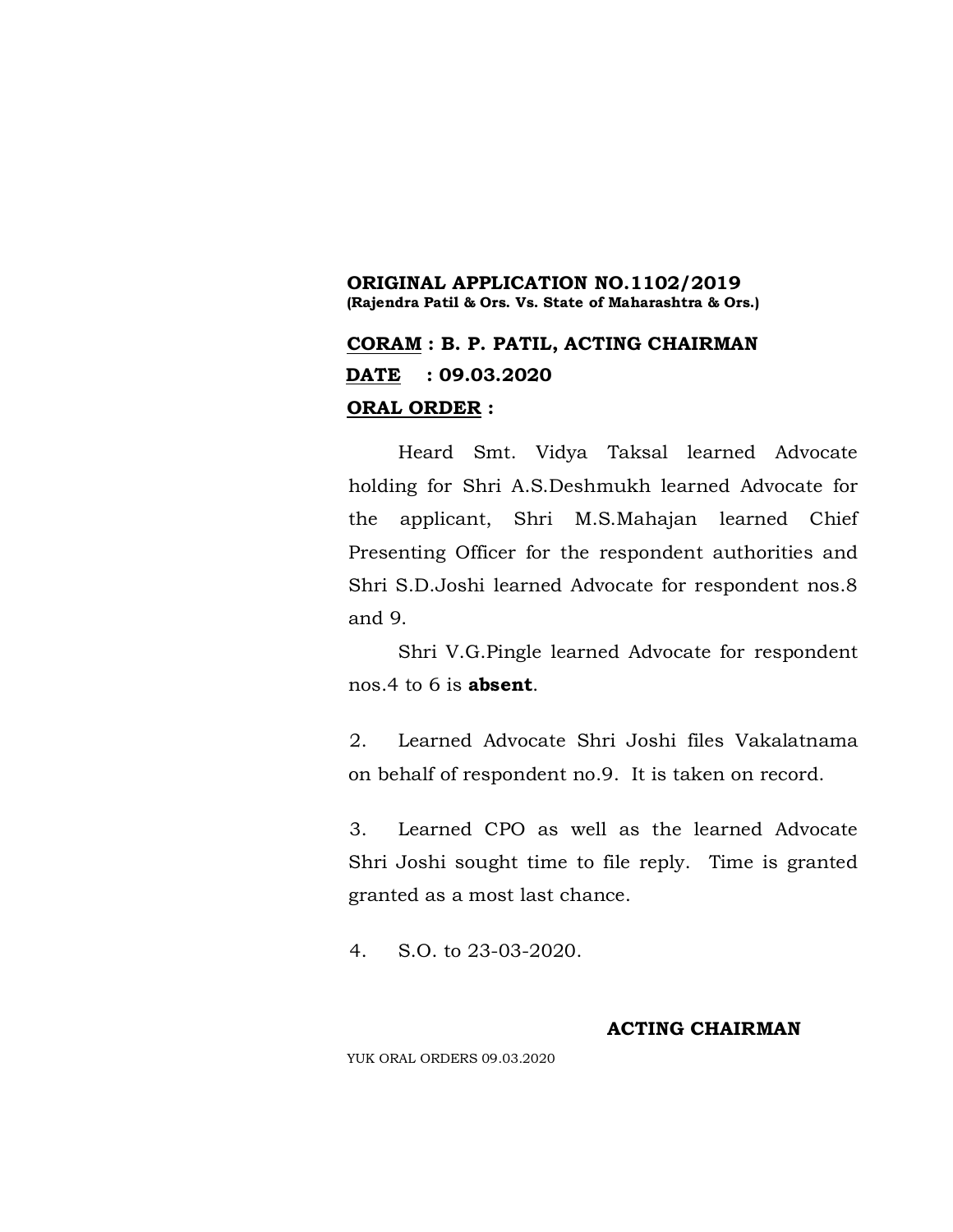#### **ORIGINAL APPLICATION NO.69/2020 (Suresh Tandale Vs. State of Maharashtra & Ors.)**

# **CORAM : B. P. PATIL, ACTING CHAIRMAN DATE : 09.03.2020 ORAL ORDER :**

Heard Shri P.B.Rakhunde learned Advocate holding for Shri B.R.Kedar learned Advocate for the applicant and Shri B.S.Deokar learned Presenting Officer for the respondents.

2. At the request of learned Advocate for the applicant, S.O. to 17-03-2020.

## **ACTING CHAIRMAN**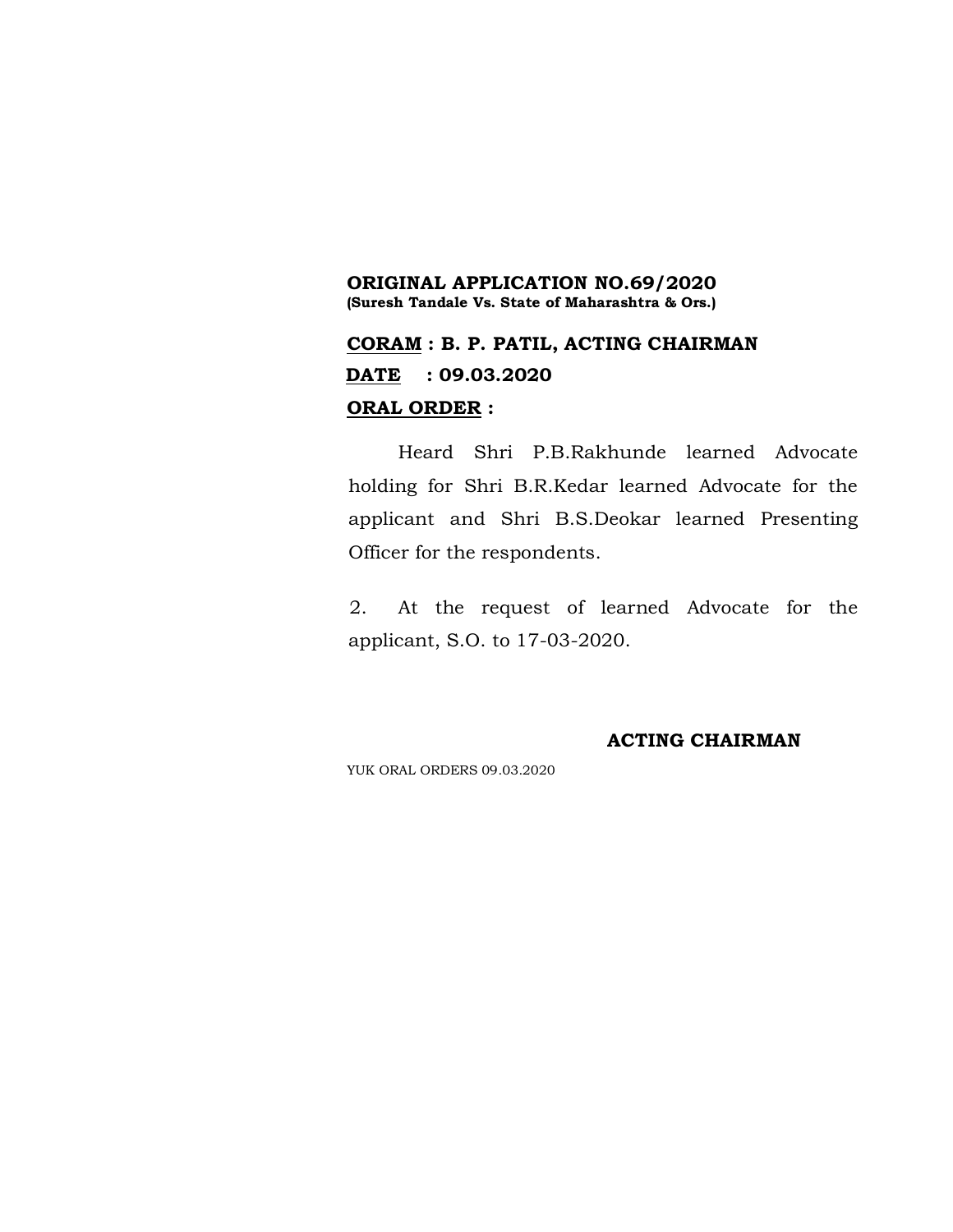#### **M.A.NO.149/2018 IN O.A.ST.NO.445/2018 (Prasad Mule Vs. State of Maharashtra & Ors.)**

# **CORAM : B. P. PATIL, ACTING CHAIRMAN DATE : 09.03.2020 ORAL ORDER :**

Shri V.G.Pingle learned Advocate for the applicant is **absent**.

Heard Shri D.R.Patil learned Presenting Officer for the respondents and Shri S.B.Mene learned Advocate for respondent no.3.

2. Rejoinder is not filed. Since none is present for the applicant, S.O. to 16-04-2020.

#### **ACTING CHAIRMAN**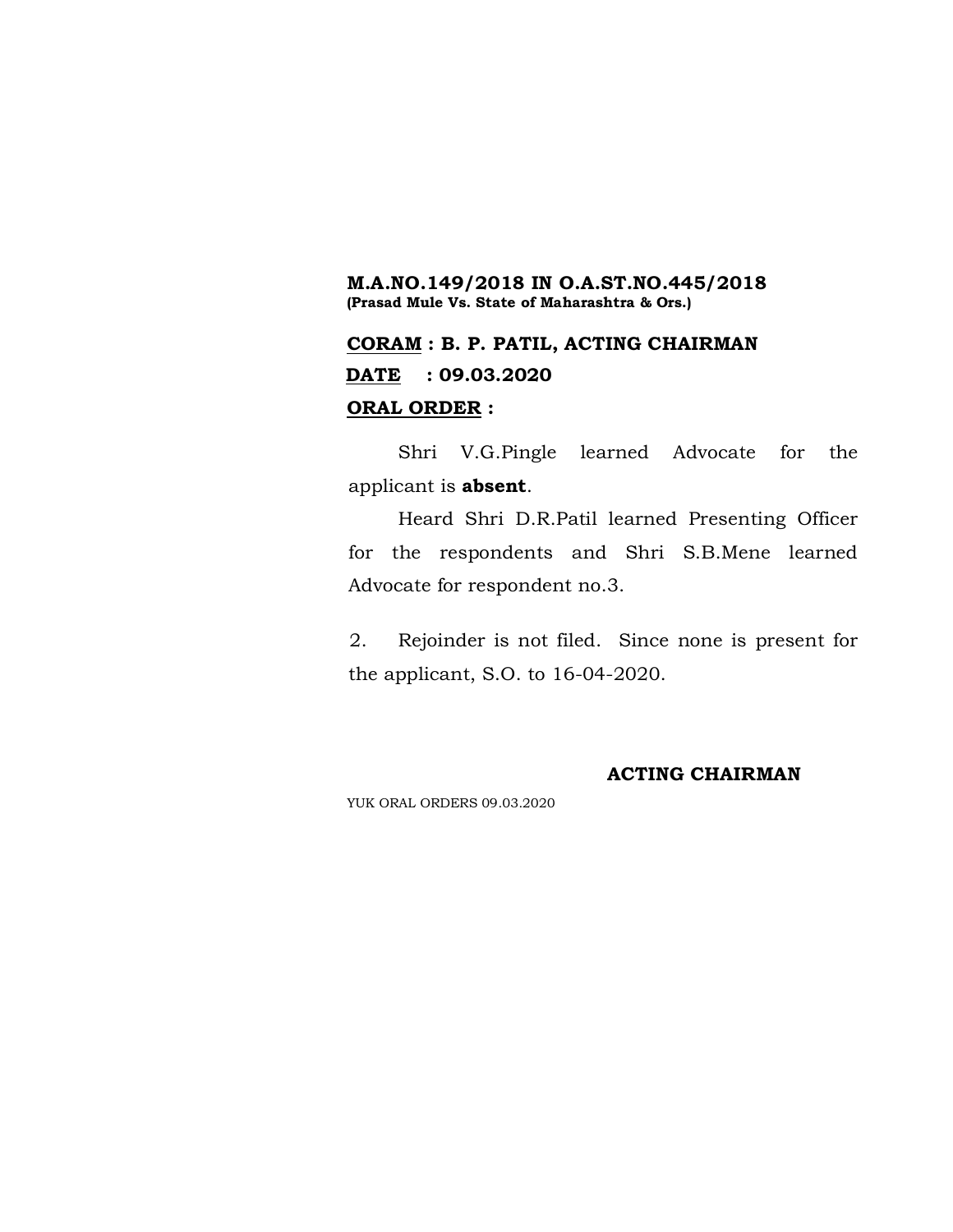#### **M.A.NO.247/2019 IN O.A.ST.NO.02/2019 (Tukaram Kalasar Vs. State of Maharashtra & Ors.)**

# **CORAM : B. P. PATIL, ACTING CHAIRMAN DATE : 09.03.2020 ORAL ORDER :**

Shri O.B.Boinwad learned Advocate for the applicant is **absent**. Shri S.D.Dhongde learned Advocate for respondent no.3 has filed **leave note**.

Shri M.S.Mahajan learned Chief Presenting Officer for the respondents is present.

2. None appears for the applicant. The matter is fixed for hearing since long. Applicant's Advocate remained absent on previous date, therefore, the O.A. came to be dismissed on 26-02-2020. Thereafter, he requested to restore the case to its original number and it was restored and fixed for hearing as a last chance on today. The applicant undertook to argue the matter today itself but he failed to do so. Hence, it seems that the applicant is not interested for prosecuting the O.A.

3. Delay caused for filing O.A. is 02 years, 09 months and 29 days. The applicant has neither shown the just and sufficient cause to condone the delay caused for filing the O.A. nor he has explained the delay properly and satisfactorily. There is no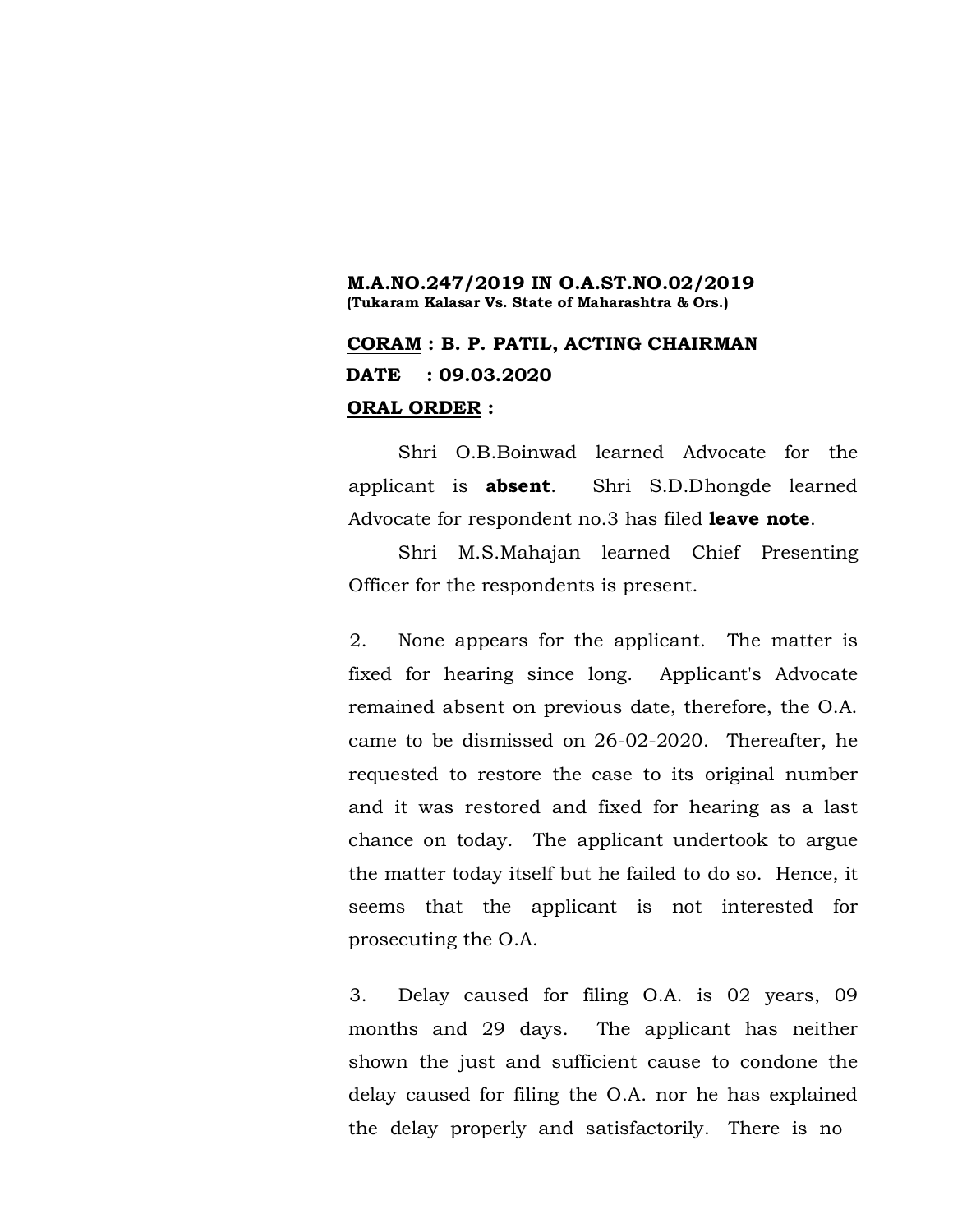$=2=$ 

M.A.NO.247/2019 IN O.A.ST.NO.02/2019

merit in the M.A. In the absence of just and satisfactory reason for condoning the delay, M.A. deserves to be dismissed.

4. In view thereof M.A. stands dismissed. Consequently, registration of O.A. is refused.

#### **ACTING CHAIRMAN**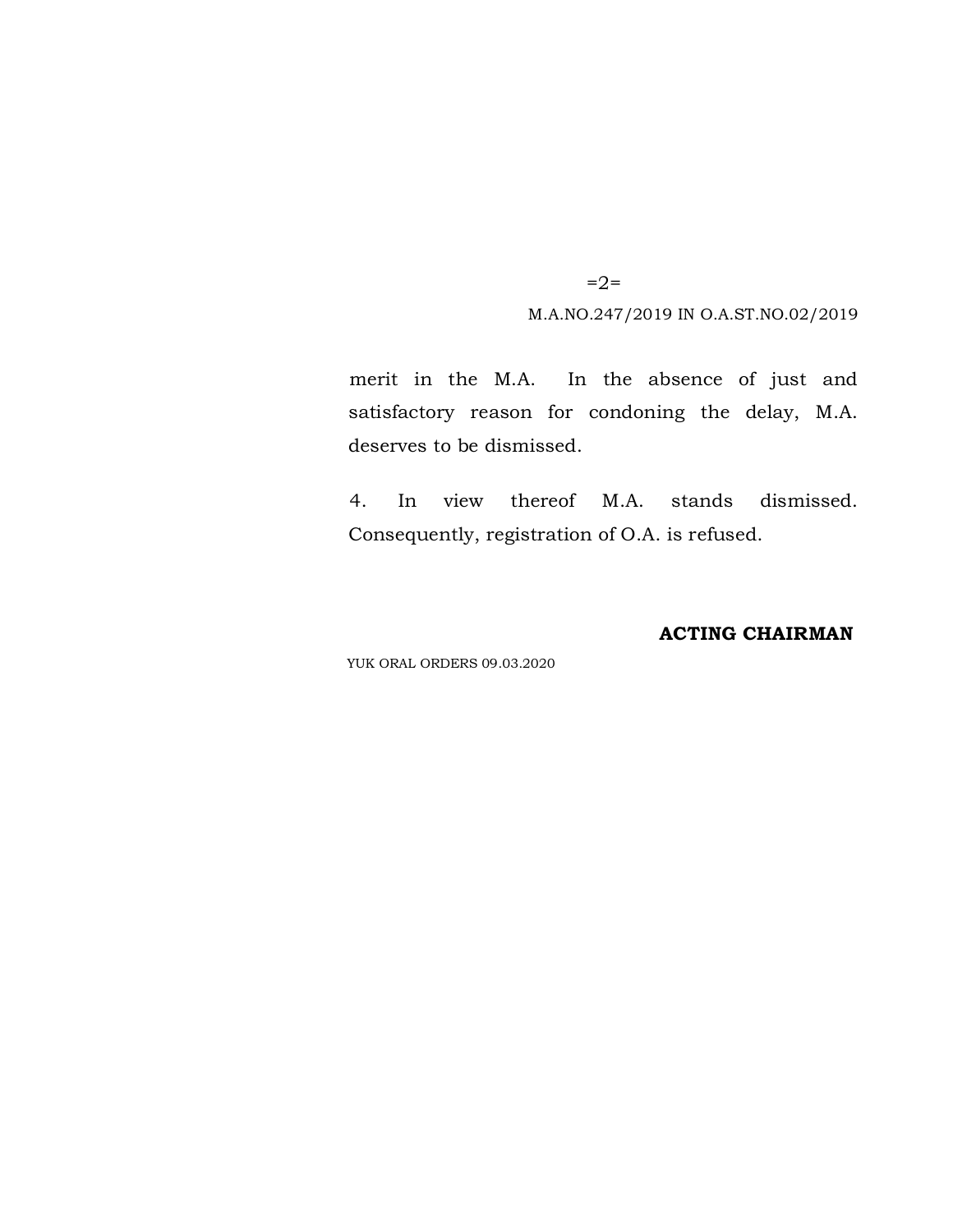#### **M.A.NO.133/2020 IN O.A.NO.691/2019 (Rajendra Potdar Vs. State of Maharashtra & Ors.)**

# **CORAM : B. P. PATIL, ACTING CHAIRMAN DATE : 09.03.2020 ORAL ORDER :**

Heard Shri S.P.Dhoble learned Advocate holding for Shri A.N.Gaddime learned Advocate for the applicant and Smt. Deepali Deshpande learned Presenting Officer for the respondents.

2. The Applicant has filed the present O.A. praying for following relief:

*"B) By issuing an appropriate order or directions, the respondents be directed to issue the movement order to the applicant to join the promotional post in view of the promotion order issued by the respondent no.1 by issuing the government resolution dated 3/6/2016 and for that purpose necessary directions be issued."*

3. Now, the applicant intends to add prayer clause B-1) and prayed to direct the respondents to grant deemed date of promotion on 03/06/2016. In fact the applicant ought to have claimed the relief while filing the O.A. which was presented on 22-10-2018. The applicant has not claimed relief which is claimed by him in the proposed amendment within stipulated time from the date of cause of action. Claim raised by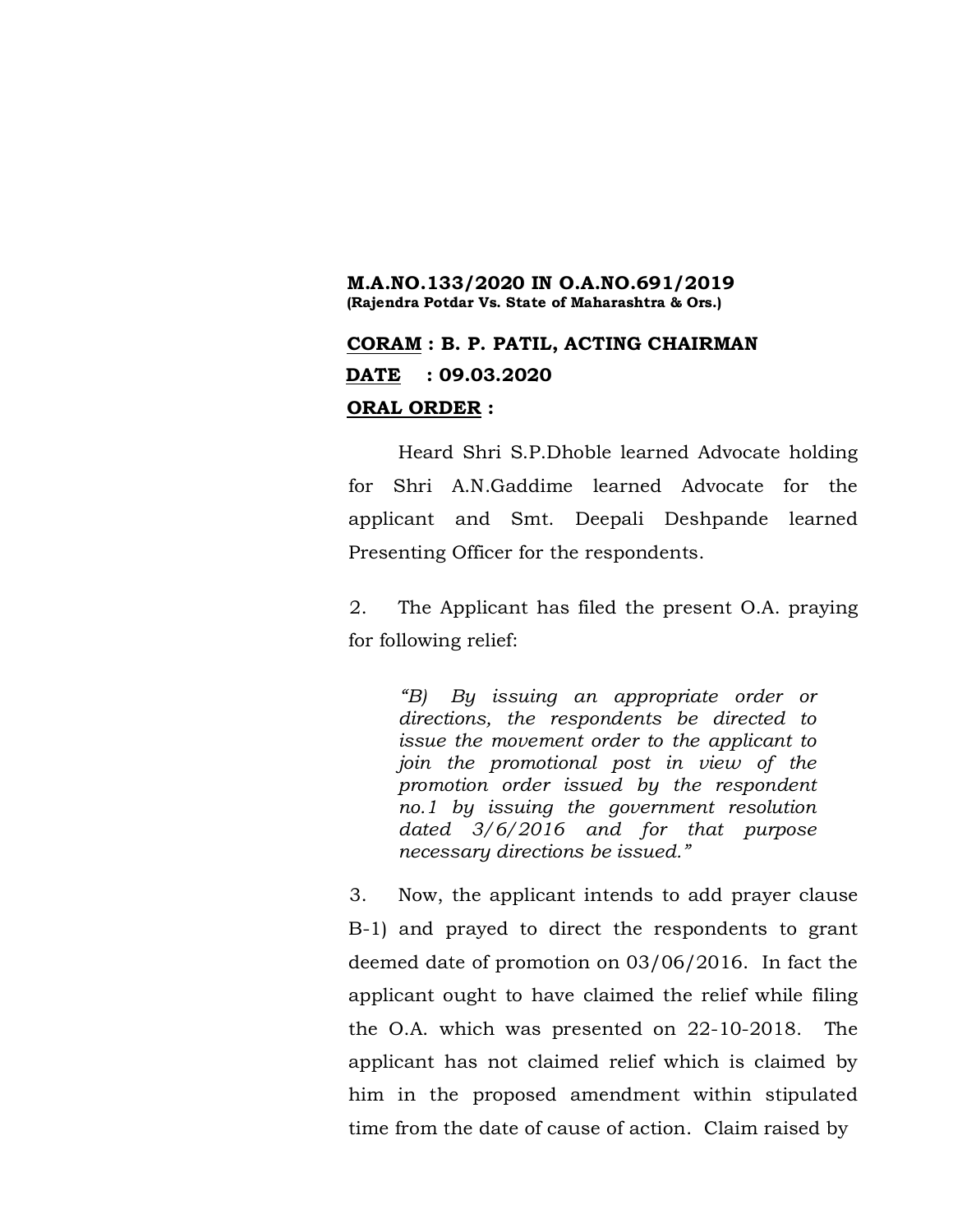$=2=$ 

M.A.NO.133/2020 IN O.A.NO.691/2019

the applicant is time barred. The proposed amendment is barred by limitation. Therefore, it cannot be allowed. Hence, the M.A. deserves to be rejected. In view thereof, the M.A. stands rejected.

## **ACTING CHAIRMAN**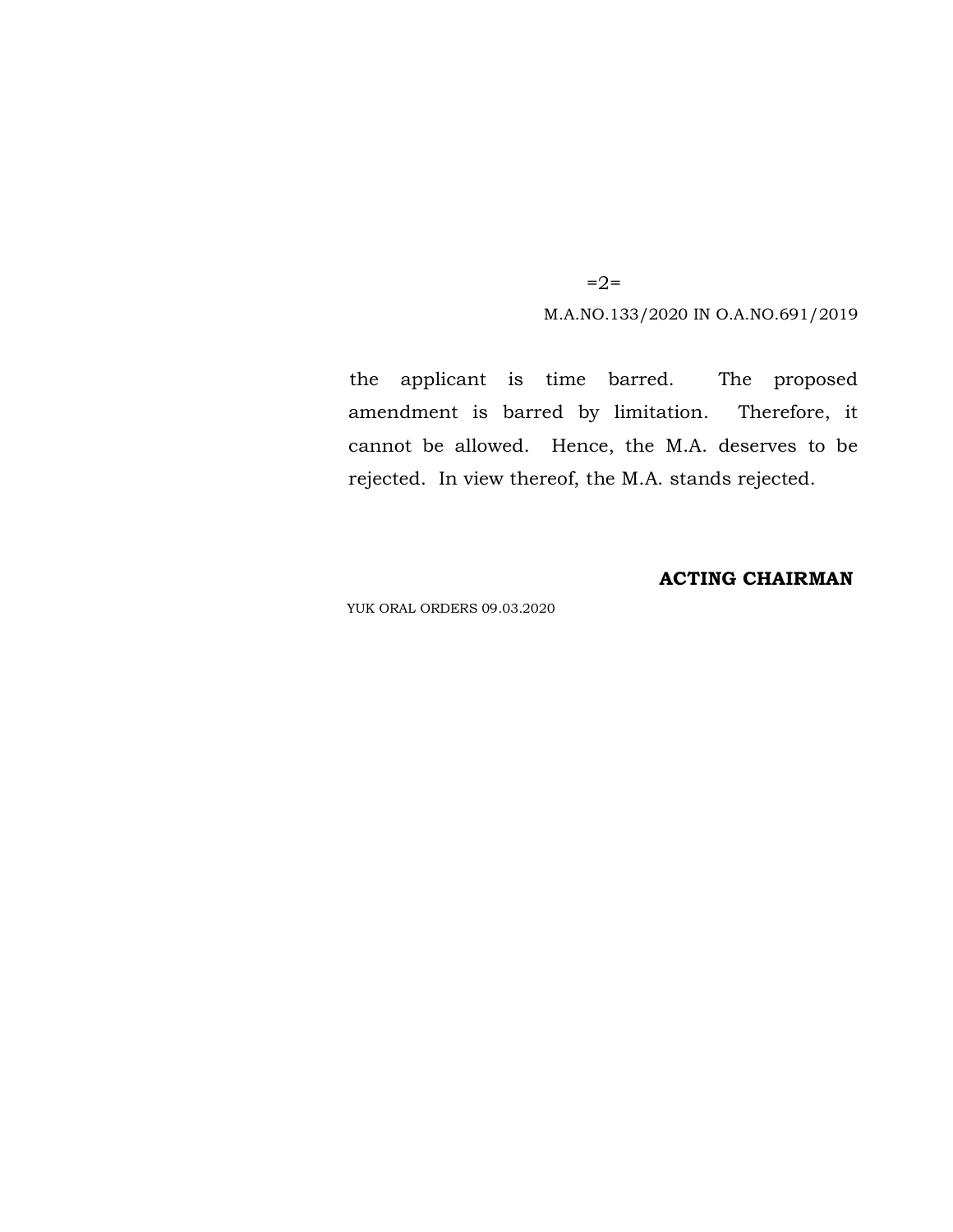## **ORIGINAL APPLICATION NO.691/2019 (Rajendra Potdar Vs. State of Maharashtra & Ors.)**

# **CORAM : B. P. PATIL, ACTING CHAIRMAN DATE : 09.03.2020 ORAL ORDER :**

Heard Shri S.P.Dhoble learned Advocate holding for Shri A.N.Gaddime learned Advocate for the applicant and Smt. Deepali Deshpande learned Presenting Officer for the respondents.

2. The learned Advocate for the applicant seeks time to argue the matter finally. Time is granted.

3. S.O. to 17-04-2020.

## **ACTING CHAIRMAN**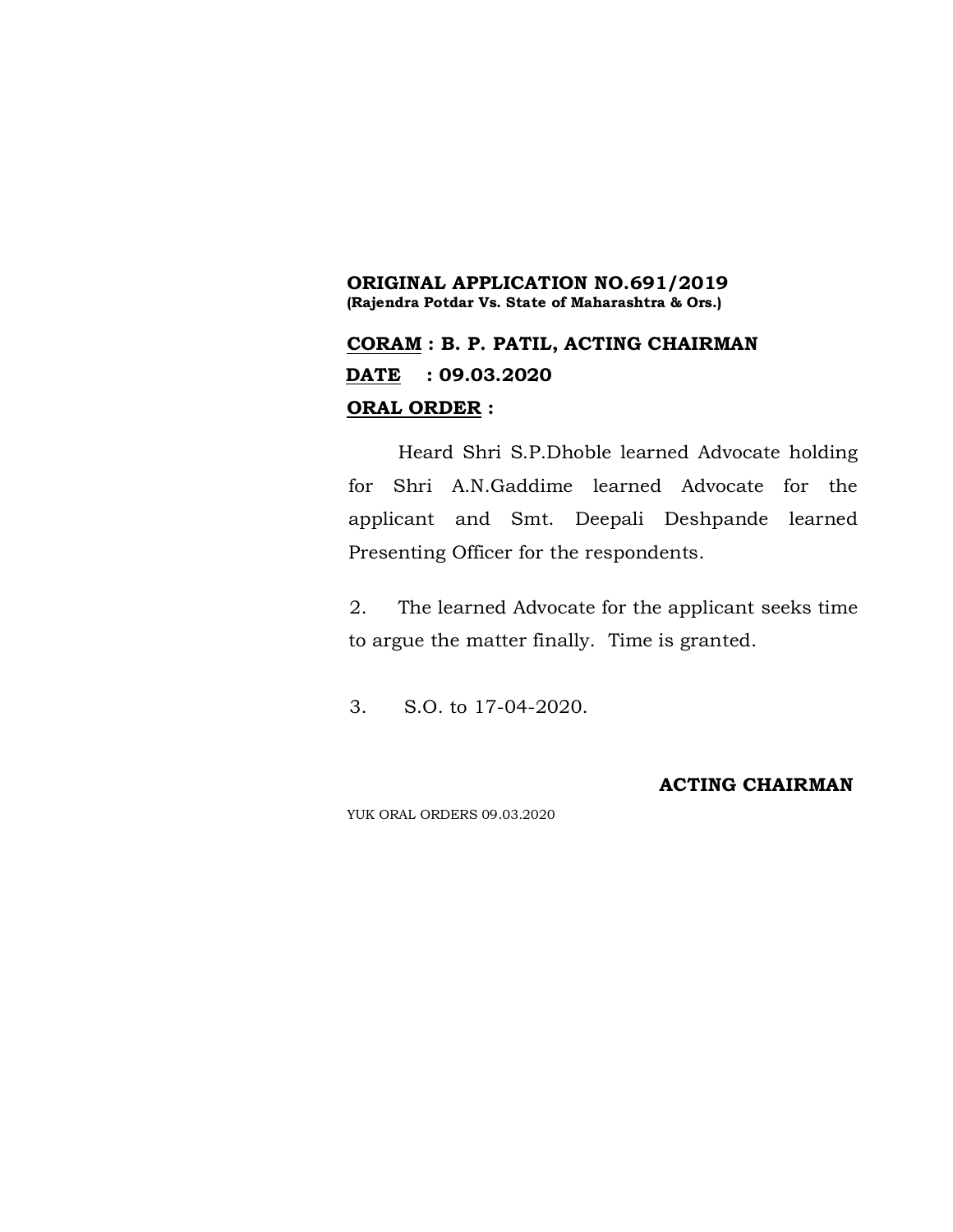#### **ORIGINAL APPLICATION NO.211/2018 (Dilip Mankeshwar Vs. State of Maharashtra & Ors.)**

# **CORAM : B. P. PATIL, ACTING CHAIRMAN DATE : 09.03.2020 ORAL ORDER :**

Smt. Suchita Dhongde learned Advocate for the applicant has filed **leave note**.

Heard Smt. Sanjivani Ghate learned Presenting Officer for the respondents and Shri Shamsundar B. Patil learned Advocate for respondent no.2.

2. Today, learned Advocate for the respondent no.2 files communication alongwith other documents explaining chronology. It is taken on record.

3. In view of leave note of learned Advocate for the applicant, S.O. to 22-04-2020.

## **ACTING CHAIRMAN**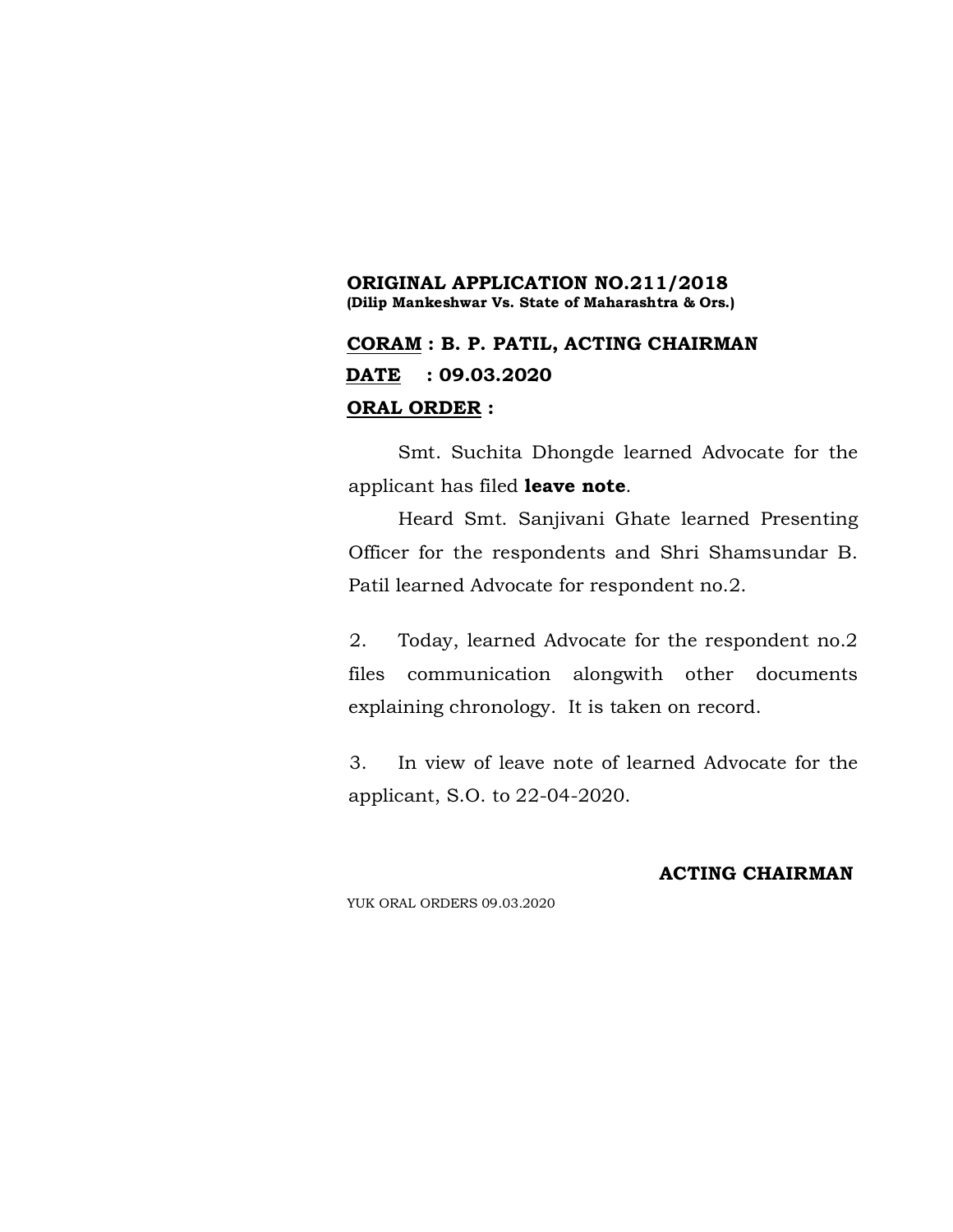#### **ORIGINAL APPLICATION NO.710/2018 (Rajendra More Vs. State of Maharashtra & Ors.)**

# **CORAM : B. P. PATIL, ACTING CHAIRMAN DATE : 09.03.2020 ORAL ORDER :**

Heard Shri D.A.Khedkar learned Advocate holding for Shri P.B.Patil learned Advocate for the applicant and Shri M.P.Gude learned Presenting Officer for the respondents.

2. At the request of learned Advocate for the applicant, S.O. to 23-04-2020.

## **ACTING CHAIRMAN**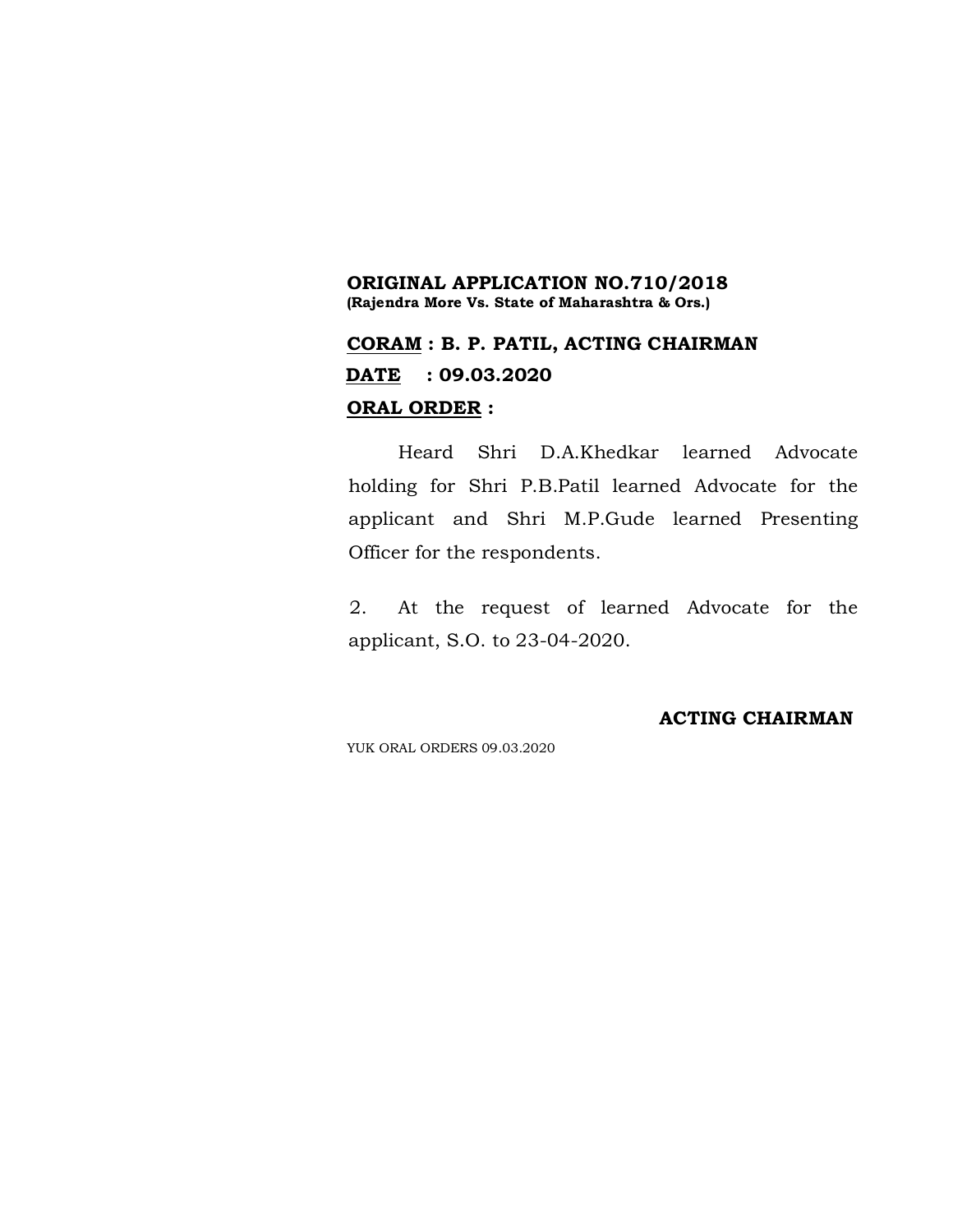#### **ORIGINAL APPLICATION NO.54/2019 (Varsha Pawara Vs. State of Maharashtra & Ors.)**

# **CORAM : B. P. PATIL, ACTING CHAIRMAN DATE : 09.03.2020 ORAL ORDER :**

Heard Shri D.A.Khedkar learned Advocate holding for Shri P.B.Patil learned Advocate for the applicant and Shri M.P.Gude learned Presenting Officer for the respondents.

2. At the request of learned Advocate for the applicant, S.O. to 23-04-2020.

## **ACTING CHAIRMAN**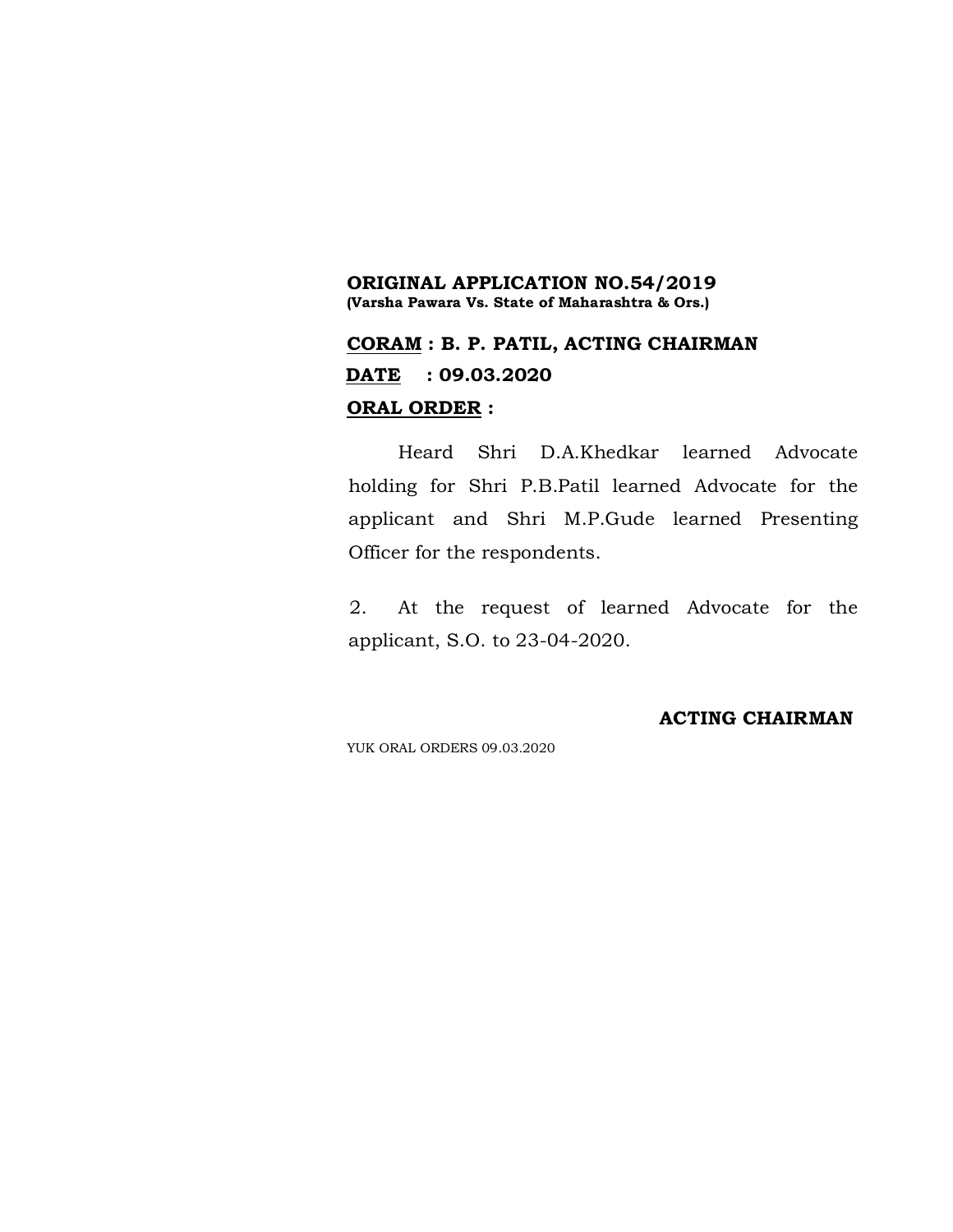## **ORIGINAL APPLICATION NO.887/2018 (Dr. Sumant Wagh Vs. State of Maharashtra & Ors.)**

# **CORAM : B. P. PATIL, ACTING CHAIRMAN DATE : 09.03.2020 ORAL ORDER :**

Heard Shri Shamsundar B. Patil learned Advocate for the applicant and Shri M.P.Gude learned Presenting Officer for the respondents.

2. At the request of learned Advocate for the applicant, S.O. to 17-04-2020 as a last chance.

#### **ACTING CHAIRMAN**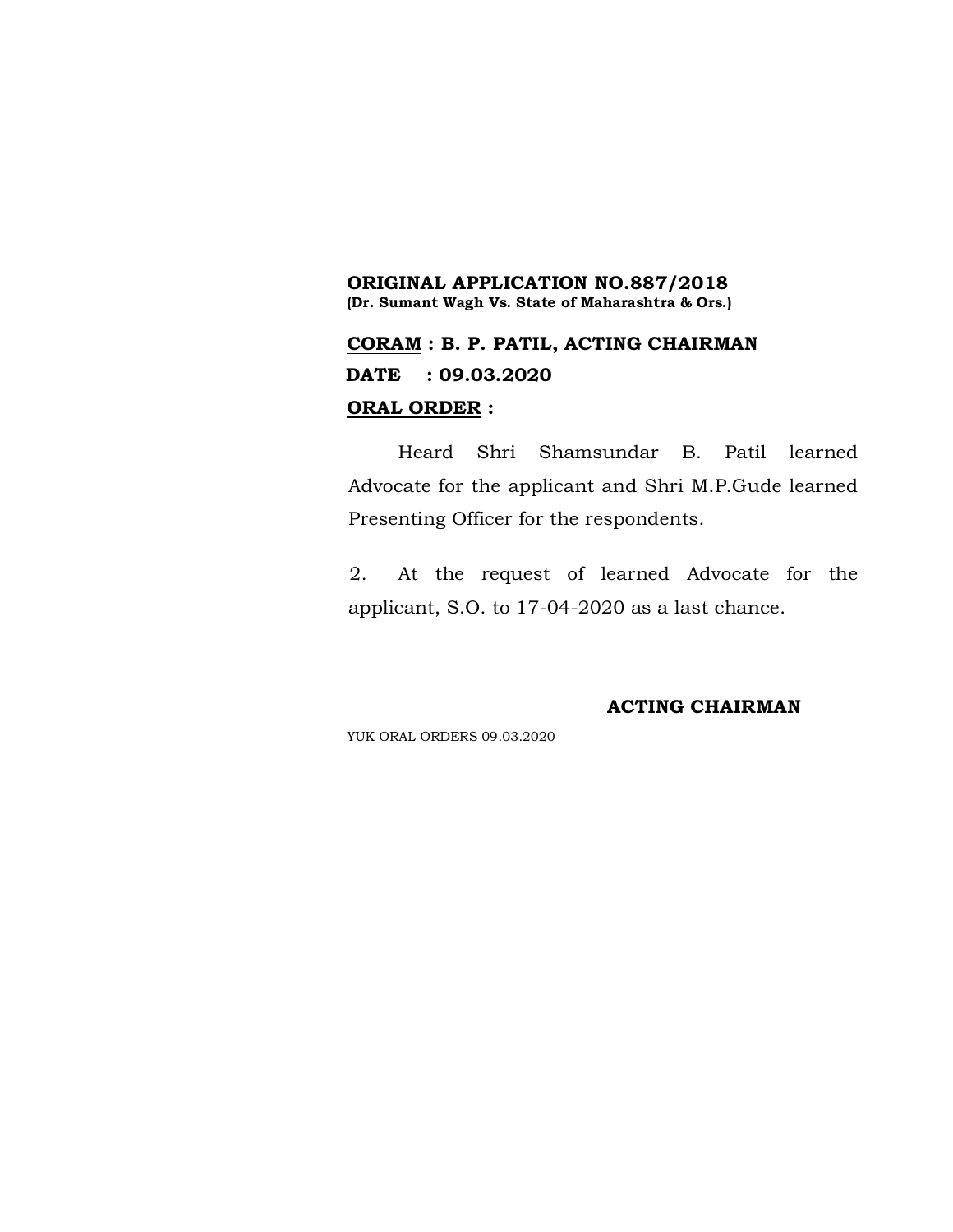## **ORIGINAL APPLICATION NO.889/2018 (Sayyad Matinoddin Aminoddin Vs. State of Maharashtra & Ors.)**

# **CORAM : B. P. PATIL, ACTING CHAIRMAN DATE : 09.03.2020 ORAL ORDER :**

Heard Shri S.P.Dhoble learned Advocate holding for Shri S.R.Dheple learned Advocate for the applicant and Shri S.K.Shirse learned Presenting Officer for the respondents.

2. At the request of learned Advocate for the applicant, S.O. to 23-04-2020 as a most last chance. No further adjournment will be granted in the matter.

#### **ACTING CHAIRMAN**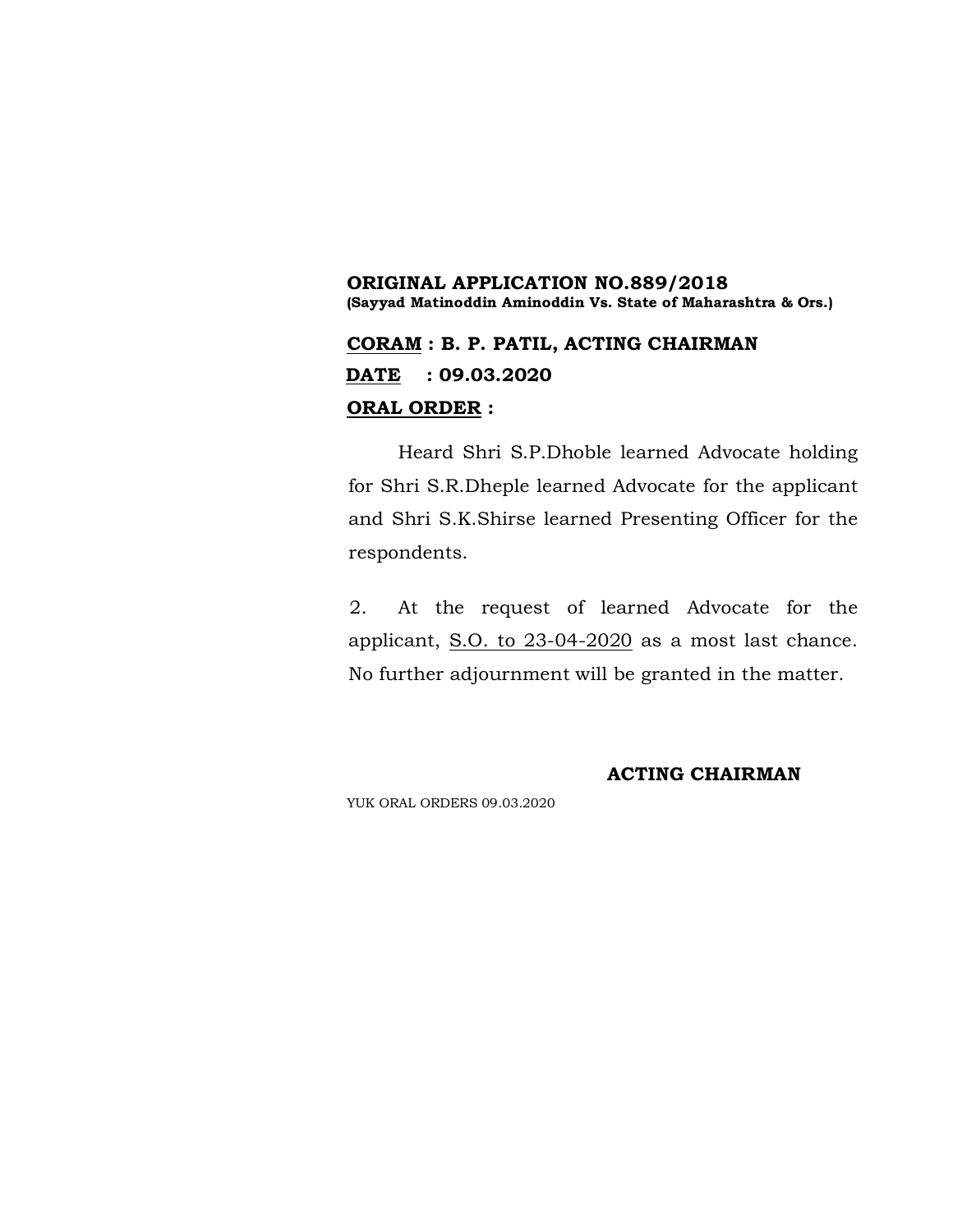## **ORIGINAL APPLICATION NO.955/2018 (Madhukar Sapdhare Vs. State of Maharashtra & Ors.)**

# **CORAM : B. P. PATIL, ACTING CHAIRMAN DATE : 09.03.2020 ORAL ORDER :**

Heard Shri D.R.Irale Patil learned Advocate for the applicant, Shri N.U.Yadav learned Presenting Officer for the respondents and Shri S.B.Bhosale learned Advocate for respondent nos.4 & 5.

2. Learned Advocate files affidavit in reply on behalf of respondent nos. 4  $\&$  5. It is taken on record. Copy thereof has been served on the other side.

3. Perused the affidavit filed by Shri Shrichand s/o. Parshram Rathod. Deponent Shri Shrichand s/o. Parshram Rathod has not given satisfactory explanation to the show cause notice and avoided to give explanation as to why he has not given his reply to the statement calculating the interest furnished by the applicant. Hence, Shri Shrichand s/o. Parshram Rathod is directed to appear personally before this Tribunal and show cause as to why appropriate action should not be taken against him.

4. S.O. to 20-03-2020.

## **ACTING CHAIRMAN**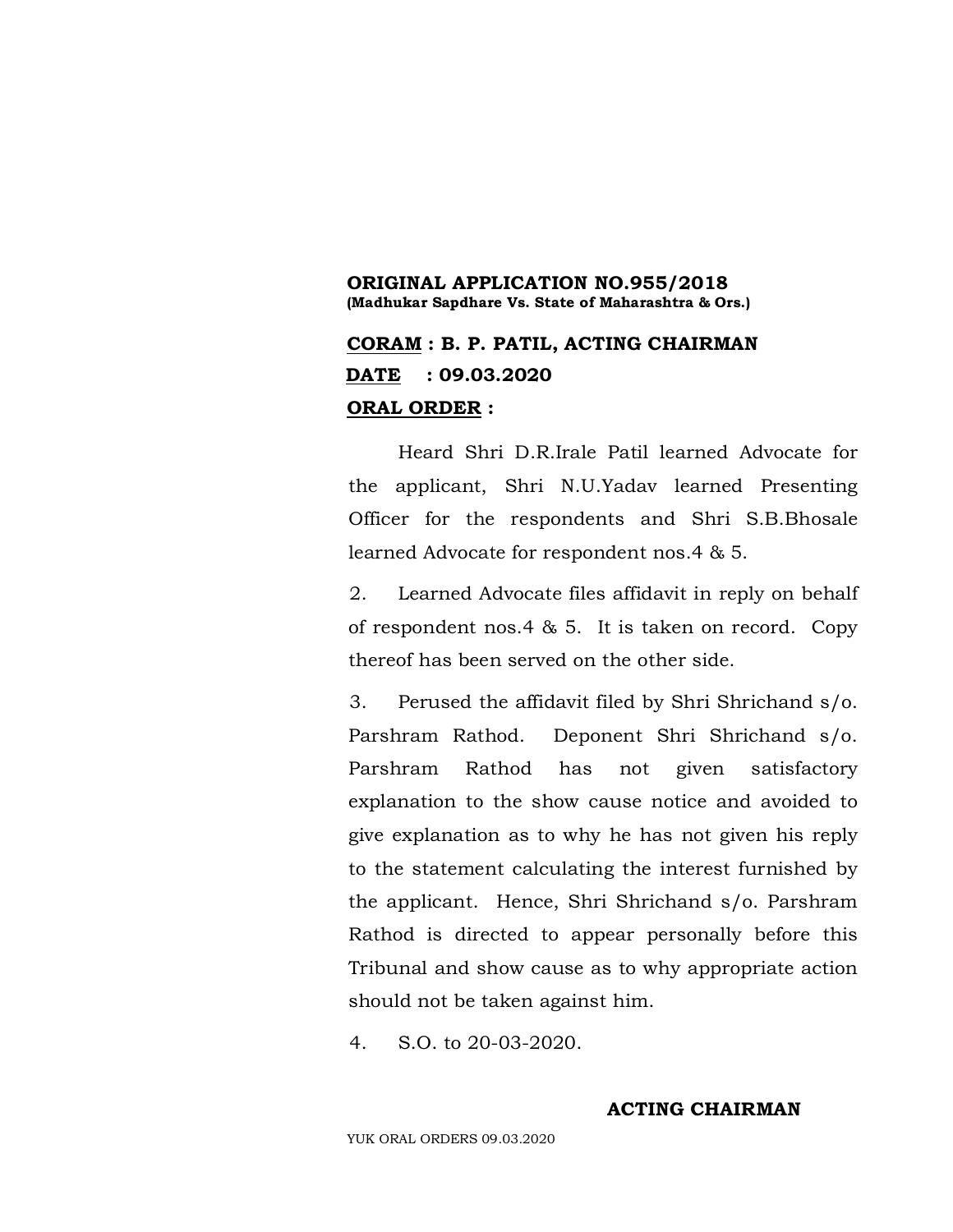## **ORIGINAL APPLICATION NO.1030/2019 (= Vs. State of Maharashtra & Ors.)**

## **CORAM : B. P. PATIL, ACTING CHAIRMAN** (Case is placed before the Single Bench due to non-availability of the Division Bench)

## **DATE : 09.03.2020**

## **ORAL ORDER :**

Heard Ku. Pragati Khadole learned Advocate holding for Shri S.B.Talekar learned Advocate for the applicant and Smt. Priya Bharaswadkar learned Presenting Officer for the respondents.

2. Learned Advocate for the applicant submits that the applicant intends to add name of junior employees who have been placed above the applicant as party respondents. Therefore, she has prayed for leave to allow the applicant to amend the O.A. accordingly.

3. In view of the submission of the learned Advocate for the applicant, leave is granted. Applicant to amend the O.A. forthwith and submit the amended O.A. and its copies.

4. Case be removed from the board.

## **ACTING CHAIRMAN**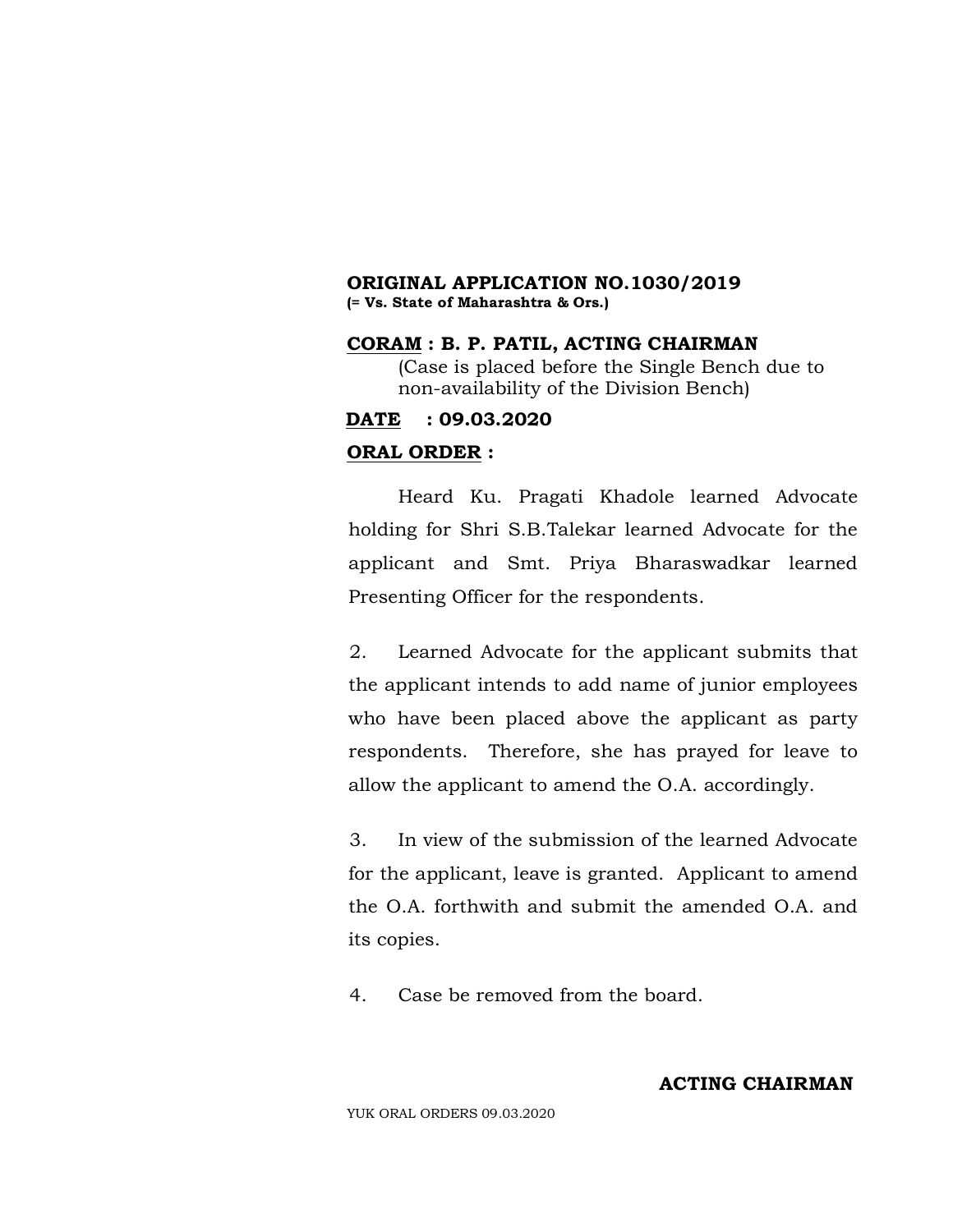## **M.A.NO. 13/2020 IN O.A.ST.NO. 2428/2019 (Shree Sanjay R. Dargude Vs. State of Maharashtra & Ors.)**

**CORAM : B. P. PATIL, ACTING CHAIRMAN** [This matter is placed before the Single Bench due to non-availability of Division Bench].

# **DATE : 09.03.2020 ORAL ORDER :**

Heard Shri M.R. Wagh, learned Advocate for the applicant and Shri M.P. Gude, learned Presenting Officer for the respondents.

2. Learned Advocate for the applicant seeks one week's time to take instructions from his client i.e. the applicant as to whether he wants to proceed with the present Miscellaneous Application along with Original Application or not?

- 3. Time granted as prayed for.
- 4. S.O. to 16.03.2020.

## **ACTING CHAIRMAN**

ORAL ORDERS 09.03.2020-HDD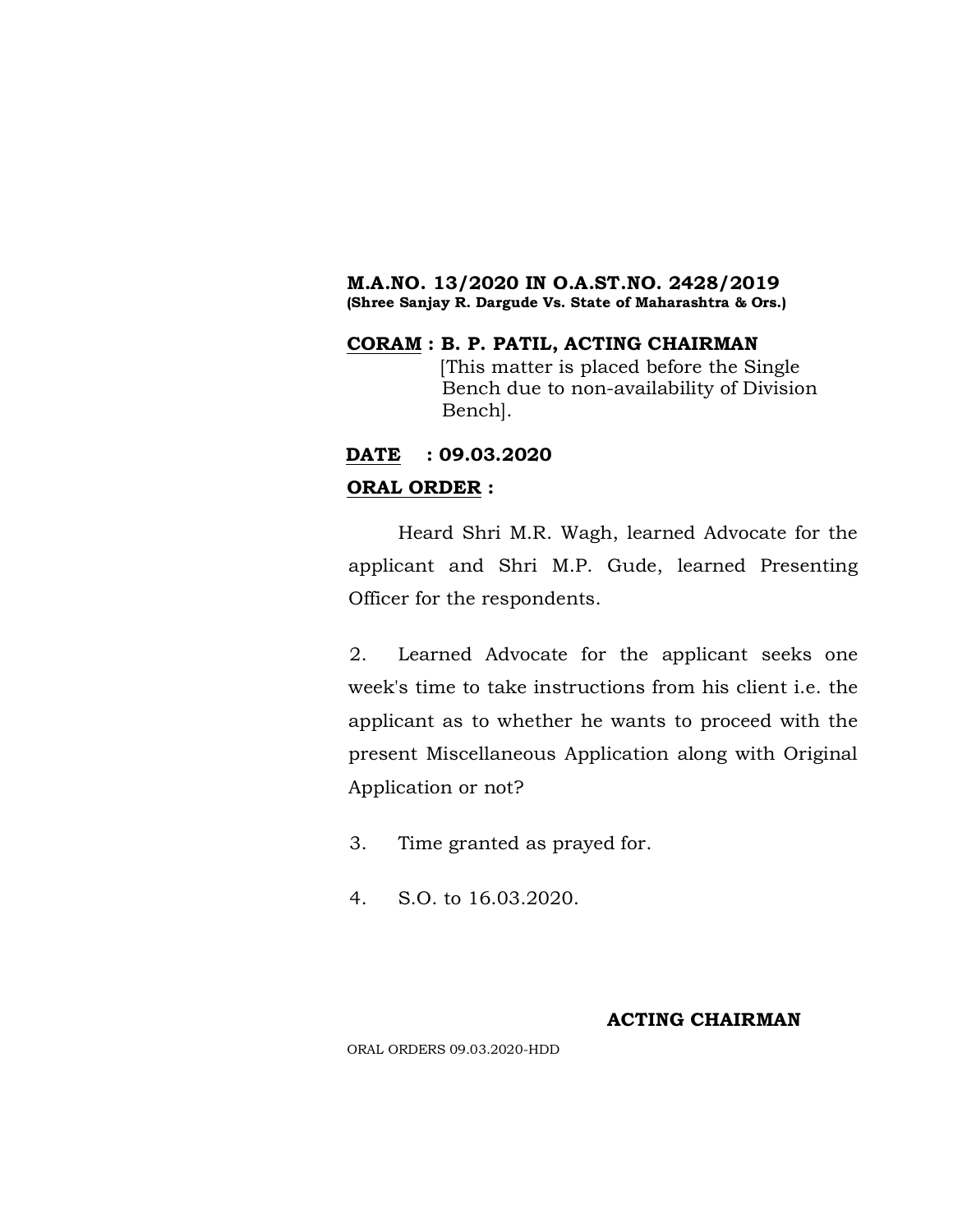#### **ORIGINAL APPLICATION NO. 647 OF 2019 (Shree Balasaheb T. Deshmukh Vs. State of Maharashtra & Ors.)**

**CORAM : B. P. PATIL, ACTING CHAIRMAN** [This matter is placed before the Single Bench due to non-availability of Division Bench].

## **DATE : 09.03.2020 ORAL ORDER :**

Heard Shri Avinash S. Deshmukh, learned Advocate for the applicant and Shri N.U. Yadav, learned Presenting Officer for the respondents.

2. Learned Presenting Officer has filed affidavit in reply on behalf of respondent No. 1-A and the same is taken on record and copy thereof has been served on the learned Advocate for the applicant.

3. Admit.

4. The present case be removed from the board with liberty to the applicant to circulate the same before the Division Bench for final hearing as and when occasion arises.

## **ACTING CHAIRMAN**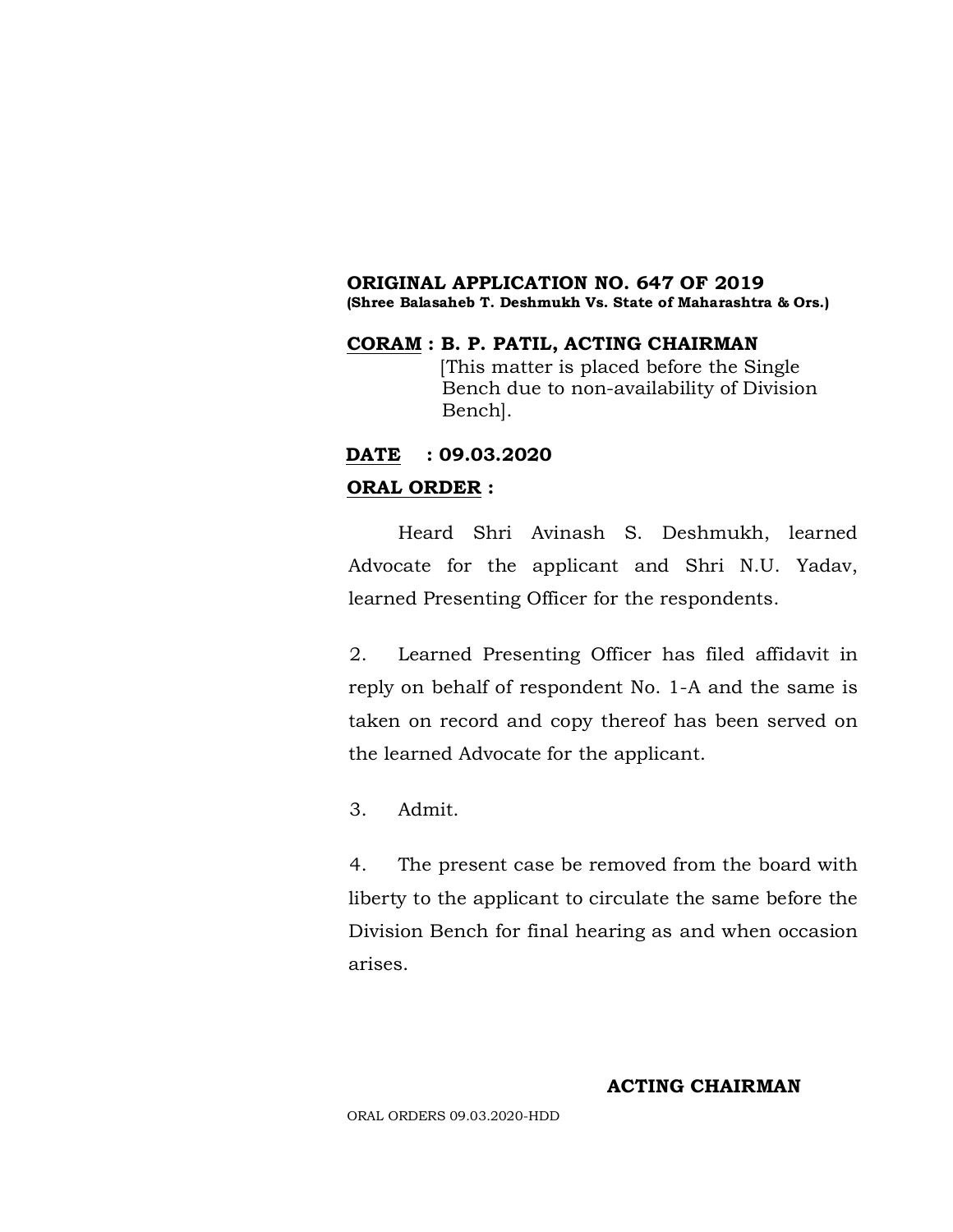## **ORIGINAL APPLICATION NO. 934 OF 2019 (Shree Madhukar K. Shingade Vs. State of Maharashtra & Ors.)**

**CORAM : B. P. PATIL, ACTING CHAIRMAN** [This matter is placed before the Single Bench due to non-availability of Division Bench].

# **DATE : 09.03.2020 ORAL ORDER :**

Heard Shri A.S. Deshmukh, learned Advocate for the applicant and Shri S.K. Shirse, learned Presenting Officer for the respondents.

2. Learned Presenting Officer seeks one week's time to take instructions from the respondent Nos. 1 & 2. Time granted as prayed for.

3. S.O. to 17.03.2020.

## **ACTING CHAIRMAN**

ORAL ORDERS 09.03.2020-HDD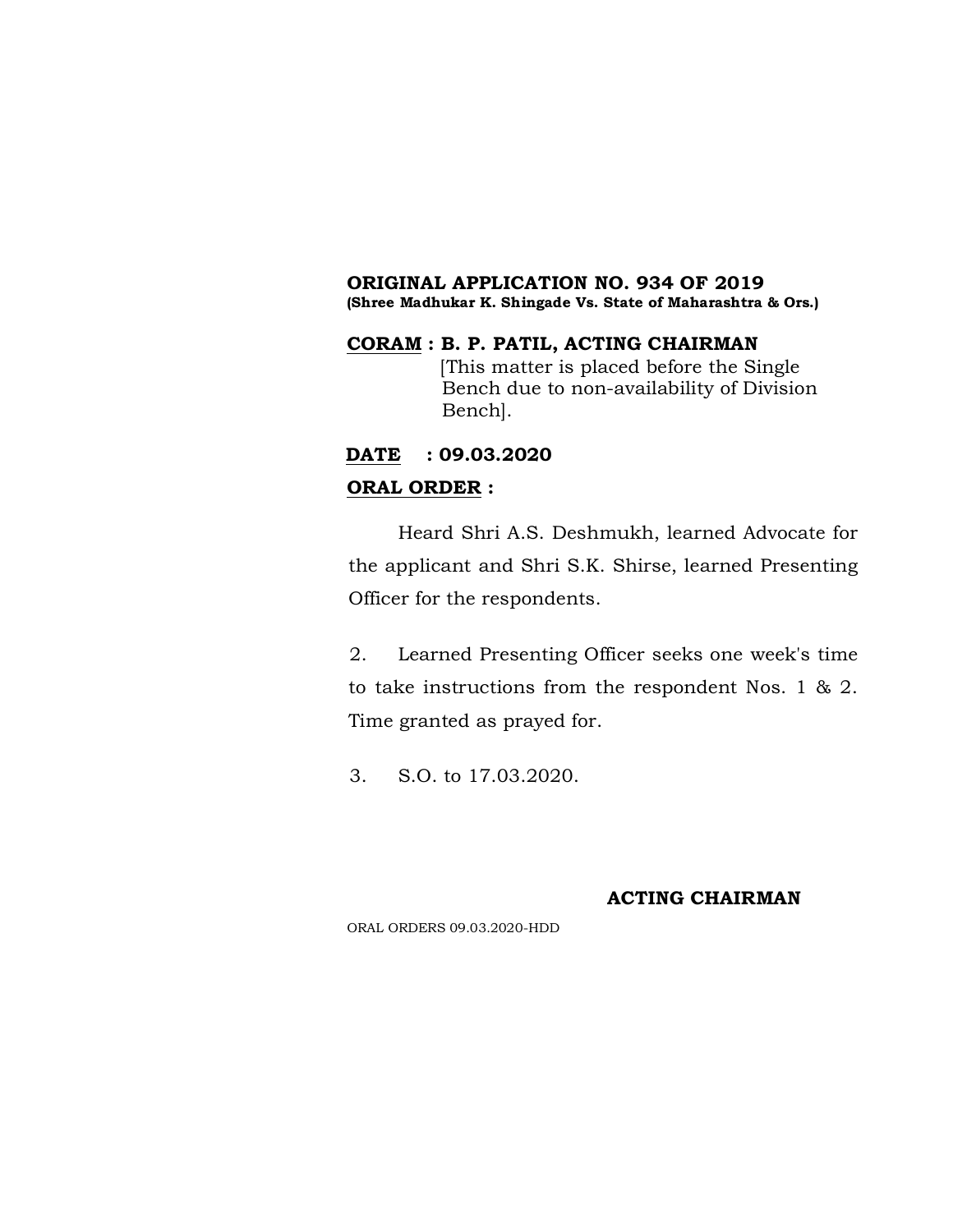#### **ORIGINAL APPLICATION NO. 103/2020 (Vishwanath G. Nampalle Vs. State of Maharashtra & Ors.)**

## **CORAM : B.P. PATIL, ACTING CHAIRMAN**

[This matter is placed before the Single Bench due to non-availability of Division Bench.]

## **DATE : 09.03.2020**

## **ORAL ORDER :**

Heard Shri V.T. Patil, learned Advocate holding for Shri Omprakash Y. Kashid, learned Advocate for the applicant and Smt. Priya R. Bharaswadkar, learned Presenting Officer for the respondents.

2. At the request of learned Advocate for the applicant, S.O. to 12.3.2020 for complying with the order dtd. 24.2.2020..

## **ACTING CHAIRMAN**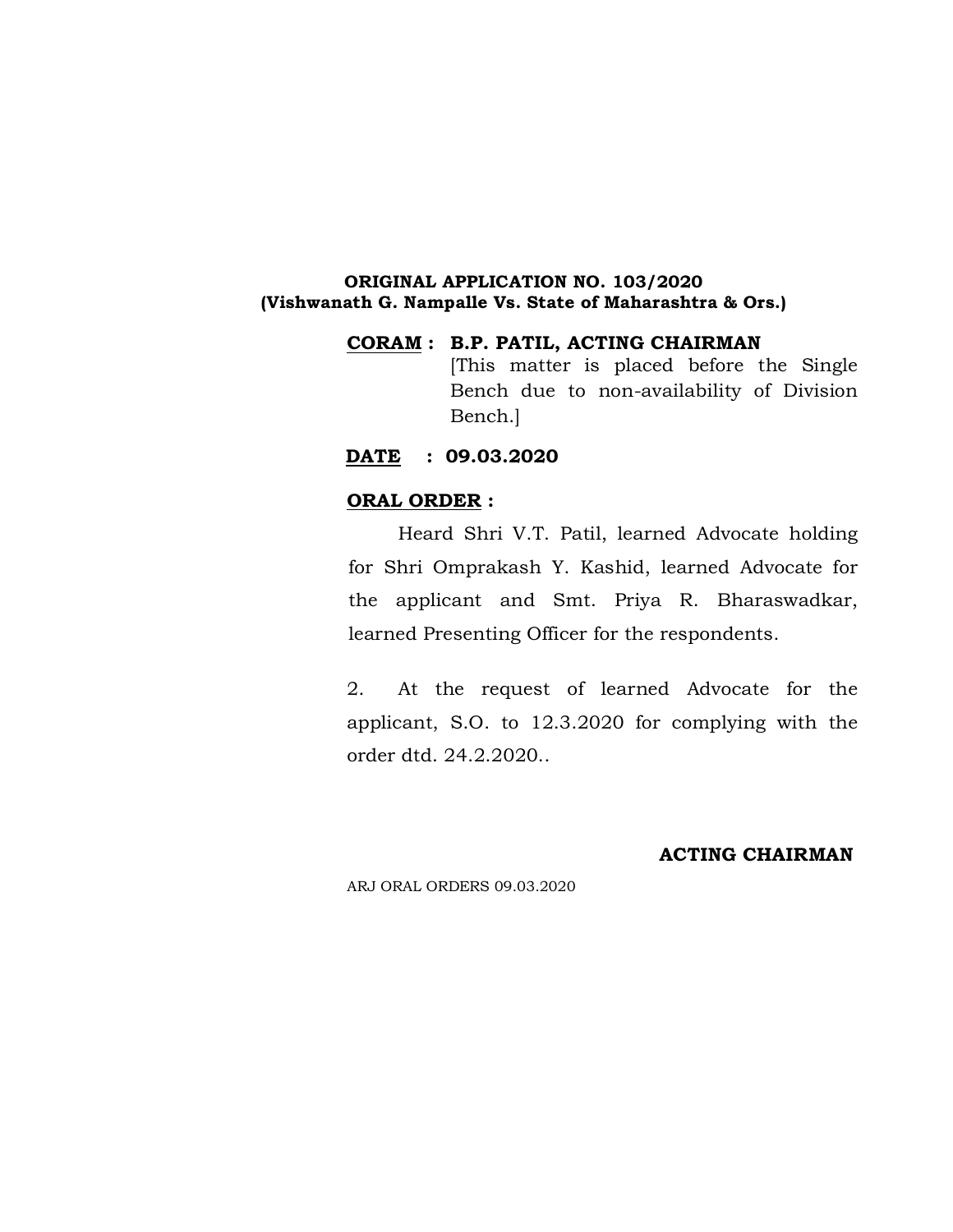## **ORIGINAL APPLICATION NO. 115/2020 (Pravin S. Thakre Vs. State of Maharashtra & Ors.)**

## **CORAM : B.P. PATIL, ACTING CHAIRMAN** [This matter is placed before the Single Bench due to non-availability of Division Bench.]

## **DATE : 09.03.2020**

## **ORAL ORDER :**

Heard Shri A.S. Mirajgaonkar, learned Advocate holding for Shri C.V. Dharurkar, learned Advocate for the applicant and Shri M.S. Mahajan, learned Chief Presenting Officer for the respondents.

2. At the request of learned Advocate for the applicant, S.O. to 31.3.2020.

## **ACTING CHAIRMAN**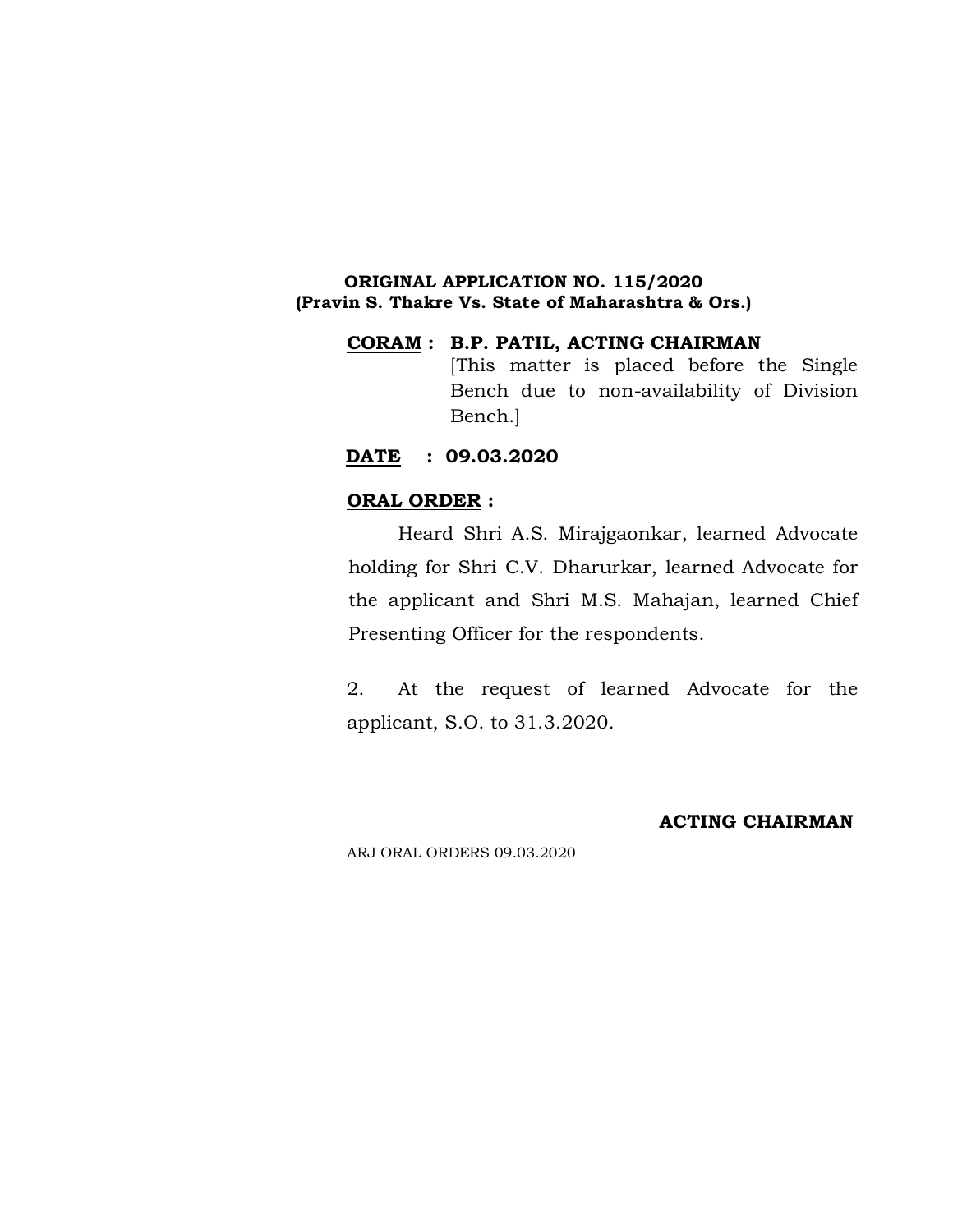## **M.A. 81/2020 IN O.A. ST. 2435/2019 (Dipali N. Kulkarni Vs. State of Maharashtra & Ors.)**

## **CORAM : B.P. PATIL, ACTING CHAIRMAN** [This matter is placed before the Single Bench due to non-availability of Division Bench.]

## **DATE : 09.03.2020**

## **ORAL ORDER :**

Shri A.D. Gadekar, learned Advocate for the applicant (**leave note**). Shri B.S. Deokar, learned Presenting Officer for the respondents, is present.

2. In view of leave note of learned Advocate for the applicant, S.O. to 27.3.2020.

#### **ACTING CHAIRMAN**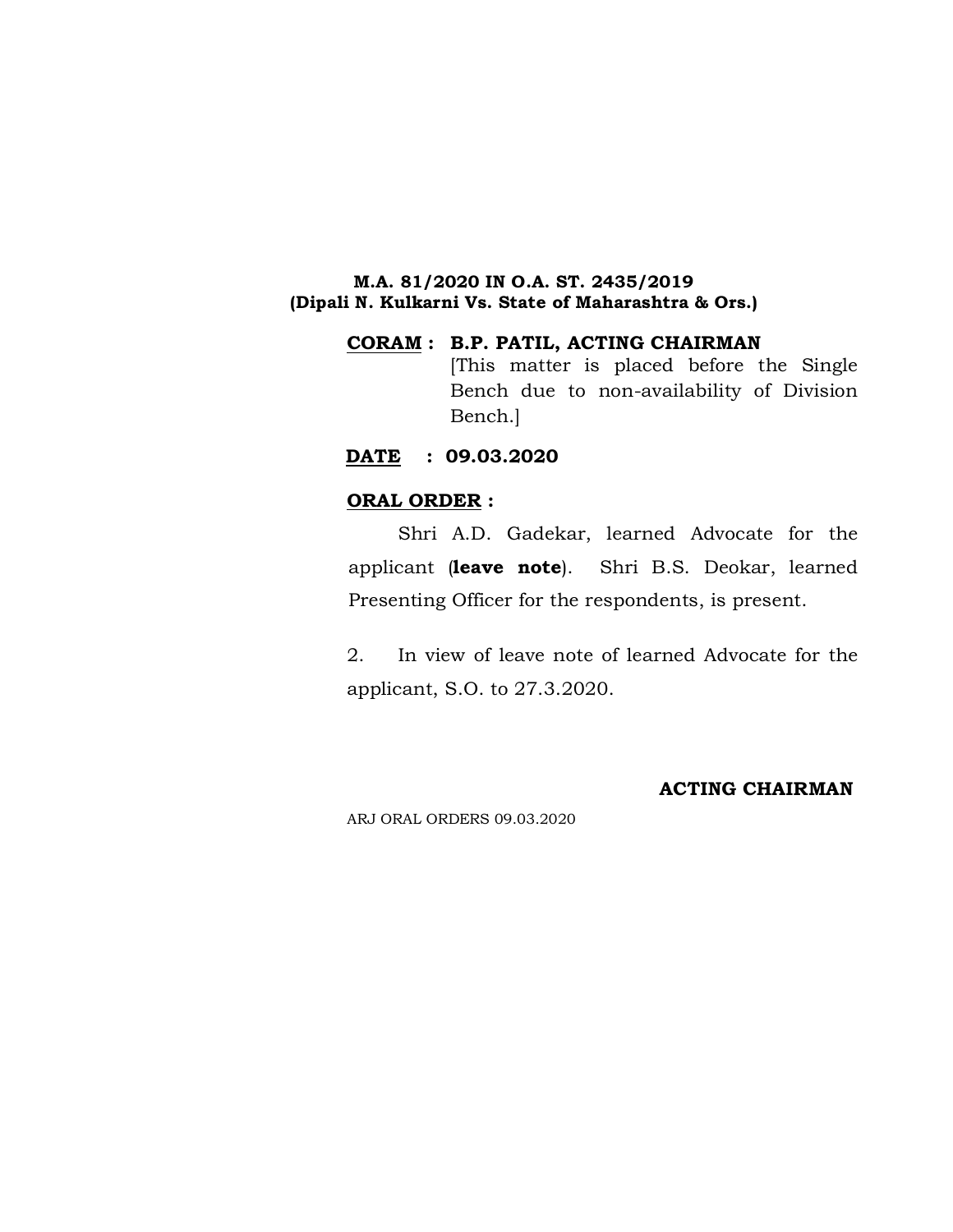## **C.P. 43/2019 IN O.A. 817/2011 (Dharampal U. Dethe Vs. State of Maharashtra & Ors.) WITH C.P. 20/2019 IN O.A. 817/2011 (Shivaji V. Patil Vs. State of Maharashtra & Ors.)**

## **CORAM : B.P. PATIL, ACTING CHAIRMAN**

[This matter is placed before the Single Bench due to non-availability of Division Bench.]

## **DATE : 09.03.2020**

#### **ORAL ORDER :**

Heard Shri H.A. Joshi, learned Advocate holding for Shri Ashish Rajkar, learned Advocate for the applicants in both the cases and S/shri N.U. Yadav & V.R. Bhumkar, learned Presenting Officers for the respondent authorities in both the cases and Shri S.B. Mene, learned Advocate for respondent no. 3 in C.P. 20/2019 in O.A. 817/2011.

2. At the request of learned Advocate for the applicants, S.O. to 31.3.2020.

#### **ACTING CHAIRMAN**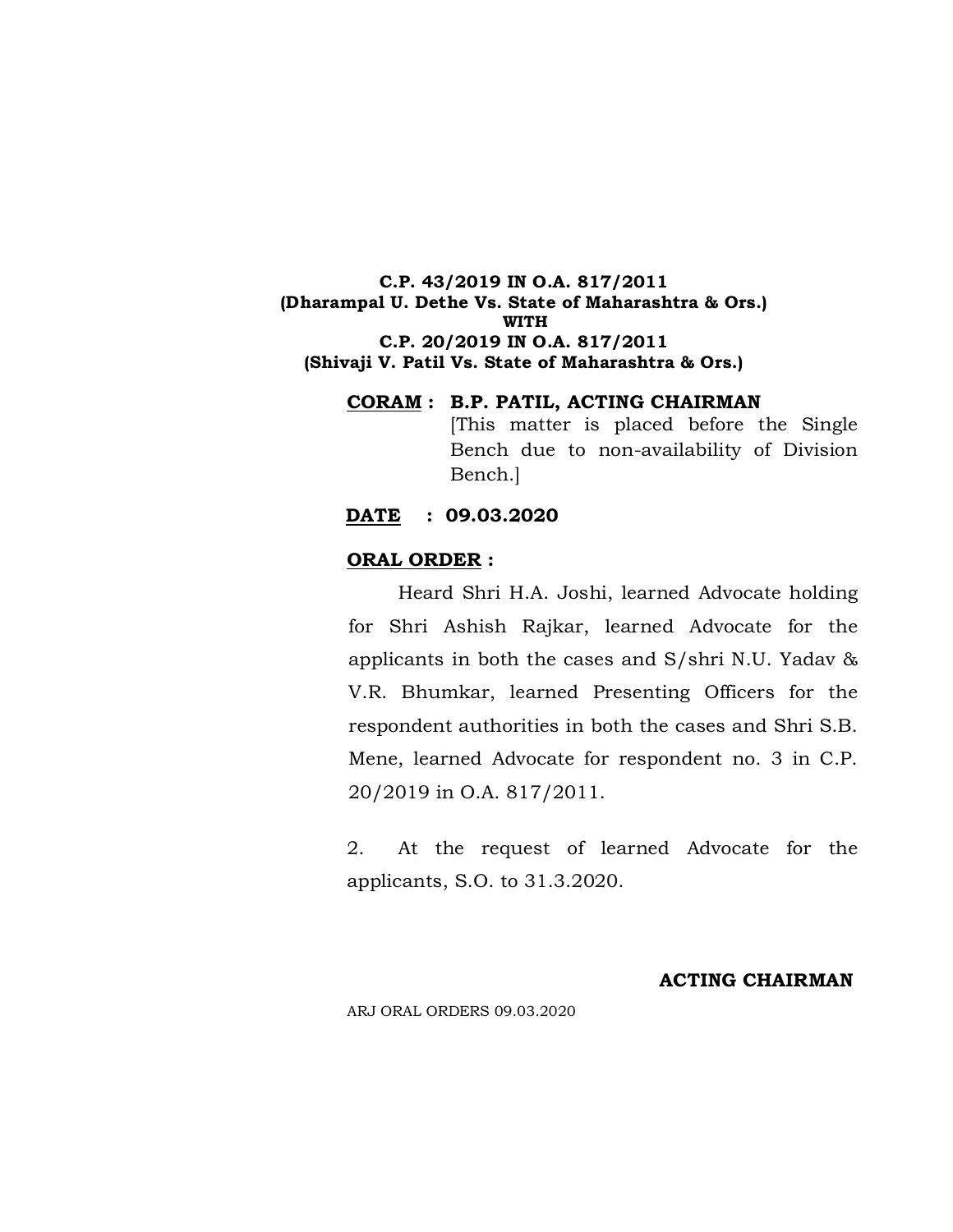## **C.P. 33/2019 IN O.A. 678/2017 (Makrand S. Bhalerao Vs. State of Maharashtra & Ors.)**

## **CORAM : B.P. PATIL, ACTING CHAIRMAN** [This matter is placed before the Single Bench due to non-availability of Division Bench.]

## **DATE : 09.03.2020**

## **ORAL ORDER :**

Heard Shri Asif Ali, learned Advocate holding for Smt. A.N. Ansari, learned Advocate for the applicant and Shri B.S. Deokar, learned Presenting Officer for the respondents.

2. At the request of learned Presenting Officer, S.O. to 1.4.2020 for making submissions on the line of the order passed by the Tribunal dtd. 14.11.2019.

#### **ACTING CHAIRMAN**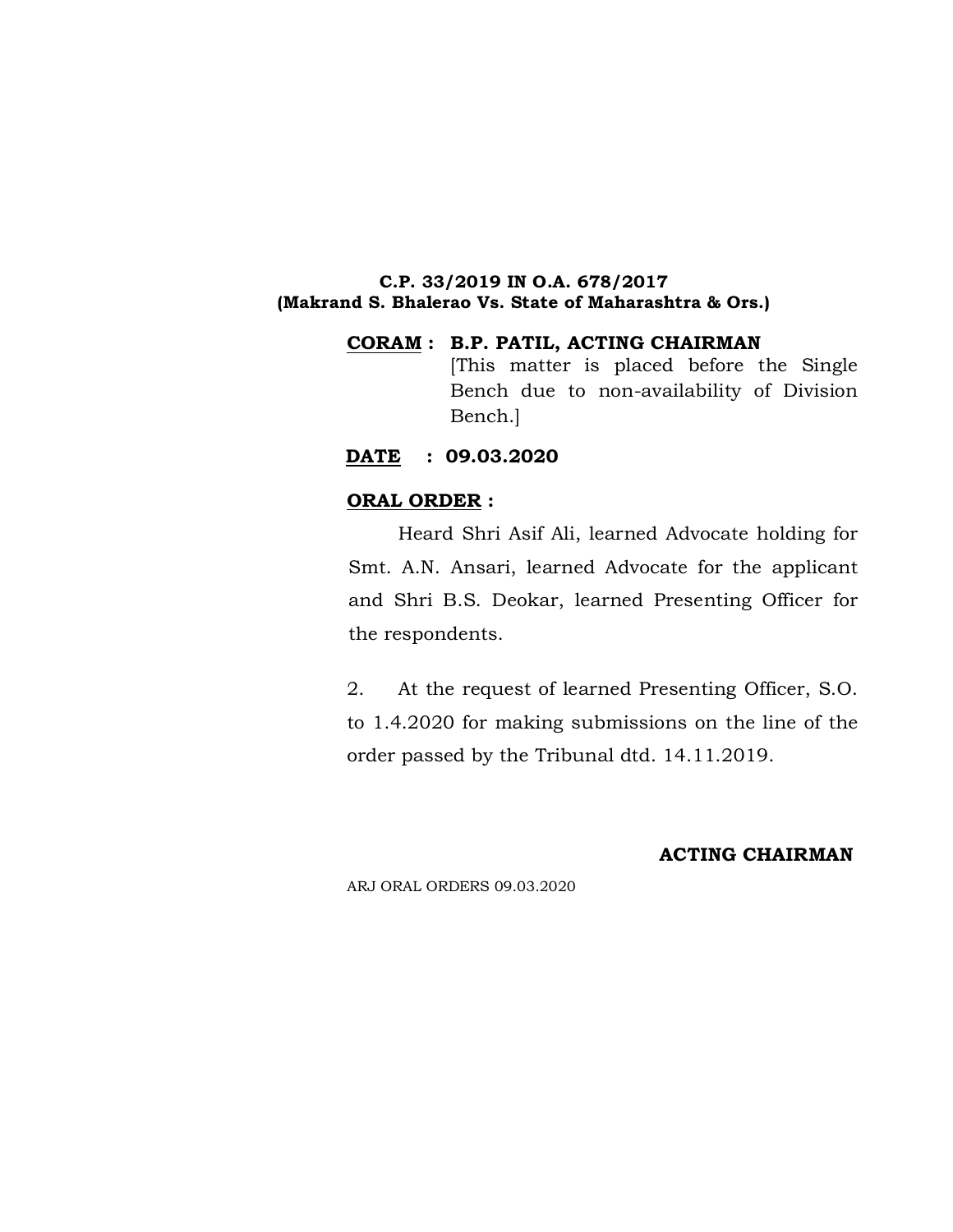#### **C.P. 36/2019 IN O.A. 229/2015 (Dr. Bhaskar S. Borgaonkar Vs. State of Maharashtra & Ors.)**

# **CORAM : B.P. PATIL, ACTING CHAIRMAN** [This matter is placed before the Single

Bench due to non-availability of Division Bench.]

## **DATE : 09.03.2020**

## **ORAL ORDER :**

Heard Shri P.R. Tandale, learned Advocate for the applicant and Shri M.S. Mahajan, learned Chief Presenting Officer for the respondents.

2. Reply of respondent no. 1 is already on record.

3. In the circumstances, at the request of learned Chief Presenting Officer, S.O. to 9.4.2020 for filing affidavit in reply of respondent nos. 2 & 3.

## **ACTING CHAIRMAN**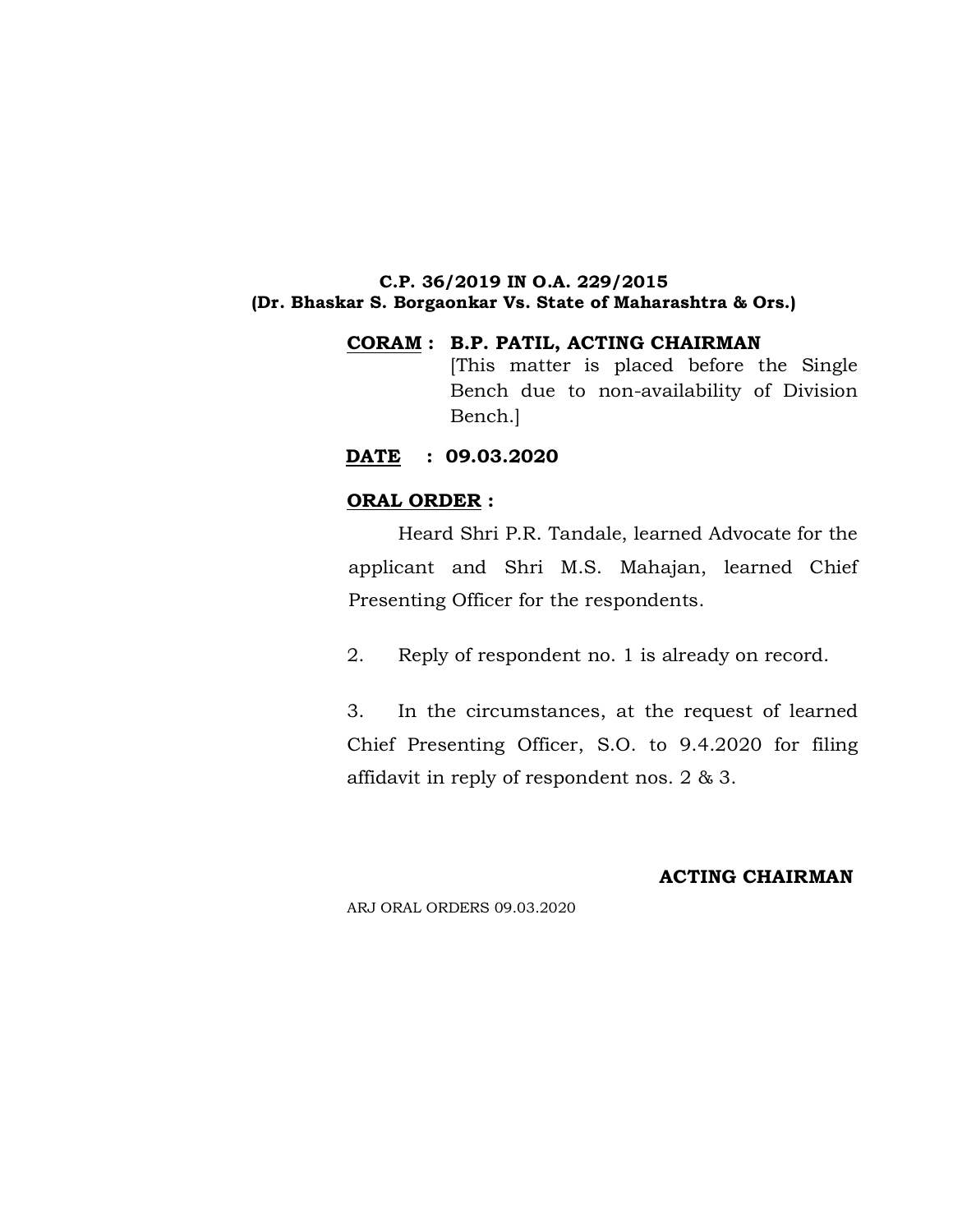## **C.P. 37/2019 IN O.A. 230/2015 (Dr. Dilip R. Tandale Vs. State of Maharashtra & Ors.)**

## **CORAM : B.P. PATIL, ACTING CHAIRMAN** [This matter is placed before the Single Bench due to non-availability of Division Bench.]

## **DATE : 09.03.2020**

## **ORAL ORDER :**

Heard Shri P.R. Tandale, learned Advocate for the applicant and Shri D.R. Patil, learned Presenting Officer for the respondents.

2. Respondent no. 1 has already filed affidavit in reply. Learned Presenting Officer seeks time to file affidavit in reply of respondent nos. 2 & 3. Time granted.

3. In the circumstances, S.O. to 9.4.2020.

## **ACTING CHAIRMAN**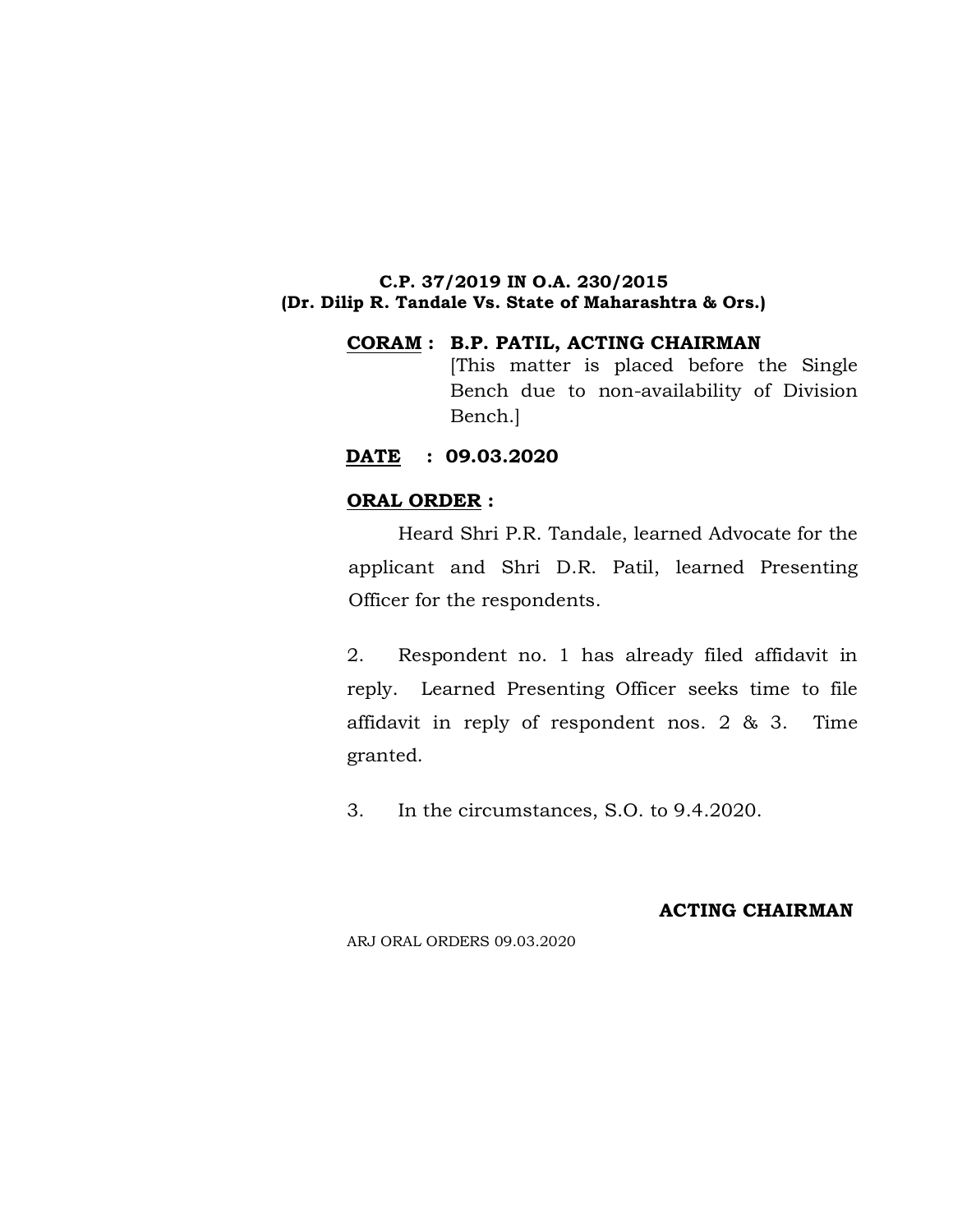## **C.P. 41/2019 IN O.A. 25/2018 (Sachin R. Salve Vs. State of Maharashtra & Ors.)**

## **CORAM : B.P. PATIL, ACTING CHAIRMAN** [This matter is placed before the Single Bench due to non-availability of Division Bench.]

## **DATE : 09.03.2020**

## **ORAL ORDER :**

Heard Shri S.D. Joshi, learned Advocate for the applicant and Shri D.R. Patil, learned Presenting Officer for the respondents.

2. At the request of learned Advocate for the applicant, S.O. to 9.4.2020 for filing rejoinder affidavit in the present C.P.

## **ACTING CHAIRMAN**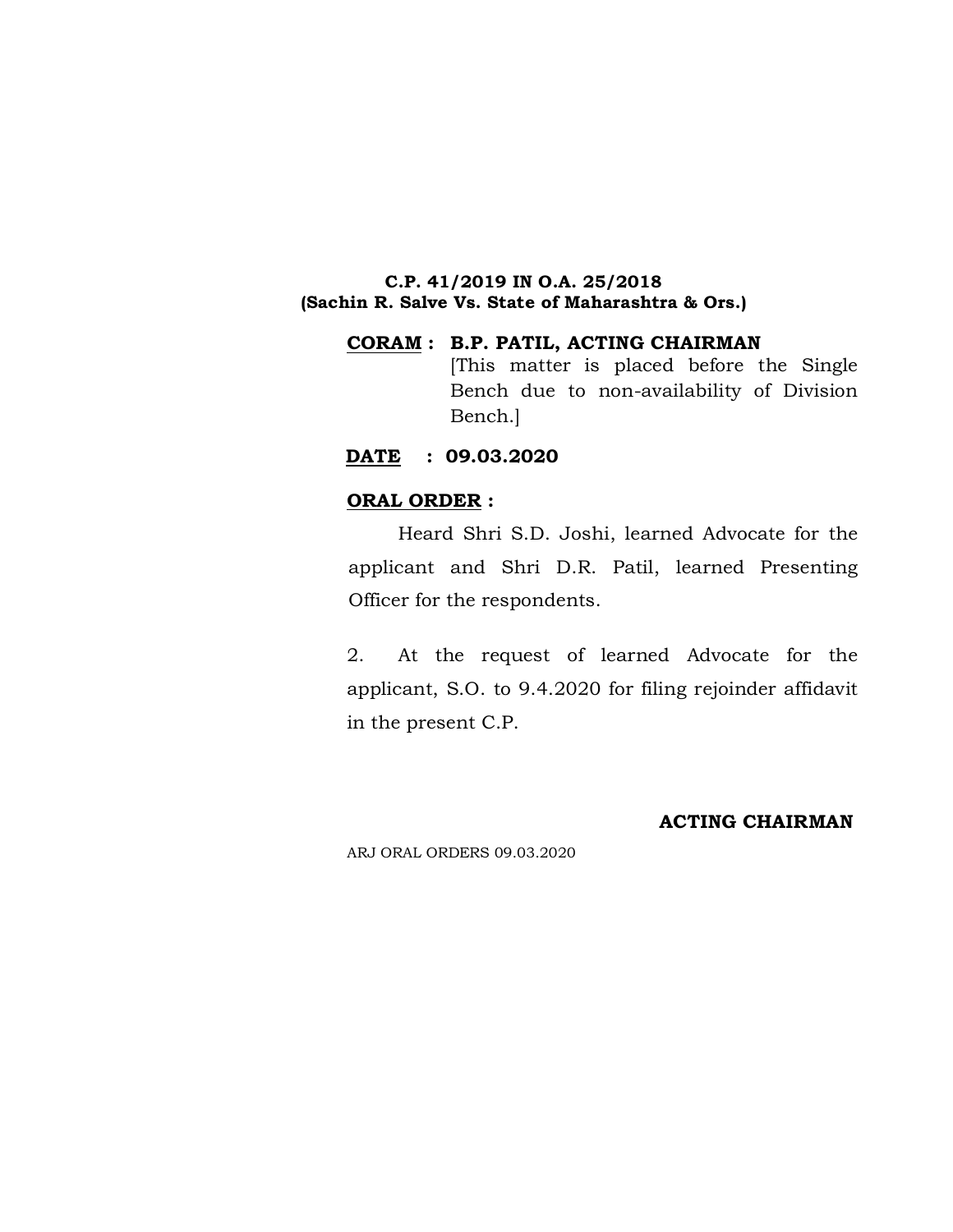## **ORIGINAL APPLICATION NO. 906/2018 (Chetan S. Ahire Vs. State of Maharashtra & Ors.)**

## **CORAM : B.P. PATIL, ACTING CHAIRMAN** [This matter is placed before the Single Bench due to non-availability of Division Bench.]

## **DATE : 09.03.2020**

## **ORAL ORDER :**

Heard Shri S.D. Joshi, learned Advocate for the applicant and Shri N.U. Yadav, learned Presenting Officer for the respondents.

2. At the request of learned Advocate for the applicant, S.O. to 13.4.2020.

#### **ACTING CHAIRMAN**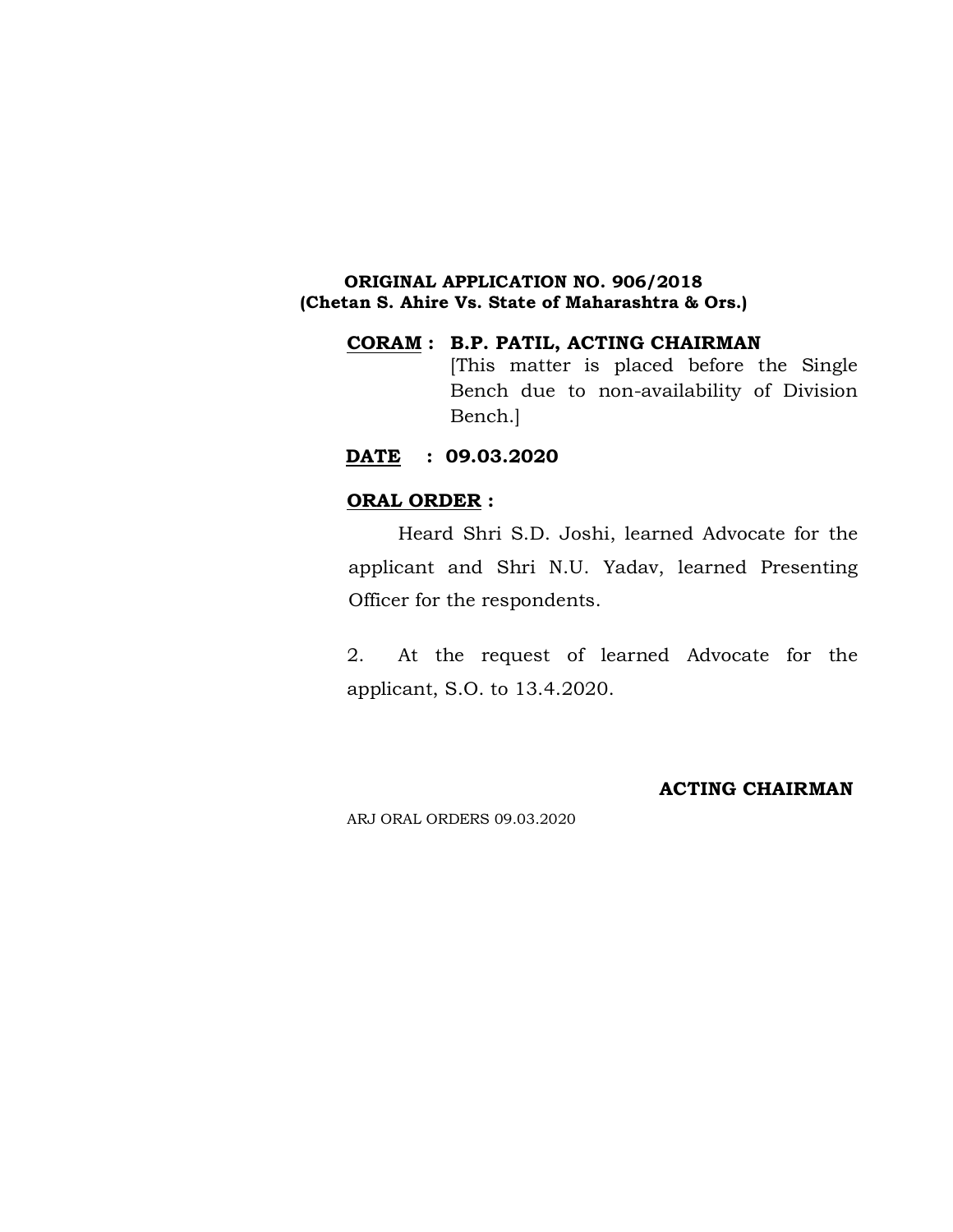## **ORIGINAL APPLICATION NO. 26/2019 (Vinod S. Muley Vs. State of Maharashtra & Ors.)**

## **CORAM : B.P. PATIL, ACTING CHAIRMAN** [This matter is placed before the Single Bench due to non-availability of Division Bench.]

## **DATE : 09.03.2020**

## **ORAL ORDER :**

Heard Shri M.B. Bharaswadkar, learned Advocate for the applicant and Shri D.R. Patil, learned Presenting Officer for the respondents.

2. At the request of learned Presenting Officer, S.O. to 13.4.2020 for compliance of the order passed by this Tribunal dtd. 19.9.2019.

## **ACTING CHAIRMAN**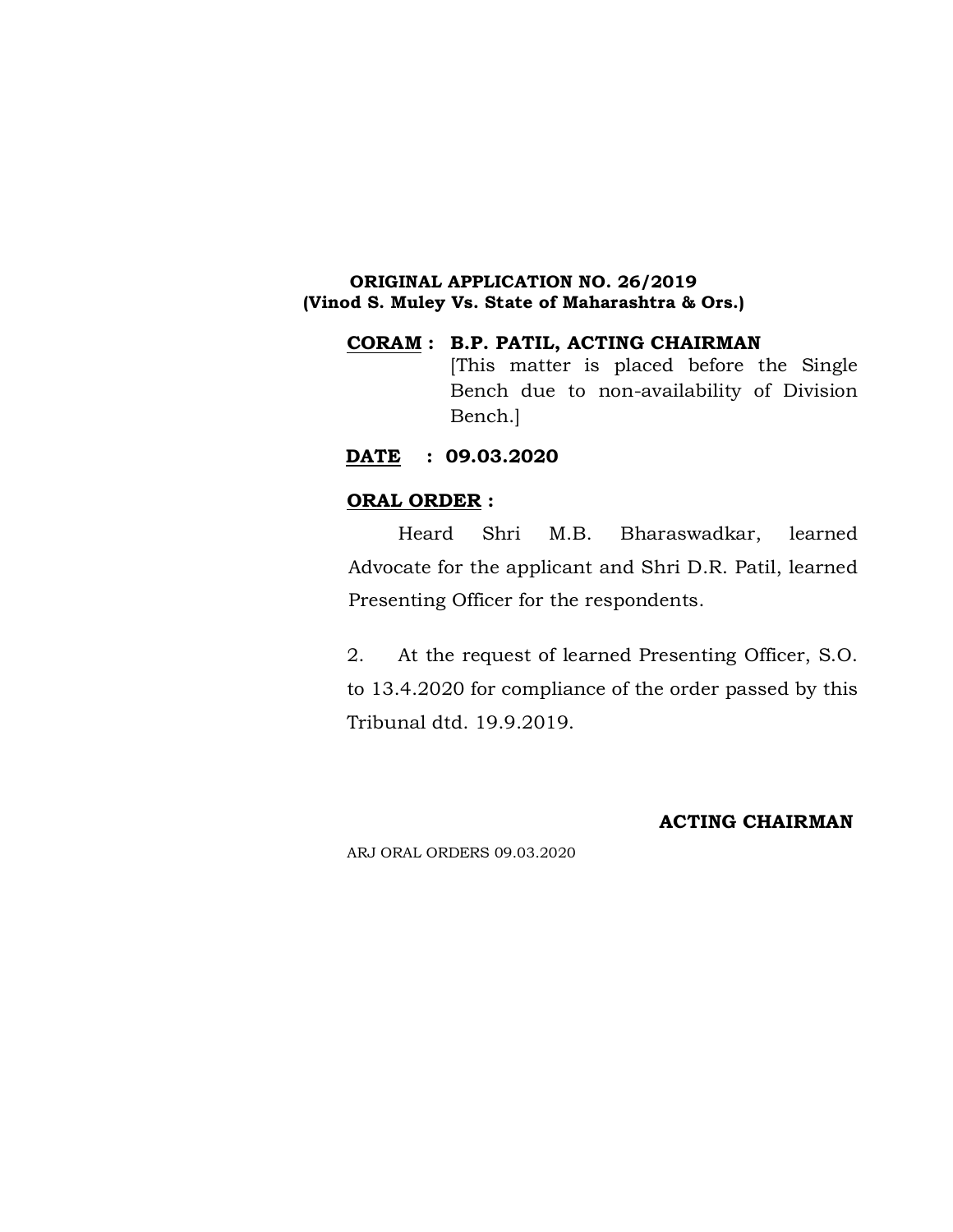## **O.A. NOS. 56, 57, 58, 59, 60, 61, 62, 63, 64, 65, 66 AND 67 ALL OF 2019**

**(Dr. Balaji M. Mirkute & Ors. V/s. State of Maharashtra & Ors.)**

#### **CORAM : B.P. PATIL, ACTING CHAIRMAN**

[This matter is placed before the Single Bench due to non-availability of Division Bench.]

#### **DATE : 09.03.2020**

#### **ORAL ORDER :**

Heard Shri M.R. Kulkarni, learned Advocate for the applicants in all these cases, S/shri M.S. Mahajan, S.K. Shirse, N.U. Yadav, D.R. Patil, B.S. Deokar, I.S. Thorat, V.R. Bhumkar, Smt. Deepali S. Deshpande, Smt. Sanjivani Deshmukh Ghate, Smt. Priya R. Bharaswadkar, learned Chief Presenting Officer & learned Presenting Officers for respondent authorities in all these cases and Shri A.B. Shinde, learned Advocate for respondent nos. 4 & 5 in all these cases.

2. Learned Chief Presenting Officer / Presenting Officers seek time for filing affidavit in replies of the respective respondents in respective cases. Learned Advocate for the applicants has no objection for adjourning the cases.

3. In the circumstances, S.O. to 30.4.2020.

## **ACTING CHAIRMAN**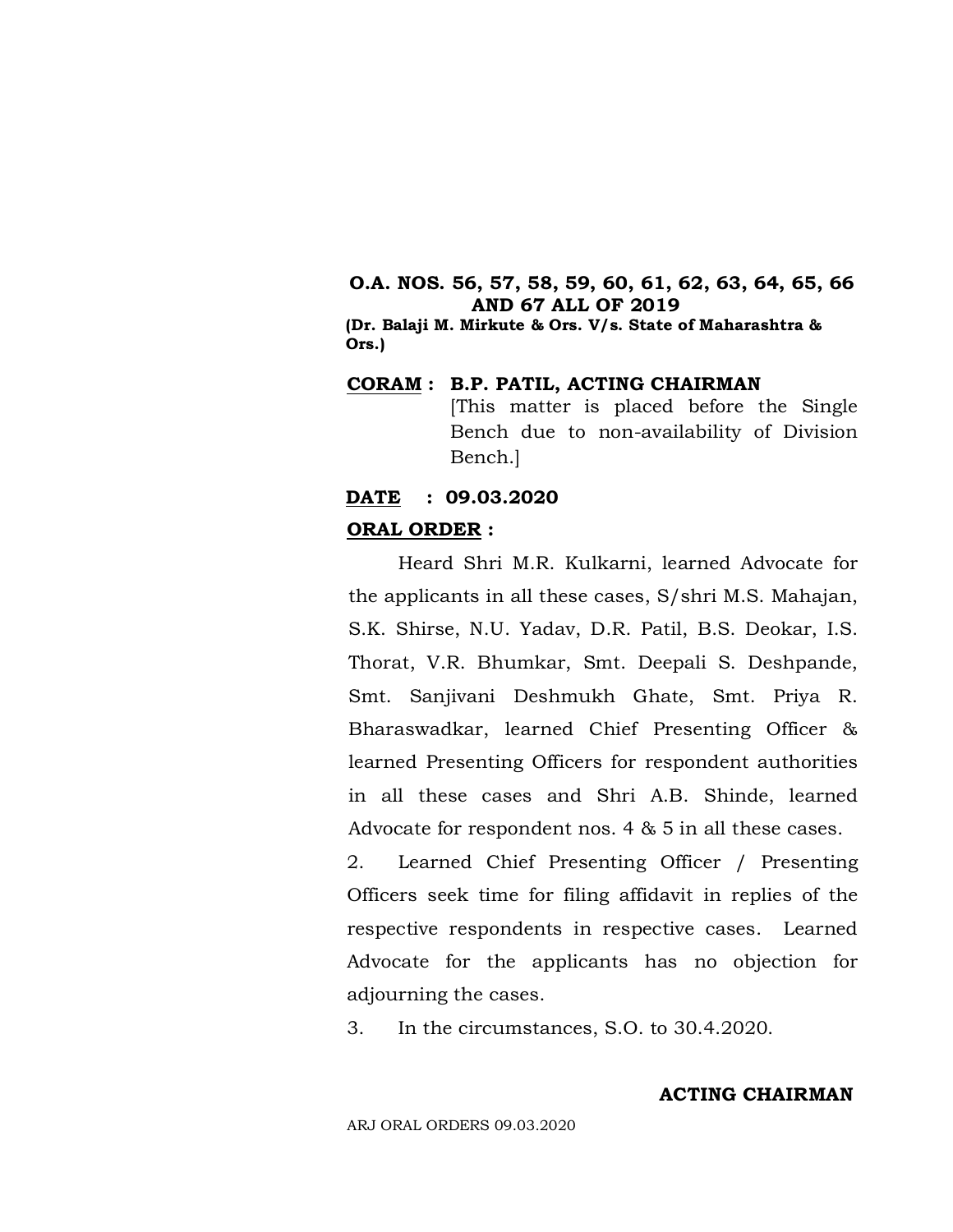## **ORIGINAL APPLICATION NO. 435/2019 (Sadhu K. Lohar Vs. State of Maharashtra & Ors.)**

## **CORAM : B.P. PATIL, ACTING CHAIRMAN** [This matter is placed before the Single Bench due to non-availability of Division Bench.]

## **DATE : 09.03.2020**

## **ORAL ORDER :**

Heard Shri H.A. Joshi, learned Advocate for the applicant and Shri M.P. Gude, learned Presenting Officer for the respondent nos. 1 to 3. None appears for respondent no. 4 though duly served.

2. At the request and by consent of both the parties, S.O. to 15.4.2020.

## **ACTING CHAIRMAN**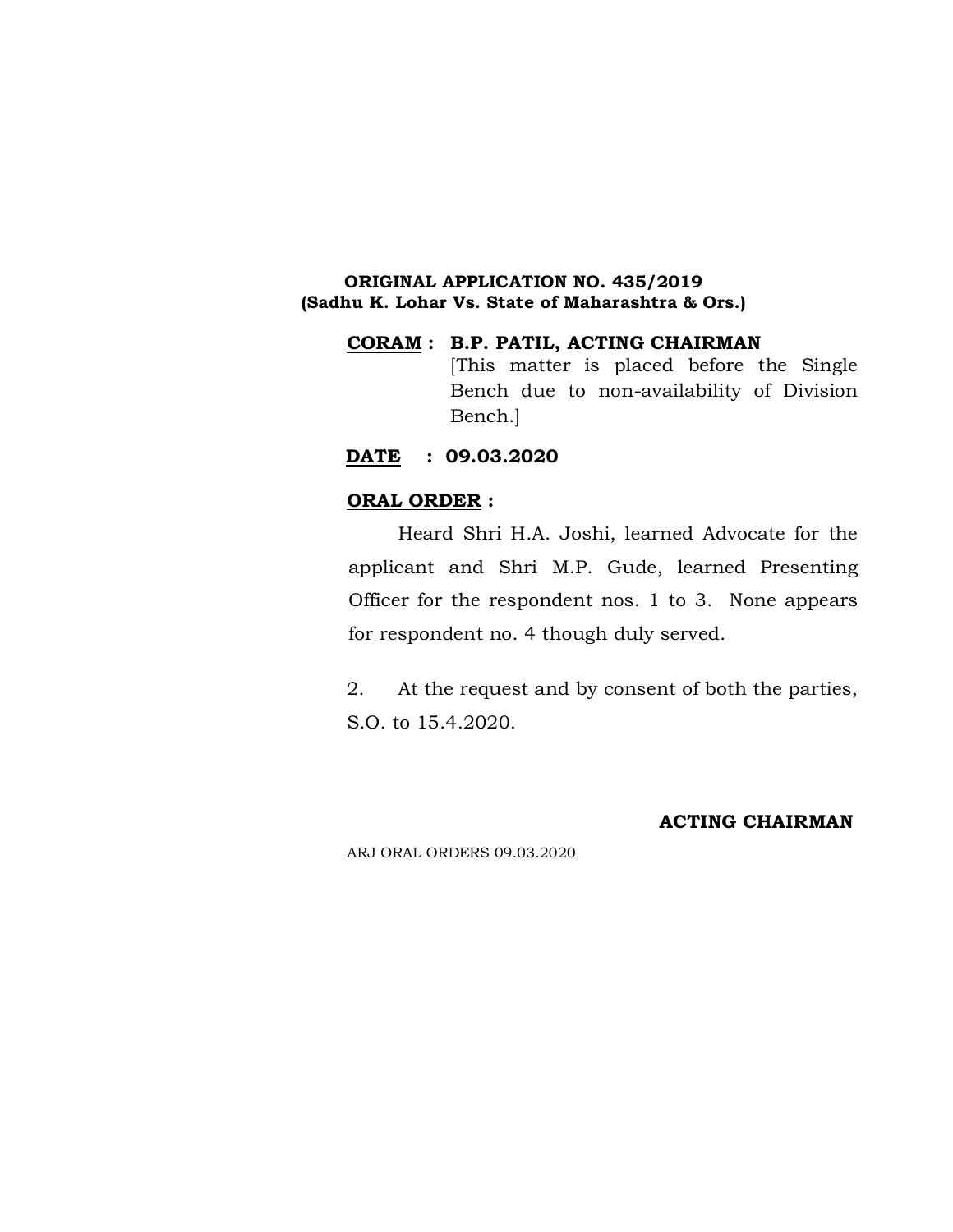#### **ORIGINAL APPLICATION NO. 246/2019 (Shriniwas S. Kulkarni & Ors. Vs. State of Maharashtra & Ors.)**

## **CORAM : B.P. PATIL, ACTING CHAIRMAN**

[This matter is placed before the Single Bench due to non-availability of Division Bench.]

## **DATE : 09.03.2020**

#### **ORAL ORDER :**

Heard Shri S.B. Solanke, learned Advocate for the applicants and Shri V.R. Bhumkar, learned Presenting Officer for the respondents.

2. At the request and by consent of both the parties, S.O. to 15.4.2020.

#### **ACTING CHAIRMAN**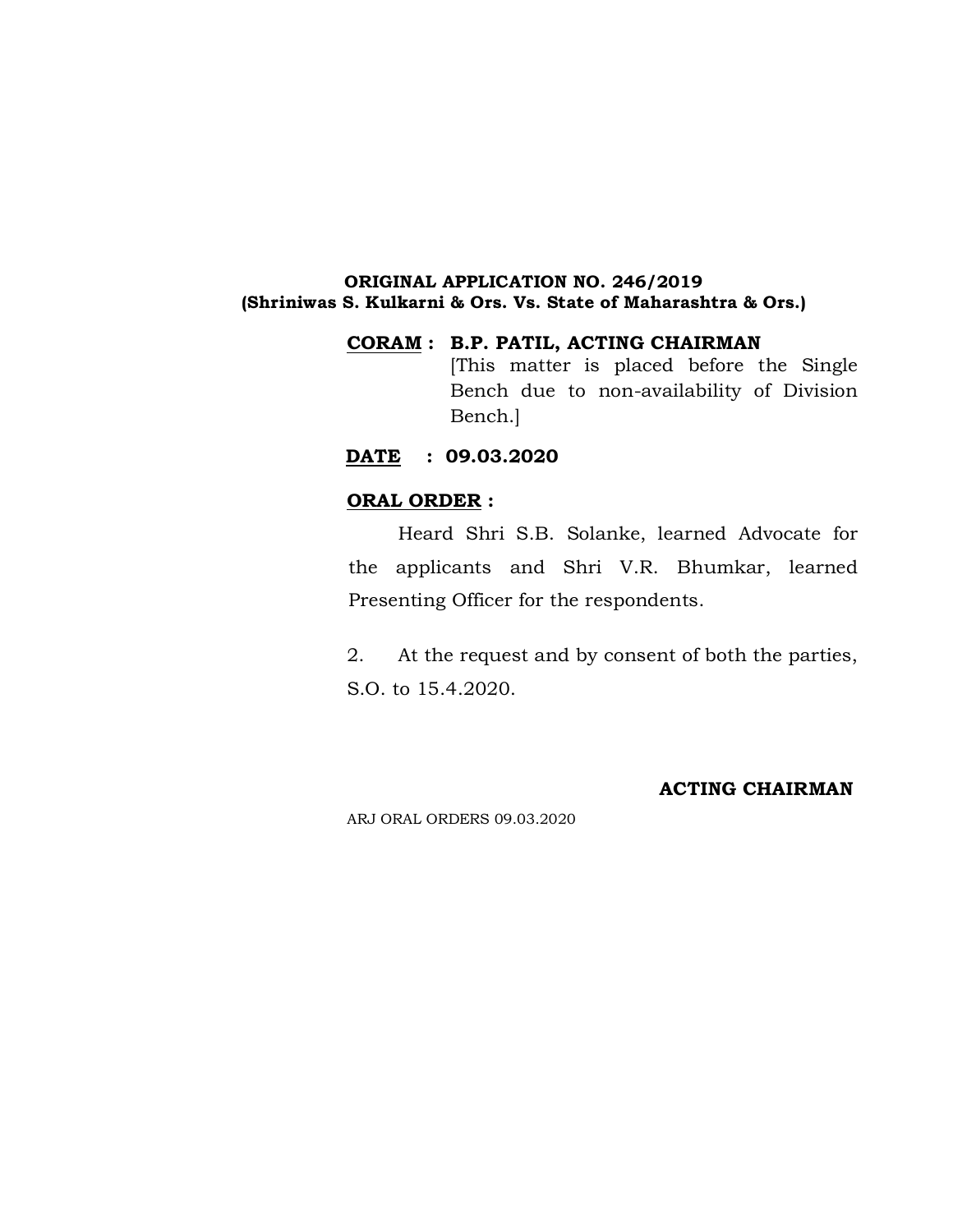#### **ORIGINAL APPLICATION NO. 445/2019 (Mangal P. Musande & Ors. Vs. State of Maharashtra & Ors.)**

## **CORAM : B.P. PATIL, ACTING CHAIRMAN** [This matter is placed before the Single Bench due to non-availability of Division Bench.]

## **DATE : 09.03.2020**

#### **ORAL ORDER :**

Heard Shri Vishnu Dhoble, learned Advocate for the applicants, Shri V.R. Bhumkar, learned Presenting Officer for the respondent nos. 1 & 2 and Shri Sachin Deshmukh, learned Advocate for respondent nos. 3 and 4.

2. At the request of learned Presenting Officer, S.O. to 16.4.2020 for filing affidavit in reply of respondent nos. 1 & 2.

#### **ACTING CHAIRMAN**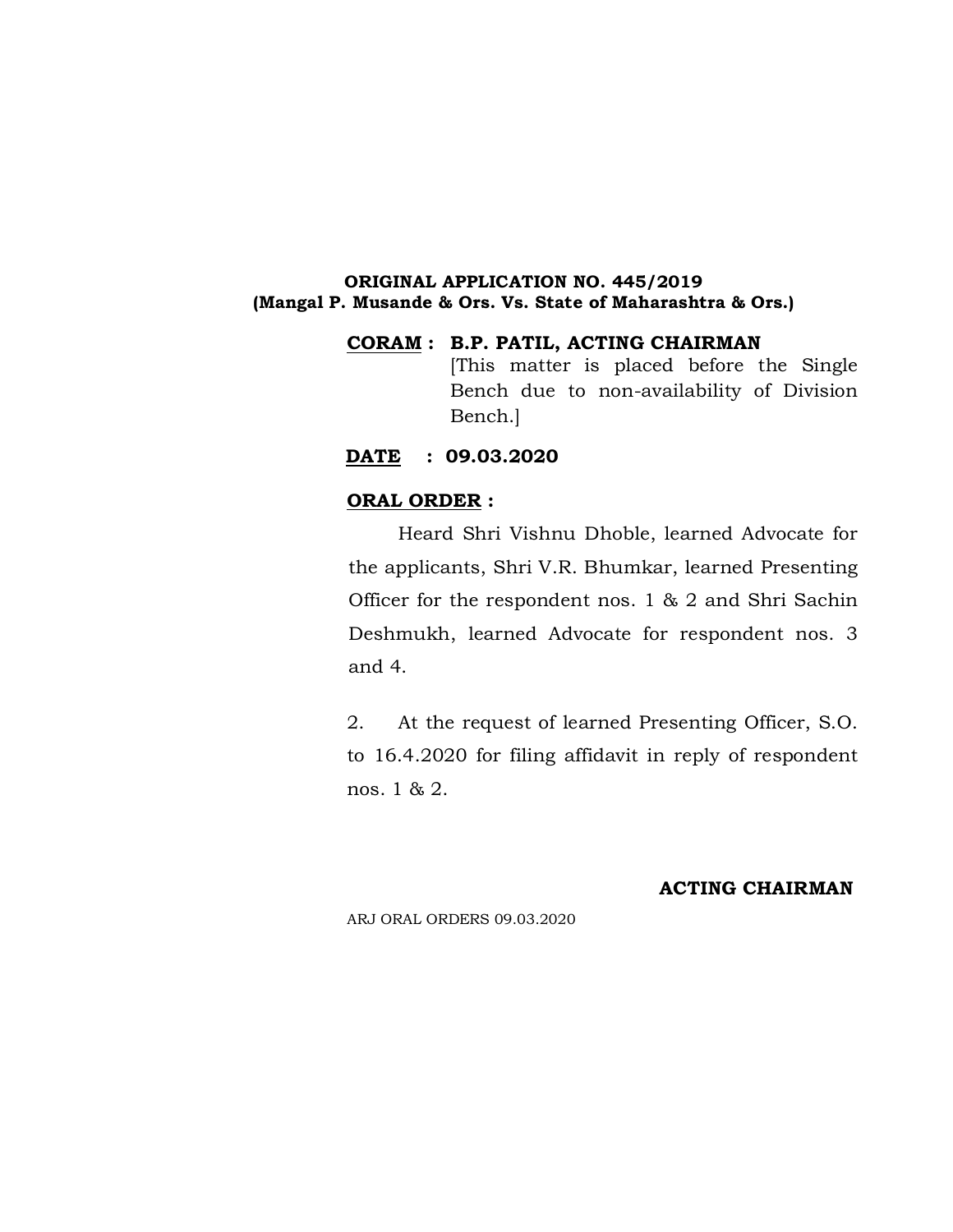#### **ORIGINAL APPLICATION NO. 446/2019 (Shridevi G. Dama & Ors. Vs. State of Maharashtra & Ors.)**

## **CORAM : B.P. PATIL, ACTING CHAIRMAN** [This matter is placed before the Single Bench due to non-availability of Division Bench.]

#### **DATE : 09.03.2020**

#### **ORAL ORDER :**

Heard Shri Vishnu Dhoble, learned Advocate for the applicants, Shri V.R. Bhumkar, learned Presenting Officer for the respondent nos. 1, 2 & 3 and Shri Sachin Deshmukh, learned Advocate for respondent nos. 4 and 5.

2. At the request of learned Presenting Officer, S.O. to 16.4.2020 for filing affidavit in reply of respondent nos. 1, 2 & 3.

#### **ACTING CHAIRMAN**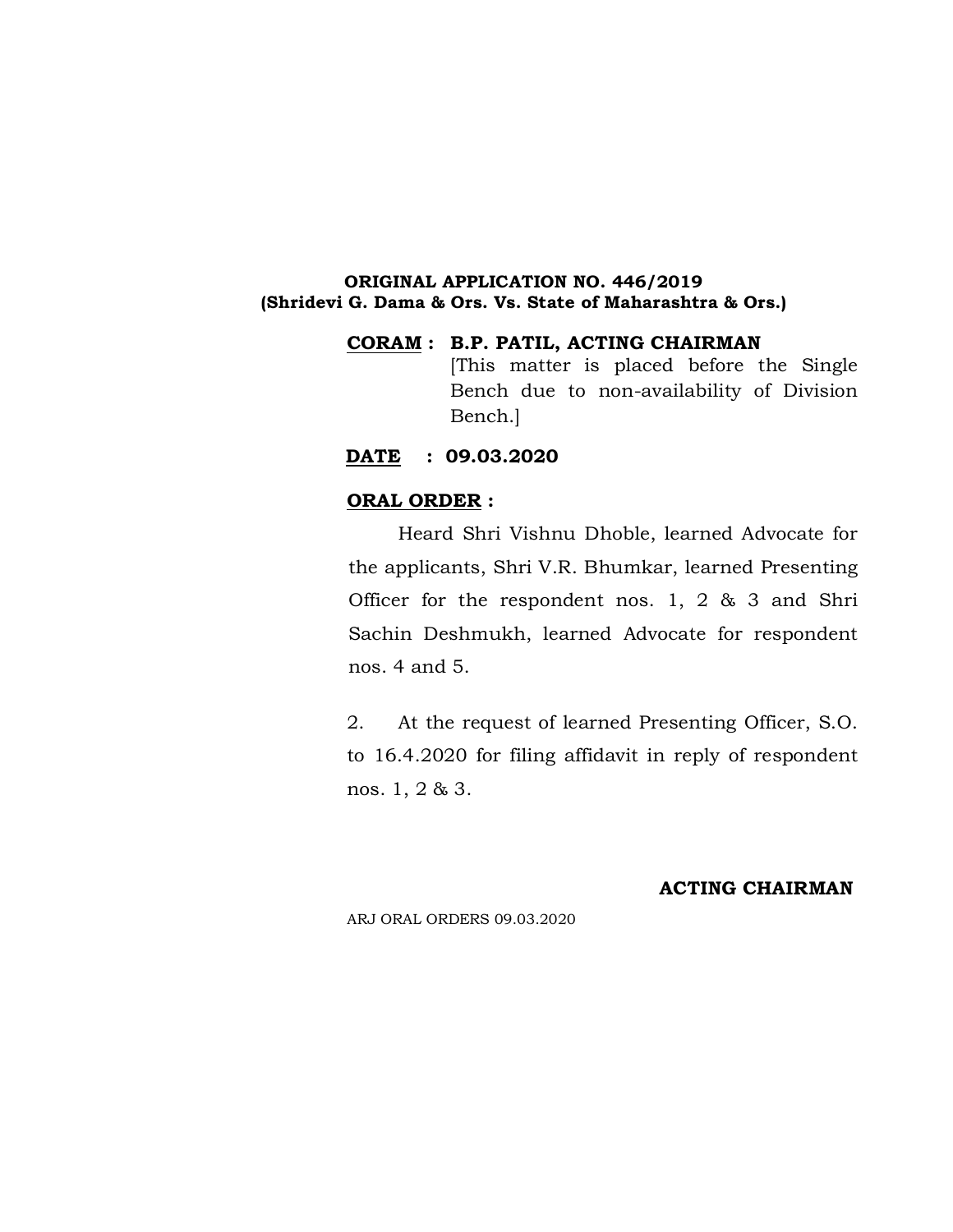### **ORIGINAL APPLICATION NO. 511/2019 (Sambhaji I. Bhandare Vs. State of Maharashtra & Ors.)**

## **CORAM : B.P. PATIL, ACTING CHAIRMAN**

[This matter is placed before the Single Bench due to non-availability of Division Bench.]

## **DATE : 09.03.2020**

## **ORAL ORDER :**

Heard Shri Amol Kokad, learned Advocate for the applicant and Smt. Deepali S. Deshpande, learned Presenting Officer for the respondents.

2. At the request of learned Advocate for the applicant, S.O. to 17.4.2020 for filing rejoinder affidavit, if any.

## **ACTING CHAIRMAN**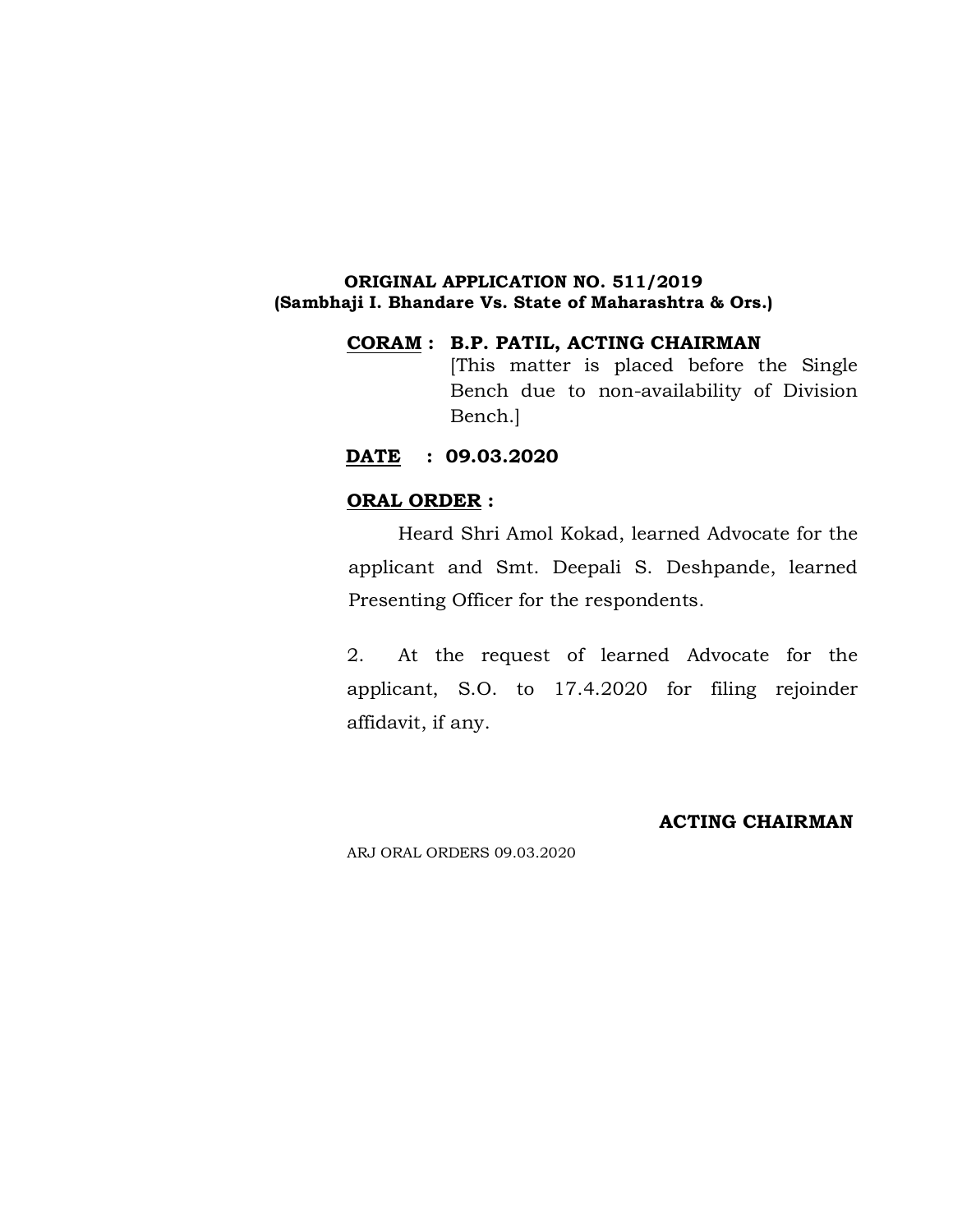#### **ORIGINAL APPLICATION NO. 681/2019 (Damodhar G. Thengde Vs. State of Maharashtra & Ors.)**

# **CORAM : B.P. PATIL, ACTING CHAIRMAN** [This matter is placed before the Single Bench due to non-availability of Division Bench.]

## **DATE : 09.03.2020**

#### **ORAL ORDER :**

Heard Shri M.B. Bharaswadkar, learned Advocate for the applicant and Shri I.S. Thorat, learned Presenting Officer for the respondents.

2. At the request of learned Advocate for the applicant, S.O. to 13.4.2020 for filing rejoinder affidavit, if any.

# **ACTING CHAIRMAN**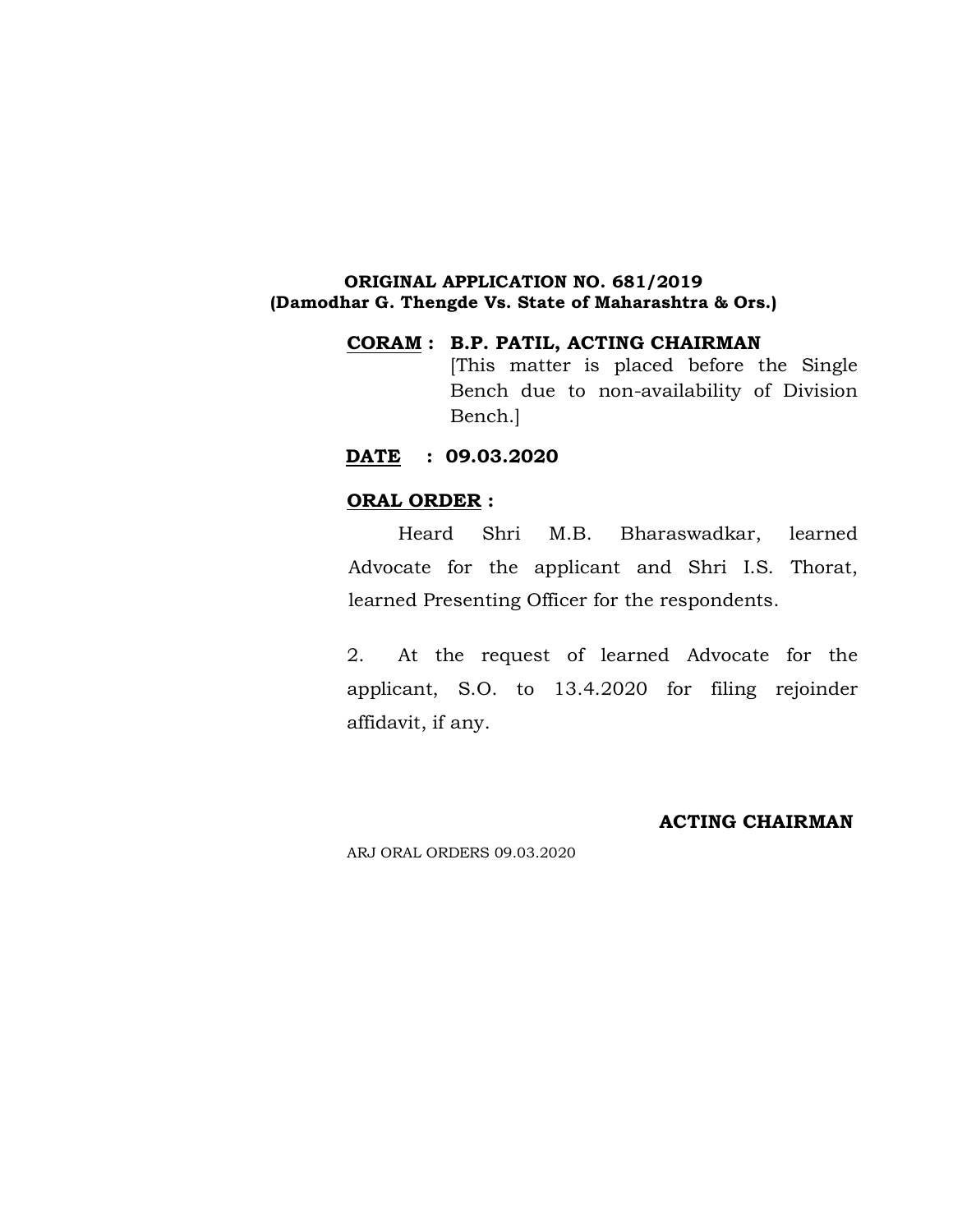## **ORIGINAL APPLICATION NO. 686/2019 (Brijlal H. Bibe Vs. State of Maharashtra & Ors.)**

# **CORAM : B.P. PATIL, ACTING CHAIRMAN** [This matter is placed before the Single Bench due to non-availability of Division Bench.]

## **DATE : 09.03.2020**

# **ORAL ORDER :**

Heard Shri S.D. Joshi, learned Advocate for the applicant and Smt. Priya R. Bharaswadkar, learned Presenting Officer for the respondents.

2. At the request of learned Advocate for the applicant, S.O. to 13.4.2020 for filing rejoinder affidavit, if any.

# **ACTING CHAIRMAN**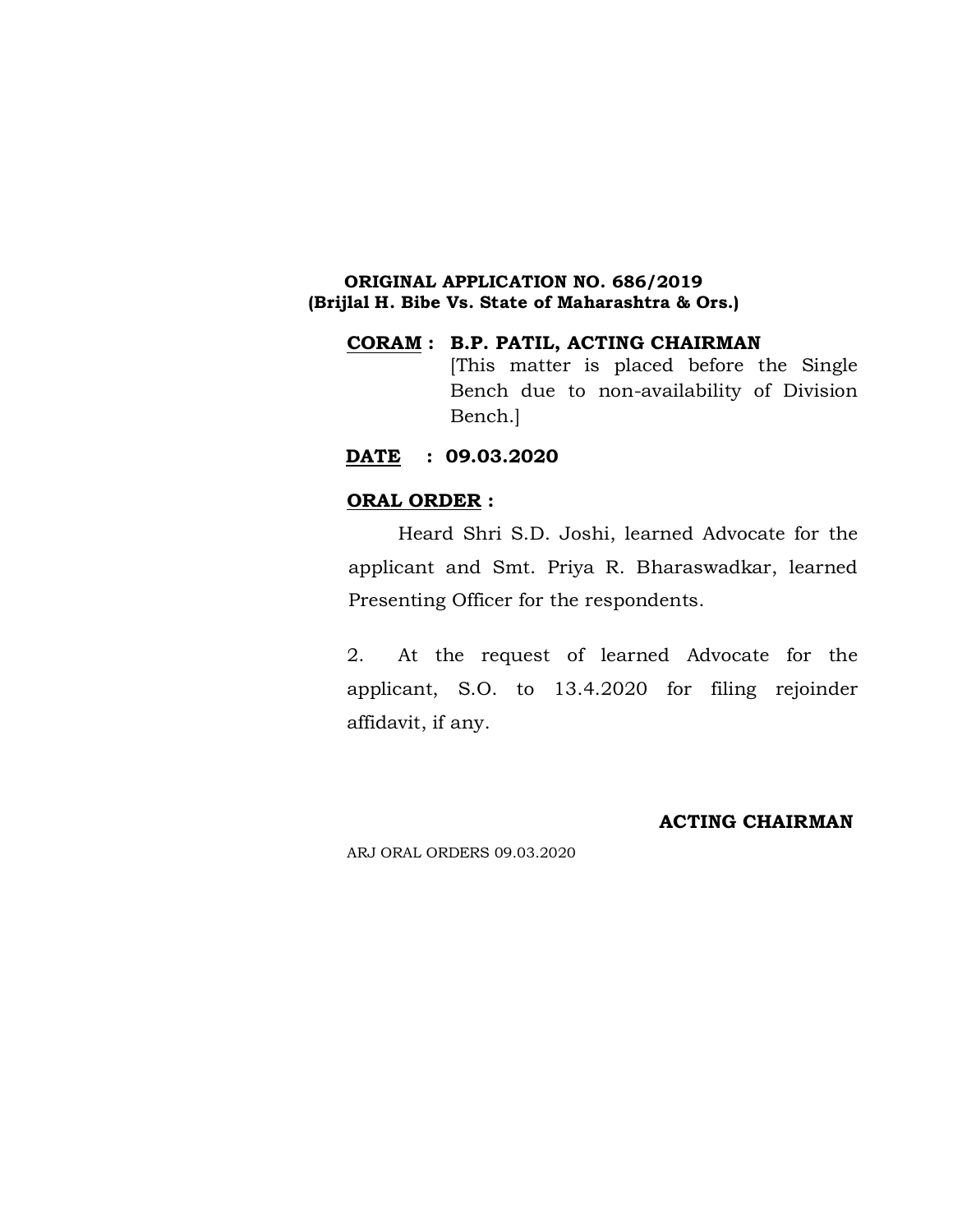#### **ORIGINAL APPLICATION NO. 1025/2019 (Dr. Sangeeta S. Patil Vs. State of Maharashtra & Ors.)**

# **CORAM : B.P. PATIL, ACTING CHAIRMAN**

[This matter is placed before the Single Bench due to non-availability of Division Bench.]

# **DATE : 09.03.2020**

# **ORAL ORDER :**

Heard Shri Shamsunder B. Patil, learned Advocate for the applicant and Shri M.P. Gude, learned Presenting Officer for the respondents.

2. At the request of learned Presenting Officer, S.O. to 8.4.2020 for filing affidavit in reply of the respondents.

## **ACTING CHAIRMAN**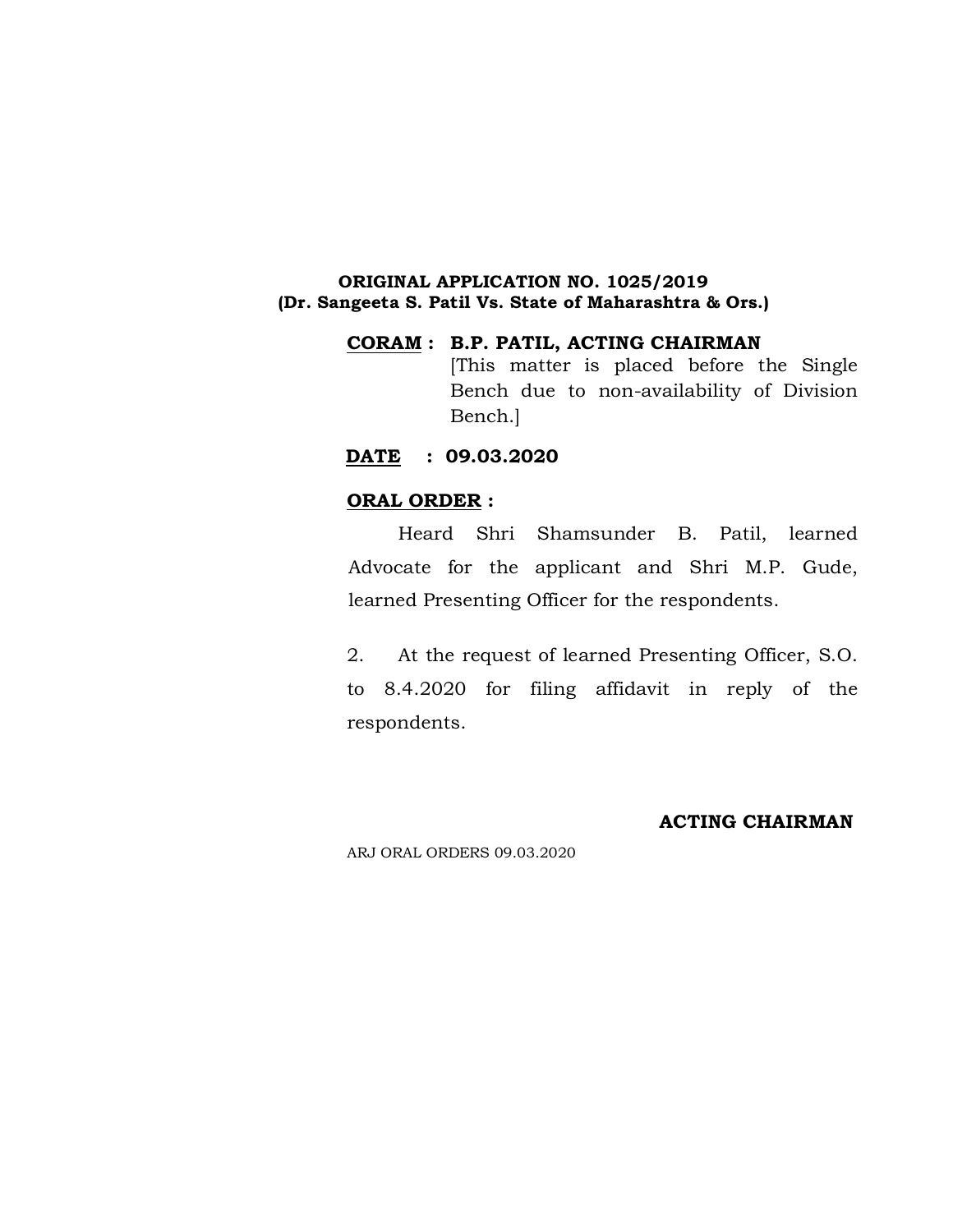#### **M.A.57/2019 IN O.A. 667/2018 (Sachit S. Deshpande & Ors. Vs. State of Maharashtra & Ors.)**

# **CORAM : B.P. PATIL, ACTING CHAIRMAN** [This matter is placed before the Single

Bench due to non-availability of Division Bench.]

# **DATE : 09.03.2020**

# **ORAL ORDER :**

Smt. Punam Mahajan, learned Advocate for the applicants in the present M.A. (**absent**). Shri M.S. Mahajan, learned Chief Presenting Officer for the respondent nos. 15 & 16 in the present M.A. and Shri S.D. Joshi, learned Advocate for the respondent nos. 1 to 14 in the present M.A. / applicants in O.A.

2. In view of absence of learned Advocate for the applicants in the present M.A., S.O. to 18.3.2020.

#### **ACTING CHAIRMAN**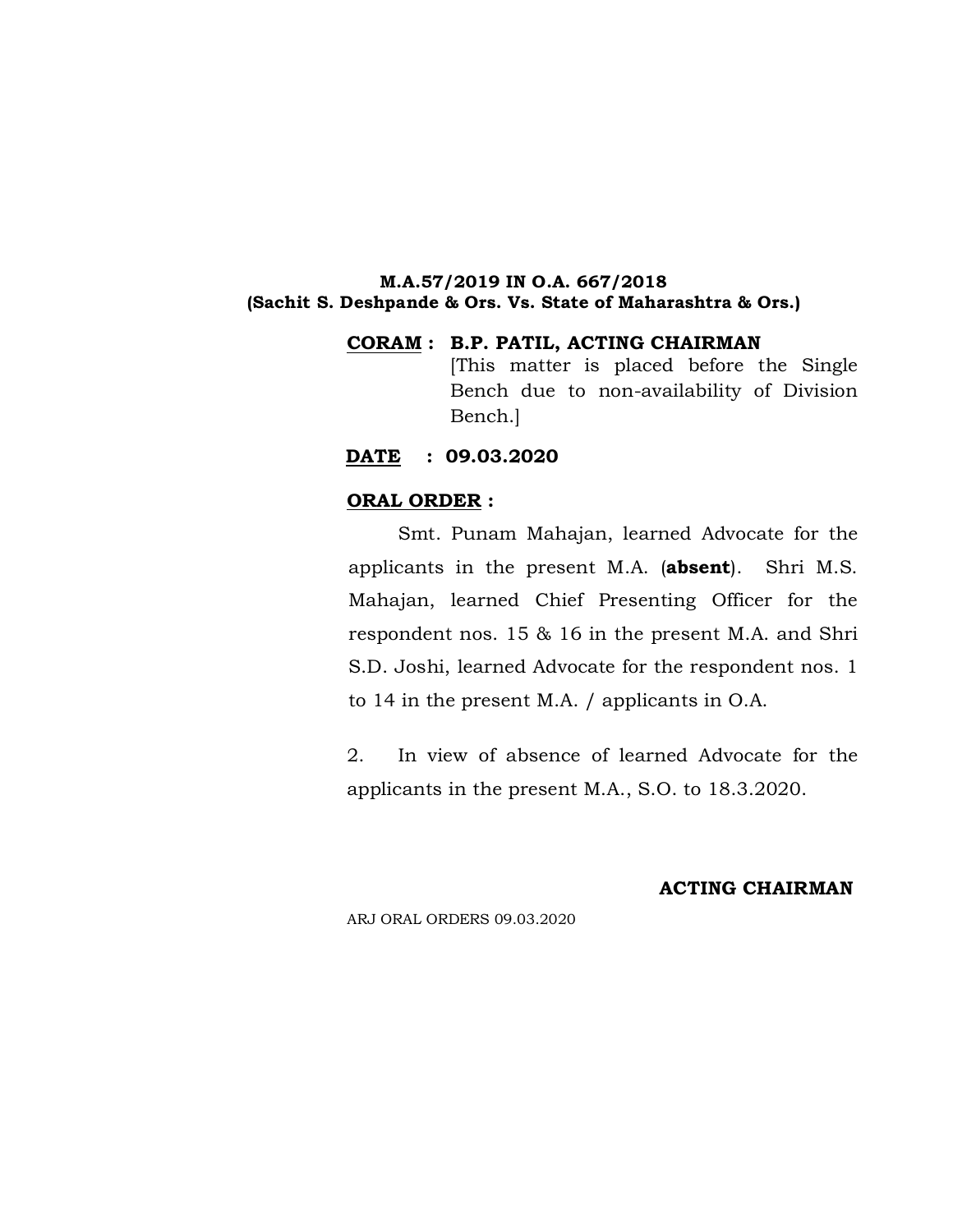#### **M.A. 356/2019 IN O.A. ST. 1530/2019 (Ranjana D. Jaybhaye Vs. State of Maharashtra & Ors.)**

# **CORAM : B.P. PATIL, ACTING CHAIRMAN** [This matter is placed before the Single Bench due to non-availability of Division Bench.]

# **DATE : 09.03.2020**

# **ORAL ORDER :**

Heard Shri Sandeep D. Munde, learned Advocate for the applicant and Shri M.S. Mahajan, learned Chief Presenting Officer for the respondents.

2. At the request of learned Presenting Officer, S.O. to 7.4.2020 for filing affidavit in reply of the respondents in the present M.A.

# **ACTING CHAIRMAN**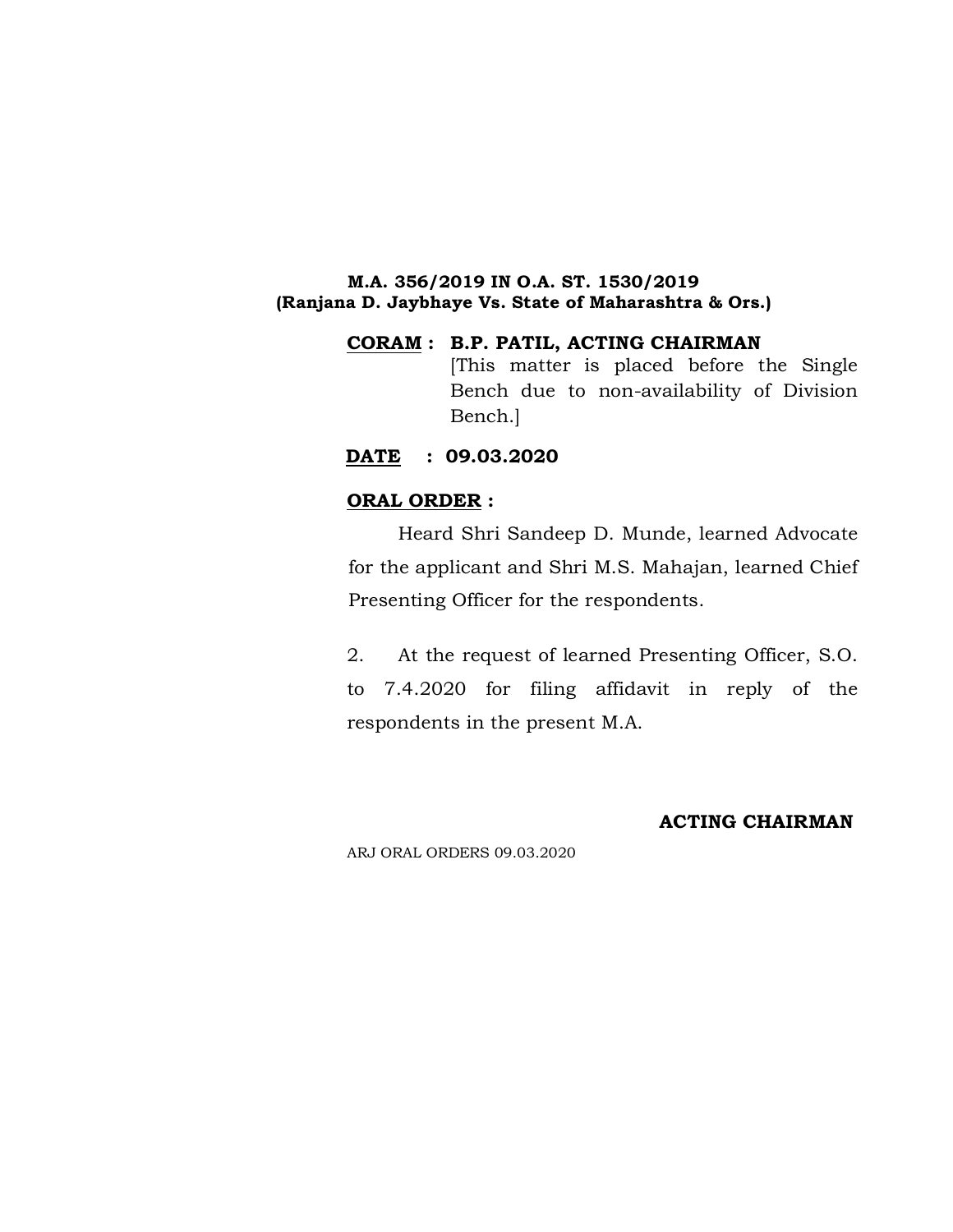## **M.A. 390/2019 IN O.A. 726/2019 (Sonal V. Deshmukh Vs. State of Maharashtra & Ors.)**

# **CORAM : B.P. PATIL, ACTING CHAIRMAN** [This matter is placed before the Single Bench due to non-availability of Division Bench.]

## **DATE : 09.03.2020**

# **ORAL ORDER :**

Heard Shri Sandeep D. Munde, learned Advocate for the applicant and Shri I.S. Thorat, learned Presenting Officer for the respondents.

2. At the request of learned Presenting Officer, S.O. to 7.4.2020 for filing affidavit in reply of the respondents in the present M.A.

# **ACTING CHAIRMAN**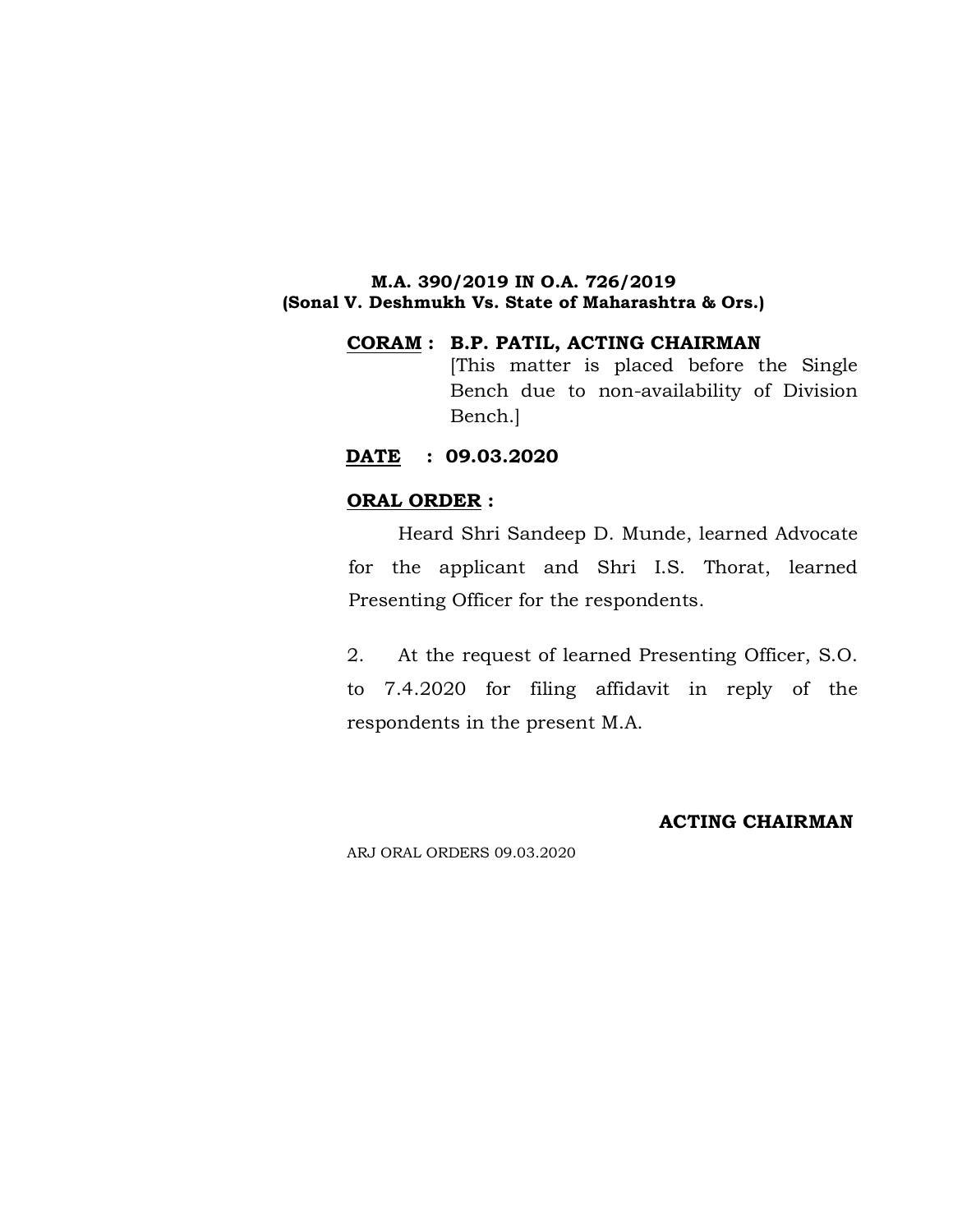#### **M.A. 526/2019 IN O.A. ST. 2141/2019 (Chandu M. Waghmare Vs. State of Maharashtra & Ors.)**

# **CORAM : B.P. PATIL, ACTING CHAIRMAN** [This matter is placed before the Single Bench due to non-availability of Division Bench.]

## **DATE : 09.03.2020**

# **ORAL ORDER :**

Heard Shri Sunil B. Jadhav, learned Advocate for the applicant and Shri S.K. Shirse, learned Presenting Officer for the respondents.

2. At the request of learned Presenting Officer, S.O. to 7.4.2020 for filing affidavit in reply of the respondents in the present M.A.

# **ACTING CHAIRMAN**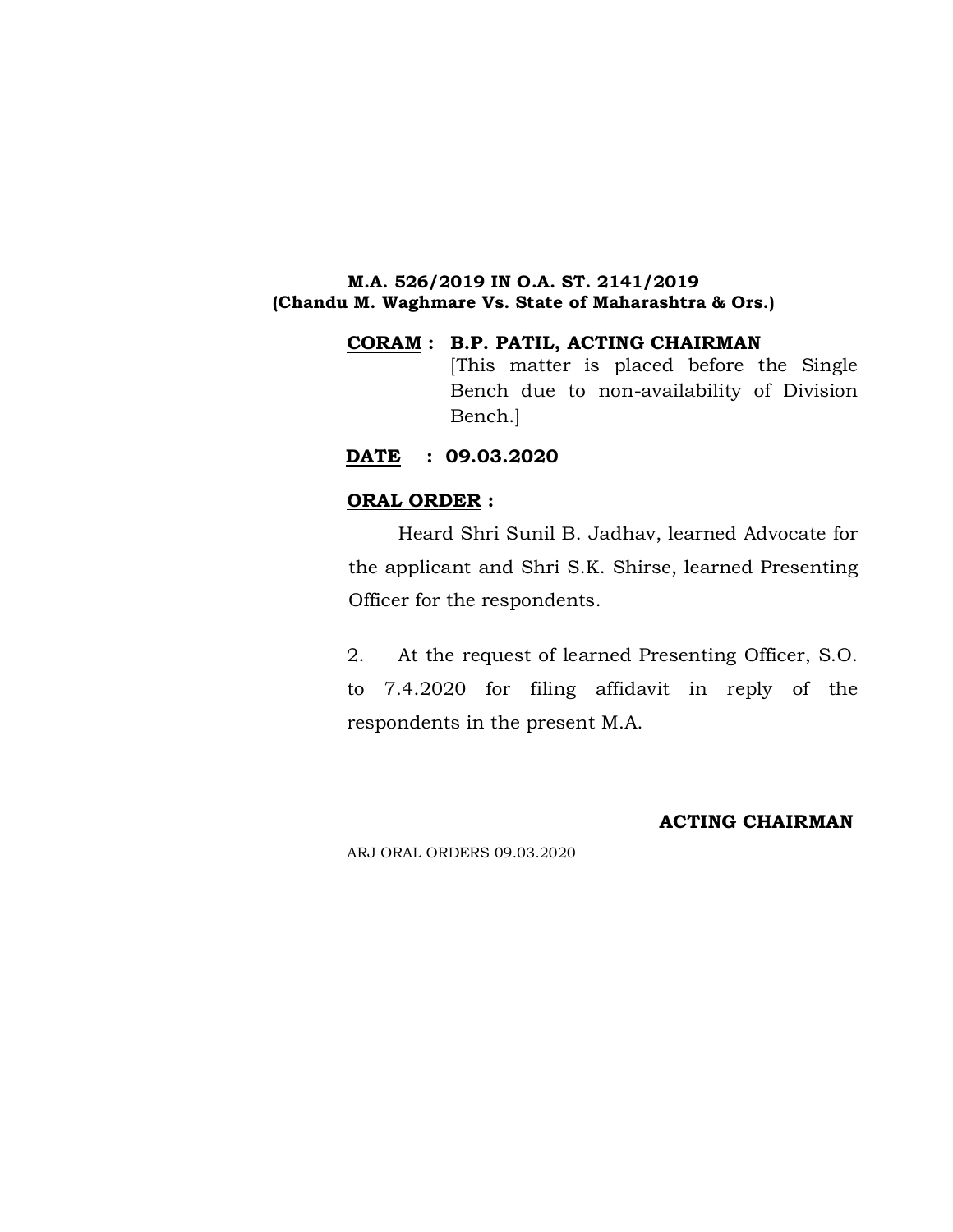#### **O.A. NO. 159/2010 WITH O.A. NO. 341/2010 WITH O.A. NO. 424/2015 (Dr. Prakash A. Sawant & Ors. Vs. State of Maharashtra & Ors.)**

#### **CORAM : B.P. PATIL, ACTING CHAIRMAN**

[This matter is placed before the Single Bench due to non-availability of Division Bench.]

#### **DATE : 09.03.2020**

#### **ORAL ORDER :**

Shri K.J. Suryawanshi, learned Advocate for the applicants in all the three cases (**absent**). Shri I.S. Thorat, learned Presenting Officer for the respondent authorities in all the three cases (**present**). S/shri Vivek Bhavthankar, learned Advocate for respondent no. 11, Shri S.T. Shelke, learned Advocate for respondent no. 13, Shri U.B. Bondar, learned Advocate for respondent no. 7 and Shri S.S. Dambe, learned Advocate for respondent no. 8 in O.A. no. 424/2015, S/shri Sachin G. Joshi and S.B. Gastgar, learned Advocates for respondent nos. 9 & 14 in O.A. no. 424/2015 (**absent**). Shri K.G. Salunke, learned Advocate for respondent no. 10 in O.A. no. 424/2015 (**present**).

2. The learned Presenting Officer seeks time to make submissions on the line of order dtd. 11.11.2019. Time granted.

3. In the circumstances, S.O. to 28.4.2020.

#### **ACTING CHAIRMAN**